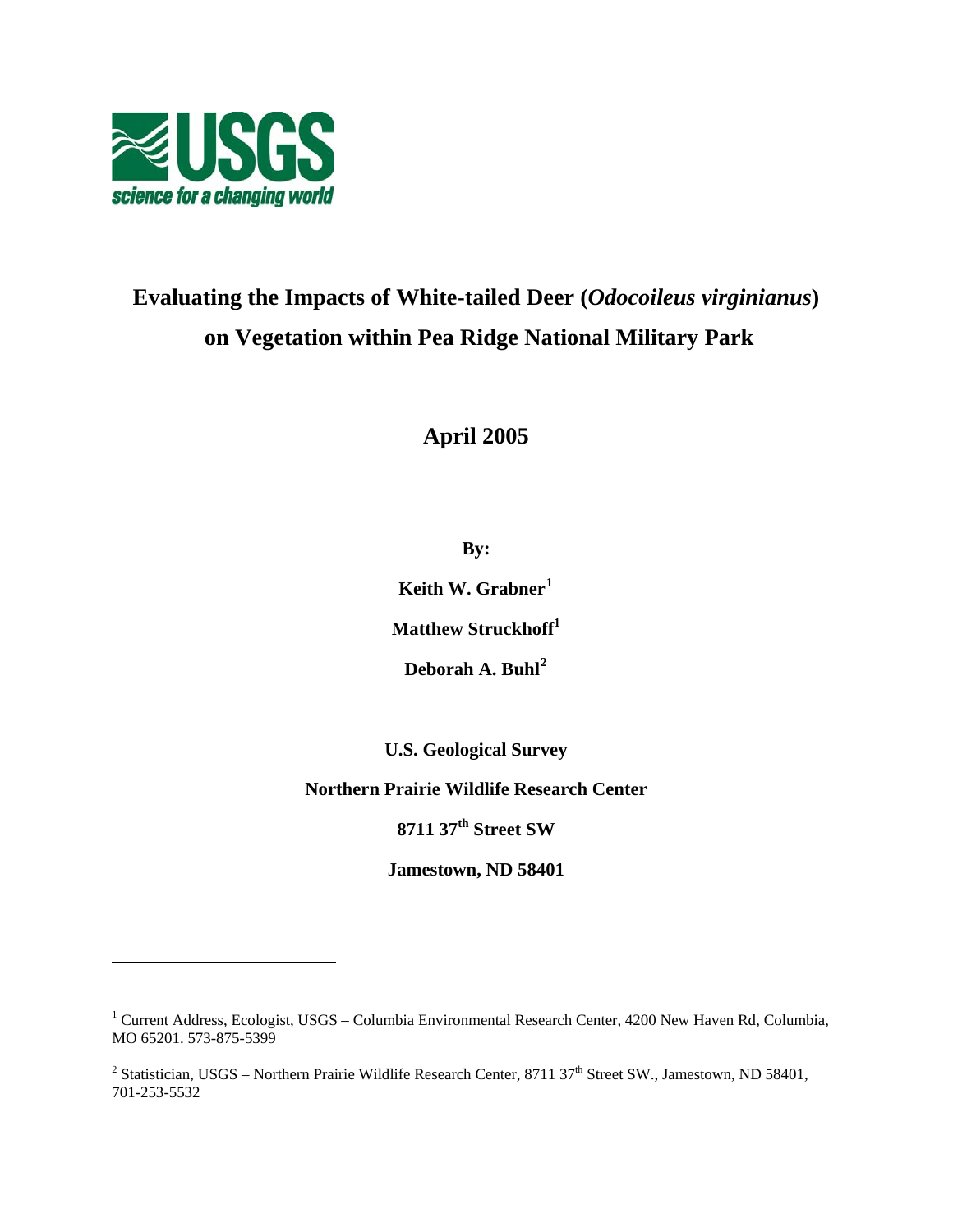|  | <b>Table of Contents</b> |
|--|--------------------------|
|  |                          |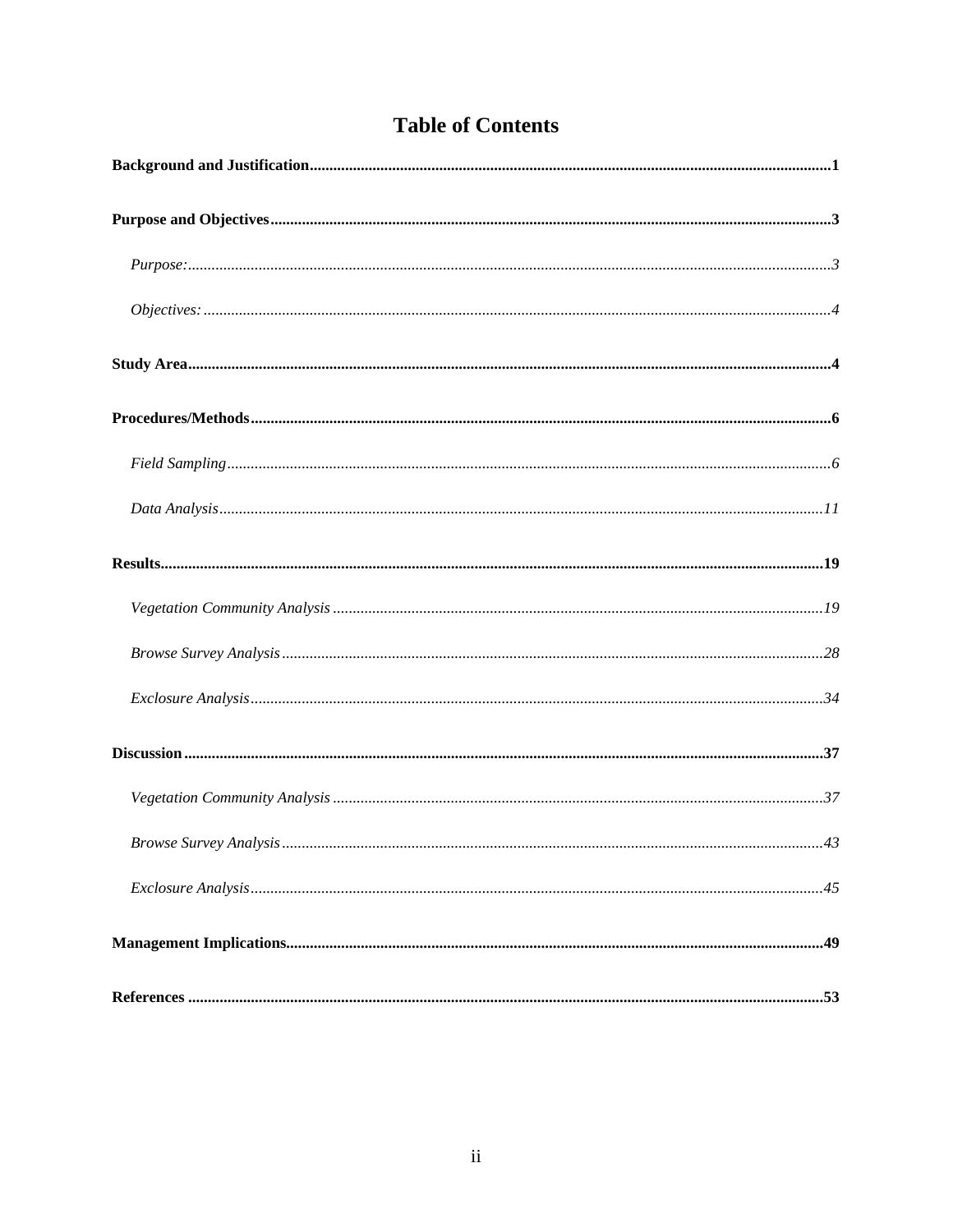# **Figures**

# **Tables**

| Table 4. Comparison of woody understory vegetation by community with sample years             |
|-----------------------------------------------------------------------------------------------|
| Table 5. Summary of woody understory vegetation by sample year and vegetation community.      |
| Table 6. Understory species with the highest two-year mean densities in each community type.  |
| Table 7. Mean woody understory density by height class and vegetation community, both         |
| Table 8. Mean woody understory species richness by height class and vegetation community,     |
| Table 9. Total twigs and total browsed twigs found in each community by year.  28             |
| Table 10. Proportion of twigs browsed among four vegetation communities and between           |
| Table 11. Comparison of proportion of twigs browsed between height classes 30                 |
| Table 12. List of encountered species within the oak-hickory species group.  31               |
| Table 13. Comparison of proportion of twigs browsed between oak and hickory seedlings         |
| Table 14. Top five preferred and avoided species browsed within each vegetation community. 32 |
| Table 15. Individual species browse intensity by year for species with 50 or more recorded    |
| Table 16. Comparison of mean density and height by vegetation community and exclosure         |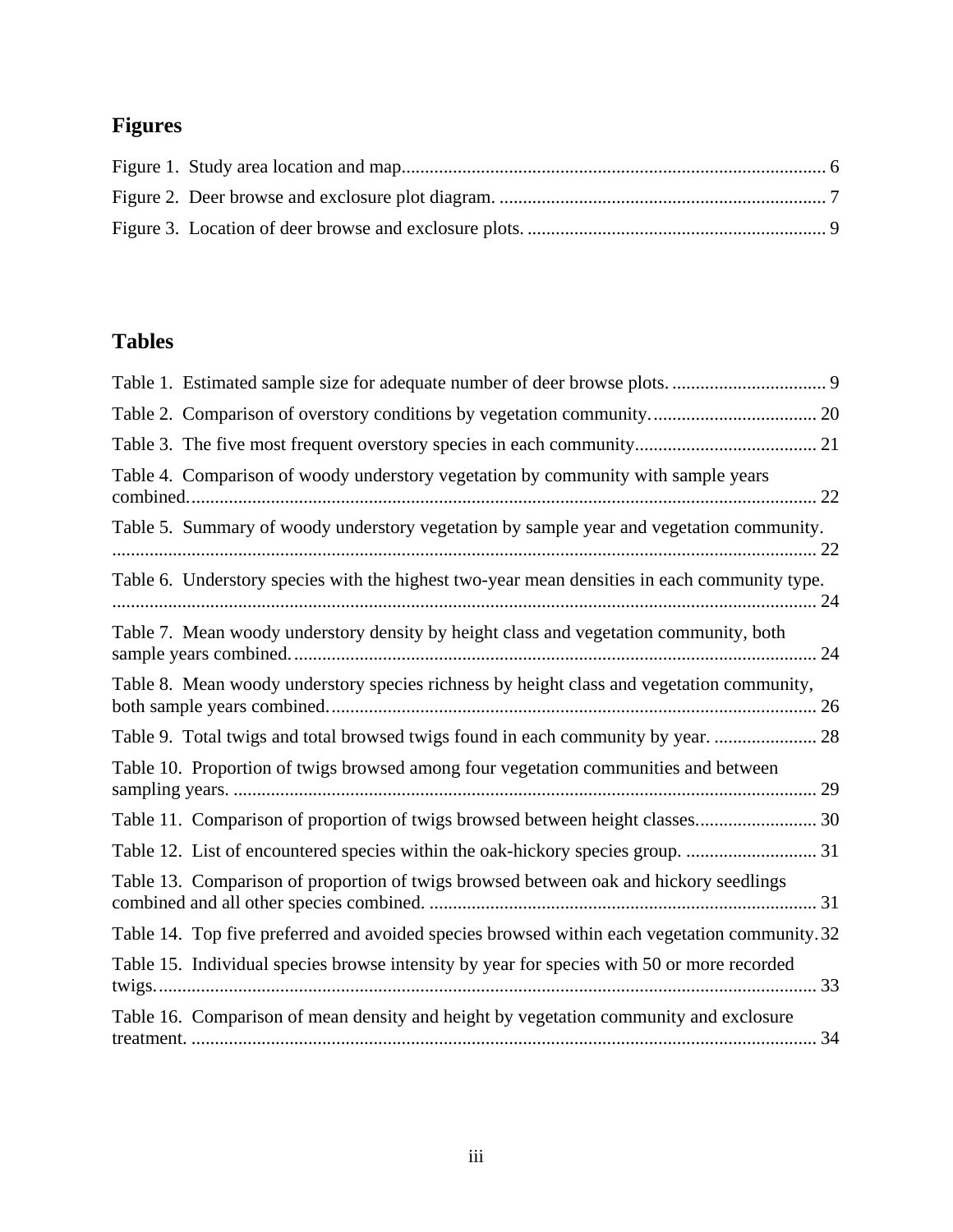## **Background and Justification**

 Pea Ridge National Military Park (PERI) preserves and commemorates the Battle of Pea Ridge, a major Civil War battle fought in 1862. When the park was created in 1956, the enabling legislation mandated that park managers protect the cultural resources of the park. Implicit in this mandate was the understanding that plant communities should approximate their condition and appearance at the time of the battle.

 Park resource managers at PERI are concerned that browsing by white-tailed deer (*Odocoileus virginianus*) might be adversely affecting plant communities by 1) actively transforming existing communities away from their historical appearance and 2) hindering efforts to restore plant communities to approximate historical conditions. Resource managers at PERI have estimated white-tailed deer densities to be from 40 to 60 deer/square mile, while the Arkansas state average deer density is 10 deer/square mile (Zack Holden, pers. comm.<sup>‡</sup>). During preliminary investigations for this study, we observed evidence of possible excessive deer browse in wooded sections of the park, including suppressed oak and hickory regeneration, diminished recruitment of oak and hickory saplings into larger size classes, and a sparse shrub layer.

## *1) Active transformation of existing communities:*

 $\overline{a}$ 

 Currently, most of the forested areas of the park maintain an outward appearance similar to that which existed at the time of the battle. However, resource managers are concerned that

<sup>‡</sup> Zack Holden, Resource Manager, Pea Ridge National Military Park, December 2001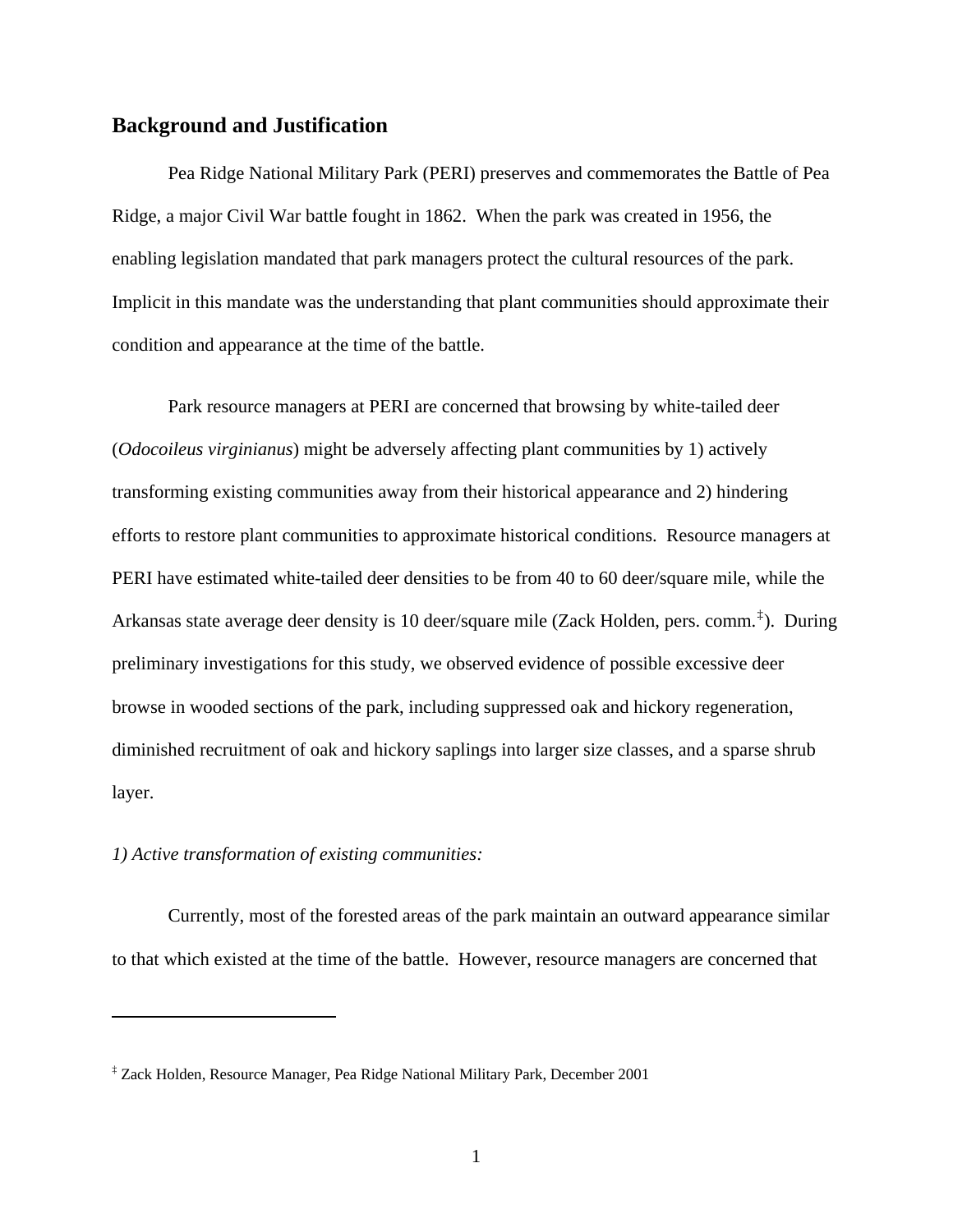deer browse may be limiting oak and hickory regeneration, which must be maintained in order to provide new cohorts as forests age (Oliver and Larson 1990). Excessive deer browse has been linked with suppression of tree regeneration (Anderson and Loucks 1979, Marquis 1981, Frelich and Lorimer 1985, Adams and Rieske 2001, Rodewald 2003). Pedersen and Wallis (2004) describe an extreme example of excessive deer browse that could potentially lead to "bottom up" deforestation as mature trees die and regeneration is insufficient to replace them. Other changes that may be less obvious, but equally important, include changes in species composition due to preferential browsing (Marquis 1981, Bowersox et al. 1995, Ritchie et al. 1998, Rooney and Waller 2003).

#### *2) Hindering restoration efforts*

 Park resource managers are experimenting with methods of restoring cedar dominated thickets to oak-hickory forest communities. The same mechanisms that could limit tree regeneration in already forested areas would be more problematic in restoration areas. In these areas, establishment of new oak and hickory seedlings may be limited by the absence of seedproducing oaks and hickories and the presence of a dense canopy of non-desirable, invasive species such as cedar. Therefore, there may be limited numbers of desirable seedlings to replace cedar trees. Additionally, new seedlings that germinate after clearing may be at a competitive disadvantage relative to aggressive forbs and carpet-forming woody species that are prevalent in the park and which respond favorably to the opening of cedar thickets, such as *Lespedeza cuneata*, *Rubus* spp. and *Lonicera japonica*. In these areas, preferential browsing by deer on desirable species may be sufficient to prohibit successful recruitment of new cohorts.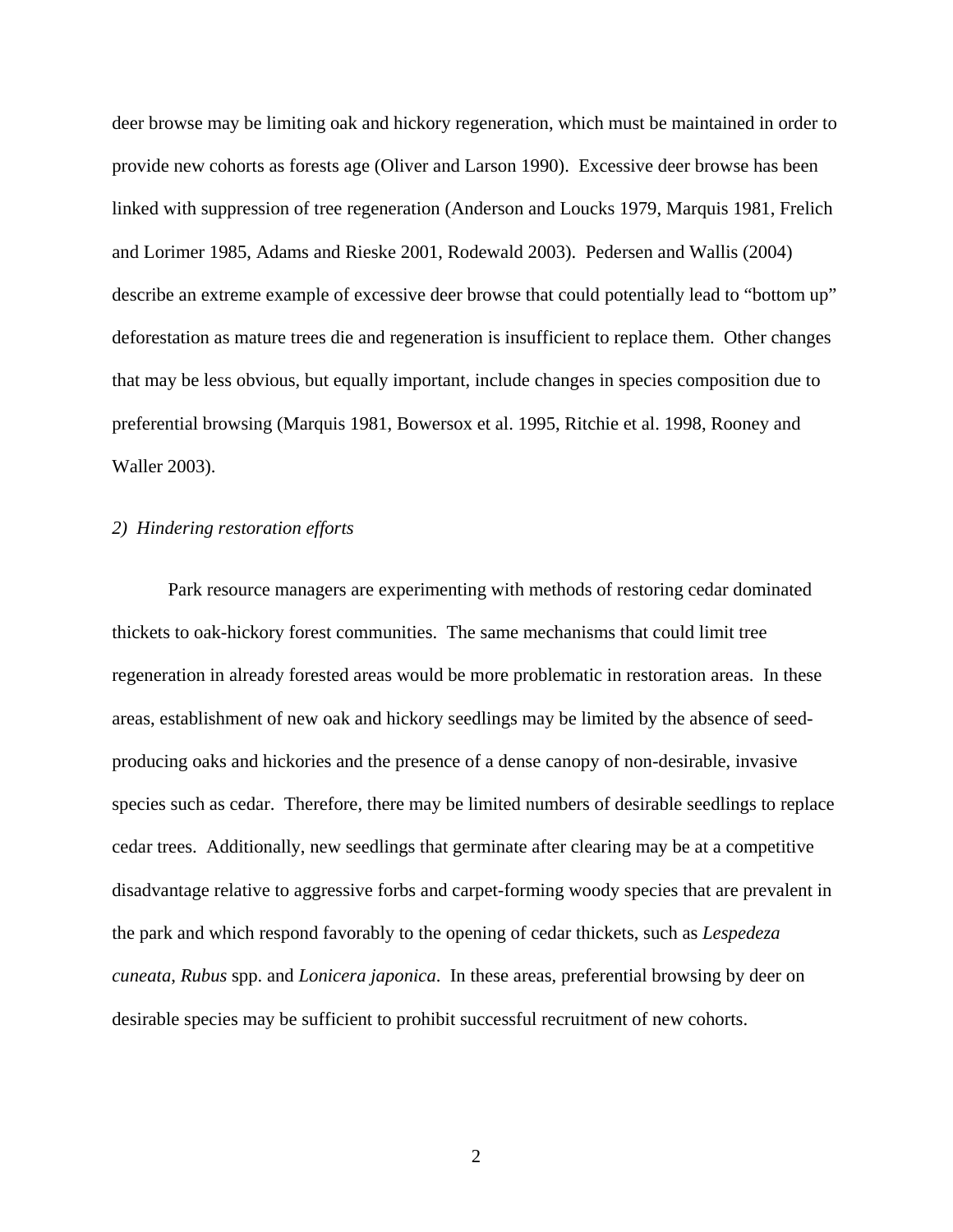In addition to the effects deer browse may have on tree regeneration, park resource managers are also concerned that deer browse will hinder the efforts to improve the condition of glades, open areas dominated by grasses and drought resistant forbs. The primary concern in glade restoration efforts is that preferential browsing will inhibit the re-establishment of the herbaceous layer; including rare and threatened species often associated with these areas. Preferential deer browsing has been shown to affect rare, threatened and endangered plant populations (Miller et al. 1992, Johnson et al. 1995, Augustine and Jordan 1998) and overall groundflora species composition (Marquis 1981, Ritchie and Tilman 1995, Augustine and Frelich 1998, Frankland and Nelson 2003). These effects may be exacerbated where there are well-established, aggressive forbs such as *Lespedeza cuneata*, as at Pea Ridge National Military Park.

 This study examines both the intensity of deer browsing throughout the PERI, and the park-wide effects of excluding deer from plant communities. We used two methods to accomplish this: 1) browse surveys and 2) deer exclosures. We conducted deer browse surveys in four broadly-defined vegetation community types (old fields, cedar thickets, protected oak forests, and exposed oak forests [definitions in the Procedures/Methods - Field Sampling section]) in order to assess browse intensity. In addition, we constructed deer exclosures and compared the short-term response of vegetation between exclosed and unexclosed areas.

# **Purpose and Objectives**

#### *Purpose:*

 Assess the intensity of deer browsing and the effects of excluding deer browse on woody species and groundflora within Pea Ridge National Military Park.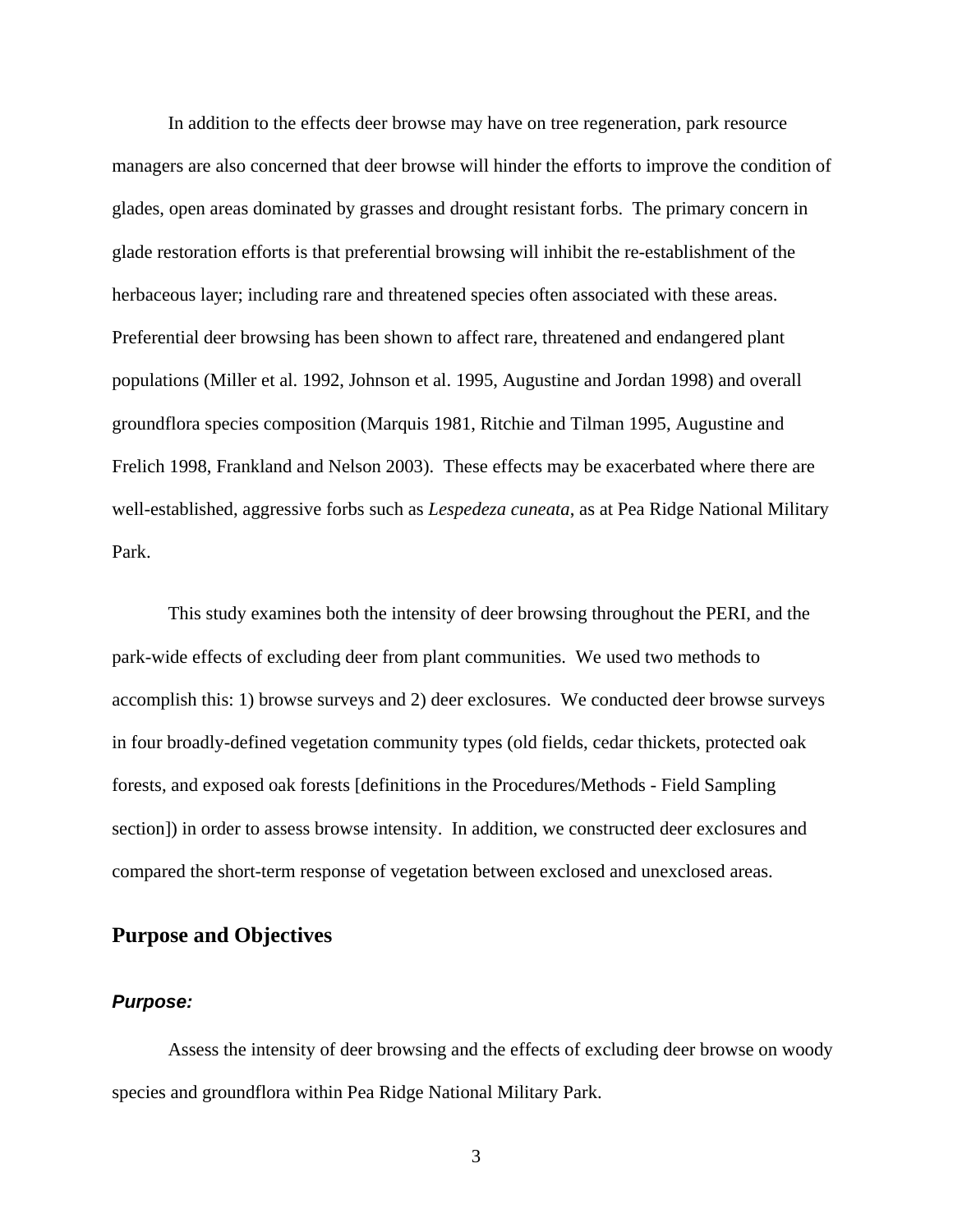## *Objectives:*

- 1. Estimate mean stem density and basal area for overstory trees in four vegetation types.
- 2. Estimate mean stem density, height, and species richness for understory woody vegetation in four vegetation types.
- 3. Estimate mean groundflora species richness and percent cover in four vegetation types.
- 4. Quantify differences in the percentage of browsed twigs between four vegetation types.
- 5. Test if oak and hickory seedlings and saplings are being browsed at a greater intensity than other woody species.
- 6. Estimate differences in the mean understory stem density, height, and species richness between exclosed and unexclosed areas.
- 7. Estimate differences in mean groundflora species richness and percent cover between exclosed and unexclosed area.

## **Study Area**

 Pea Ridge National Military Park, located in northwest Arkansas (Figure 1), preserves and commemorates the site of a major 1862 Civil War battle. The vegetation in the 1740 ha. park is comprised of: oak/hickory forests across most of the northern half of the park, hayfields in the south-central and western sections, cedar thickets in the central and southeastern sections, and old fields/woody thickets in the western section of the park (Figure 1).

 Park resource managers believe that open fields and forested communities approximate their condition and arrangement at the time of the 1862 battle. At that time, the south-central portion of the park was mostly grazing and hay fields, with scattered small tracts of row crops. These areas have remained open fields since the battle and are actively maintained as hayfields by park resource managers today. After the Battle of Pea Ridge, most of the forested areas in the northern section of the park remained forested.

 On the other hand, some areas of the park have changed significantly since the time of the battle. For example, many of the forested areas in the southern half of the park were cleared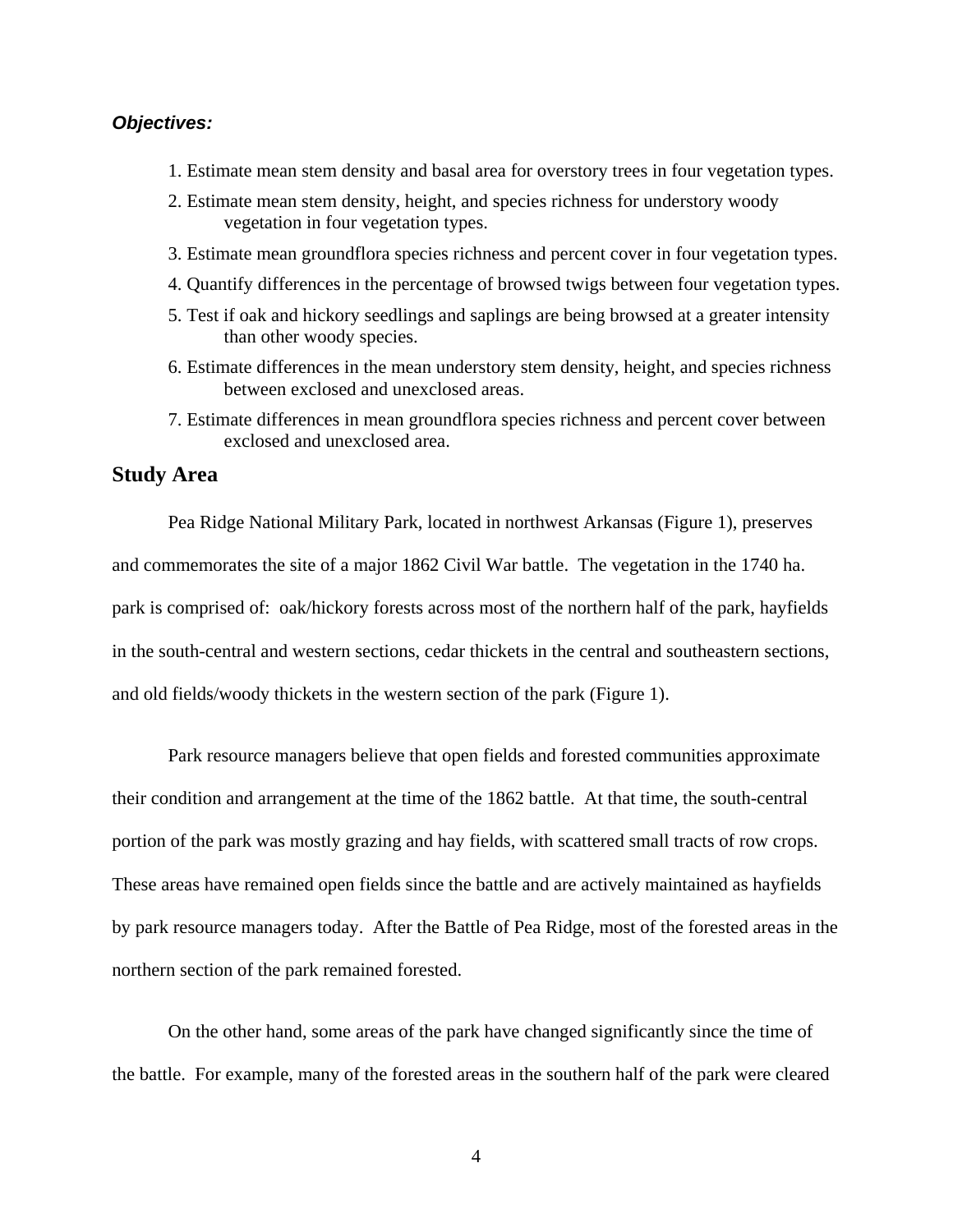as the local population increased. These were maintained as open fields through various agricultural practices, such as hay production and grazing. Since the creation of the park in 1956, these disturbances have been far less frequent or have been abandoned altogether. Many fields are in various stages of forest succession; some fields are dominated by cedar (*Juniperus* spp.), while other fields are dominated by deciduous woody stems such as *Rubus* spp., *Ulmus alata*, *Symphoricarpos orbiculatus*, and *Prunus* spp. (Figure 1).

 Less obvious, but important changes have occurred among some of the small glades in the park. Glades are among the most species rich communities in Ozark forests and often harbor rare and endangered plants species. Historically, fire and marginal soils with bedrock at or near the surface had limited the density of woody stems on glades. However, reductions in both fire frequency and intensity (first, due to the increasing population after the battle, and then due to early National Park policy of fire suppression) have allowed woody stems, particularly cedar, to invade. Increased woody stems can contribute to a decline in species richness as forbs compete for diminishing space and light. Efforts are under way to restore these glades by reducing woody stems through the use of prescribed fire.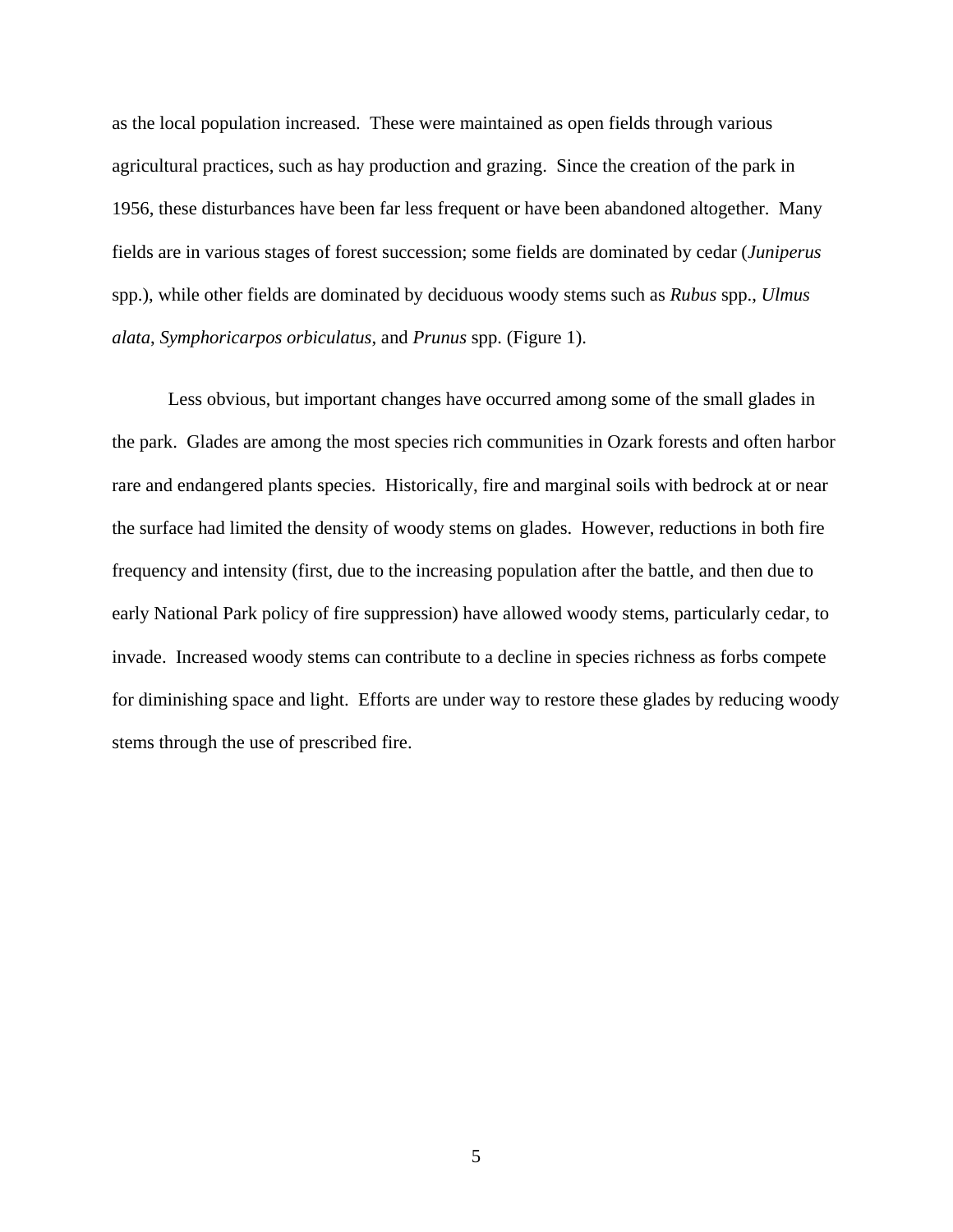

# **Procedures/Methods**

# *Field Sampling*

# **Vegetation Community Characterization (Objectives 1-3)**

 We identified four broad vegetation community types within PERI: protected oak/hickory forests  $(316^{\circ} \leq$  slope aspect  $\leq 134^{\circ}$ ), exposed oak/hickory forests  $(135^{\circ} \leq$  slope aspect  $\leq$  315°), old fields, and cedar thickets. We randomly located 20 x 20 m plots within each community type, using a nested plot design (Figure 2) similar to Strole and Anderson (1992) and Anderson and Loucks (1979).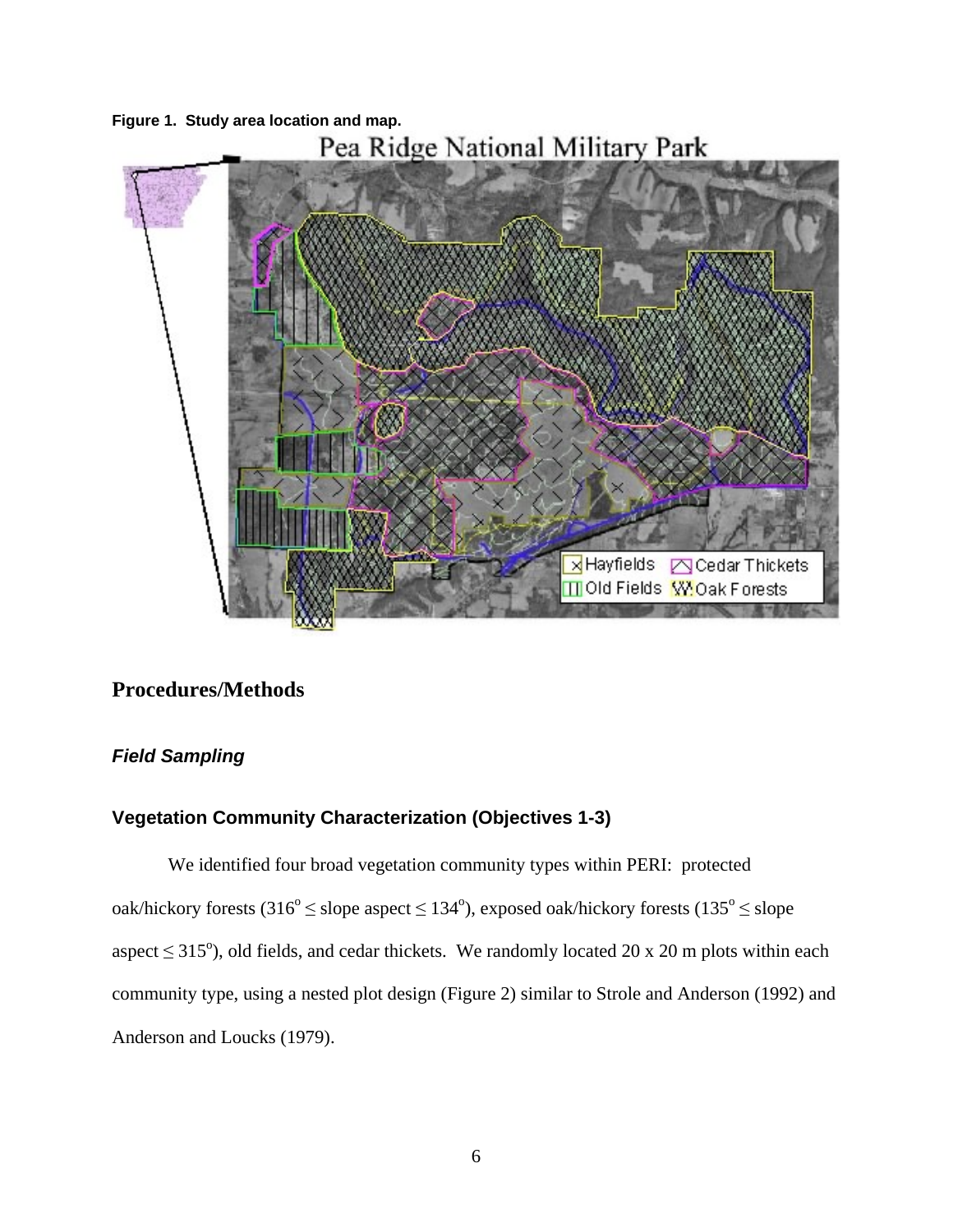#### **Figure 2. Deer browse and exclosure plot diagram.**



Browse survey plots contained only one woody understory plot.<br>Exclosures were constructed in the NE corner of the overstory plot. Exclosed plots also contained paired unexclosed woody understory and groundflora plots in the SW corner.

We permanently marked all plots and recorded their locations using a GPS receiver. The northeast and southwest corners of each plot were marked with a 0.8 m long metal rod driven at least 0.3 m into the ground. A metal tag was attached to each rod identifying the plot number and corner (NE or SW). Two witness trees were selected for each corner marker. We identified witness trees to species, measured the diameter at breast height (dbh), and recorded the distance and bearing from the tree to the plot corner. Witness trees were marked with an oval metal tag inscribed with the plot number and corner. We photographed each plot from the northeast corner to provide a visual record of plot appearance prior to initial sampling.

Within each 20 m x 20 m plot, we identified all stems with a diameter at breast height (dbh) greater than 5 cm to species and measured dbh. These measurements were taken only during the first year. A 10 x 10 m (100 m<sup>2</sup>) understory subplot was located in either the northeast or southwest corner of the overstory plot. We identified woody understory plants (dbh  $\leq$  5.0 cm) to species and measured the height of all woody understory stems between 0.152 m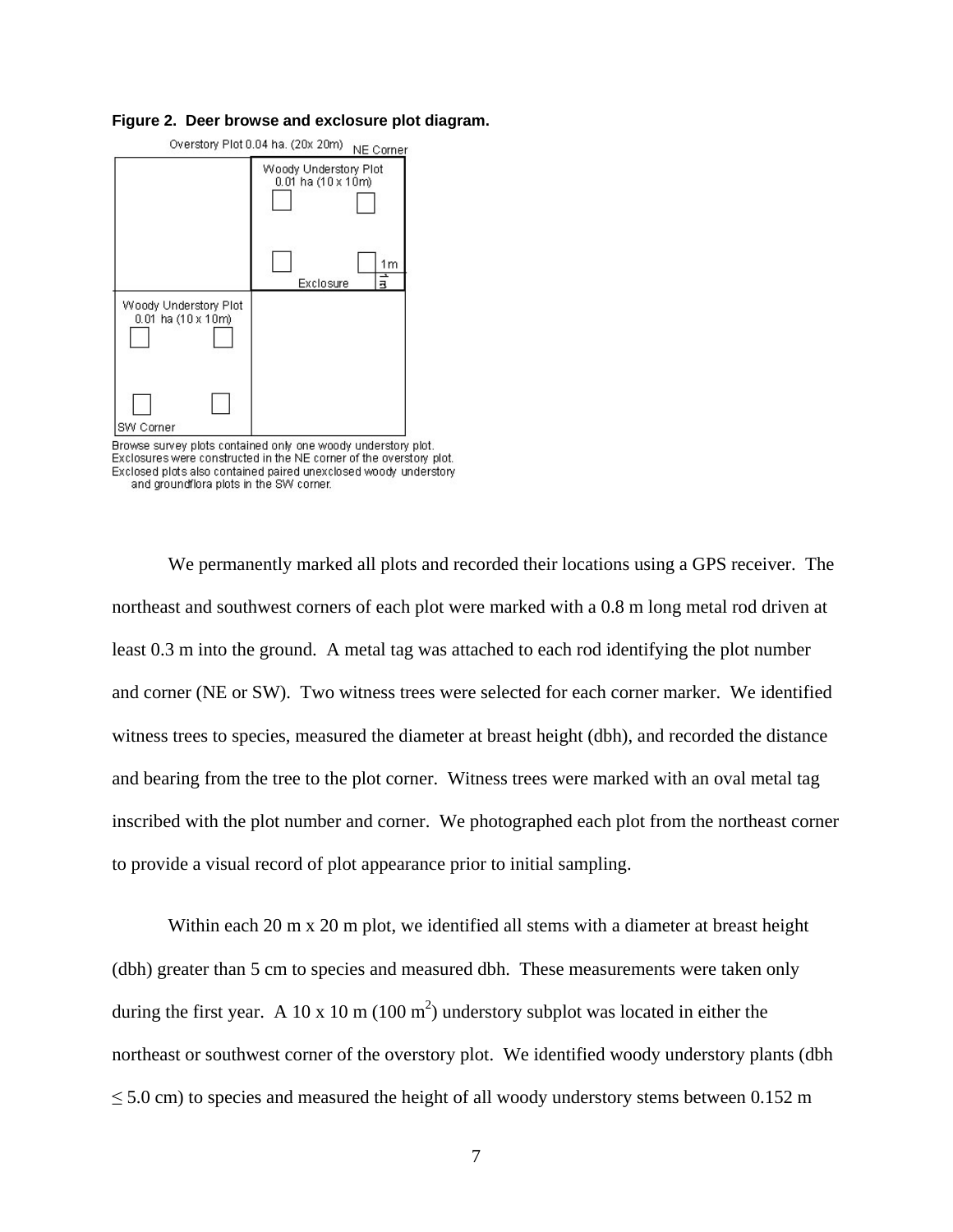and 2.1 m. The lower limit (0.152 m) was chosen to save time, given the high density of stems shorter than this height. The upper limit (2.1 m) approximates the maximum height of deer browse (Beals et al. 1960). Stems greater than 2.1 m were recorded as greater than 2.1 m. We sampled groundflora (all vegetation less than 1 m tall) within four 1 m x 1 m (1 m<sup>2</sup>) quadrats inset 1 meter from the subplot edges (Figure 2). We identified groundflora to species and estimated percent cover. We sampled both understory and groundflora strata in 2002 and in 2003.

 In the old field/woody shrub dominated thicket community, we modified the plot design in order to compensate for extremely high stem and twig densities and our short sampling time. We reduced the sampling area of the understory to a 5 m x 5 m (25 m<sup>2</sup>) subplot located in the northeast corner of the subplot. Groundflora and overstory sampling was not modified in these communities, and followed the procedures described above.

In the first year, we initially sampled ten plots in each community type. Using calculations of the mean and standard deviations of understory stem density and groundflora species richness, we determined the number (if any) of additional plots needed to detect a 30% change in these measures with 90% confidence (Snedecor and Cochran 1989, Table 1). In all communities except old fields (due to logistic constraints and the fact old fields are not a focus of management activities), the required additional plots were established and surveyed within the first year. All plots (i.e., initial plots and additional plots added) were resurveyed the second year. Plot locations are shown in Figure 3.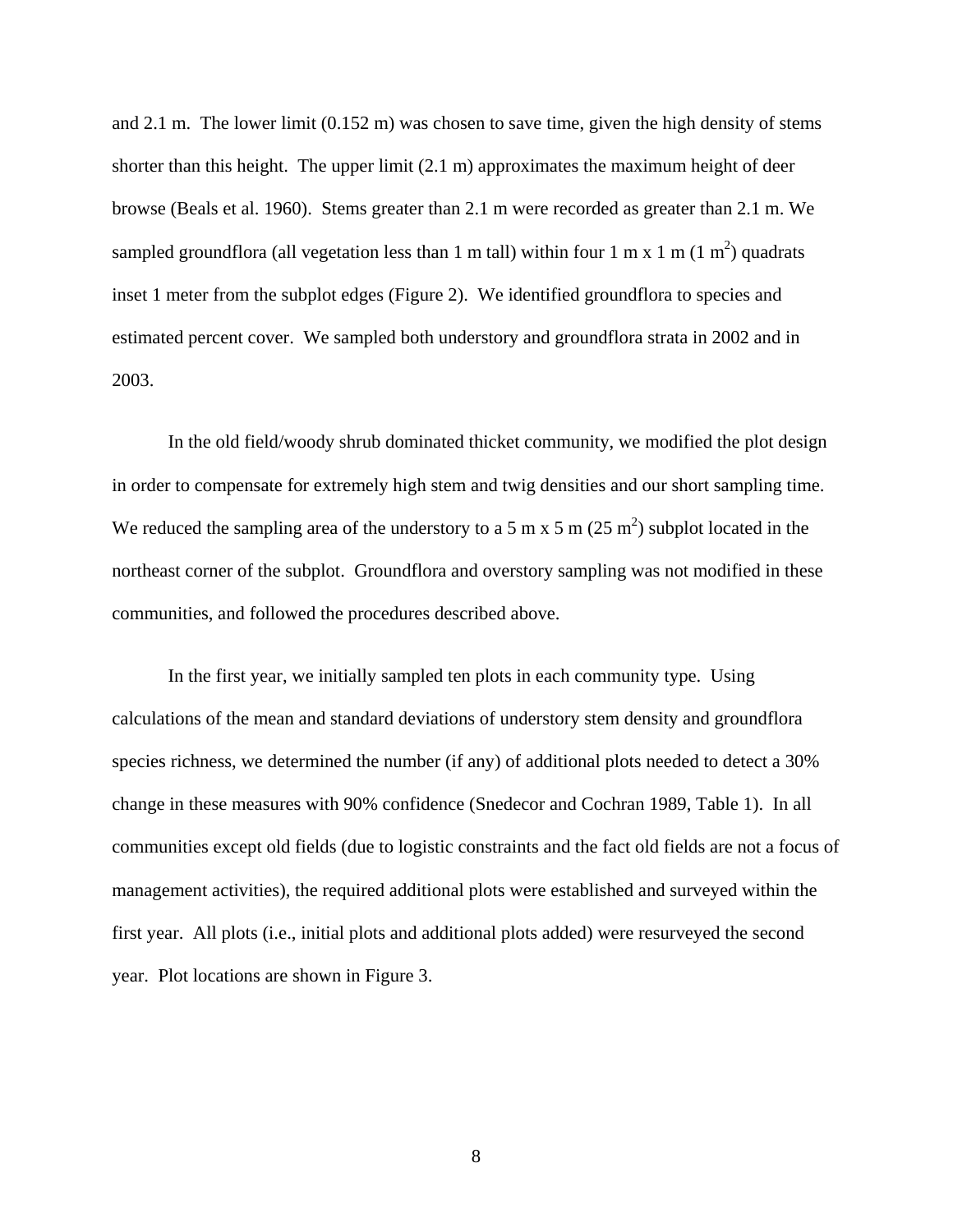| <b>Community</b>             | <b>Stem Density Descriptive Statistics</b> |                           |              | Number of    |  |
|------------------------------|--------------------------------------------|---------------------------|--------------|--------------|--|
|                              | Mean                                       | <b>Standard Deviation</b> | Sample Size* | <b>Plots</b> |  |
| Old Fields                   | 112.5                                      | 68.38                     | 11.1         | 10           |  |
| Cedar Thickets               | 107                                        | 57.92                     | 8.8          | 10           |  |
| <b>Exposed Oak Forests</b>   | 81.3                                       | 55.97                     | 14.2         | 15           |  |
| <b>Protected Oak Forests</b> | 59                                         | 45.48                     | 17.8         | 18           |  |

**Table 1. Estimated sample size for adequate number of deer browse plots.** 

Equation for calculating sample size was:  $n = (1.645)^2 * s^2/d^2$  (USDI NPS 1992)

s = Standard Deviation  $d = x * R/100$ , where  $x = M$ ean and R = Level of precision (%) \* Sample size was calculated to determine a 90% confidence of detecting at least a 30% change in stem density.



**Figure 3. Location of deer browse and exclosure plots.** 

Symbols in blue are oak-hickory forests on protected slopes, red are oak-hickory forests exposed slopes, green are cedar thickets, and purple are old fields. All plots were used in the browse survey. Plots identified with squares also include exclosures.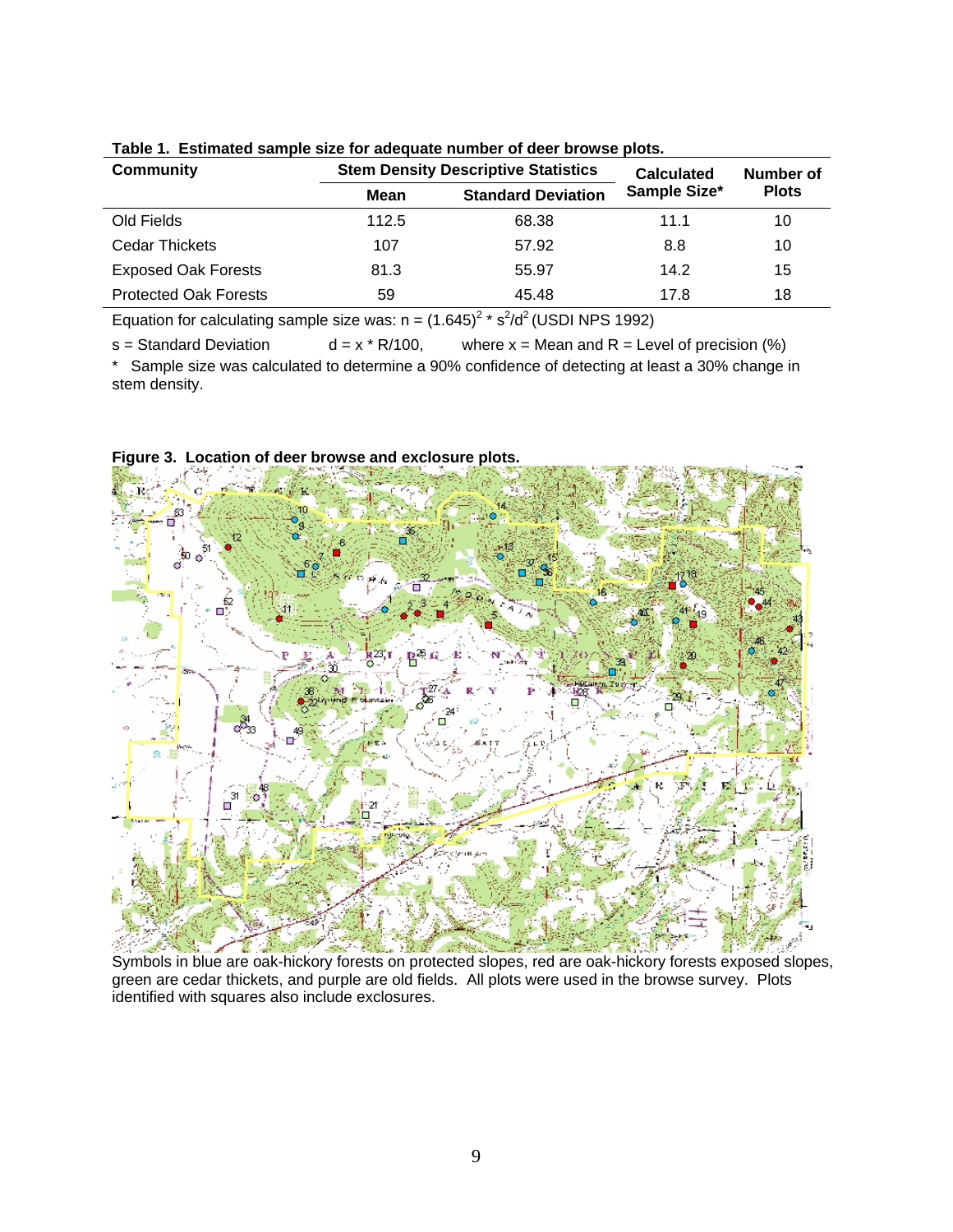#### **Browse Survey (Objectives 4 and 5)**

Within the 10 x 10 m understory subplots used for community characterization, we surveyed deer browse using techniques similar to Strole and Anderson (1992) and Anderson and Loucks (1979). We conducted the browse survey over two years, sampling overstory trees in the first year only, and understory and groundflora both years. For woody species, we tallied all browsed and unbrowsed twigs between 0.152 m and 2.1 meters for each stem encountered. For groundflora, we recorded the number of browsed and unbrowsed stems for those species with evidence of browse.

#### **Exclosures Sampling (Objectives 6 and 7)**

 After the first year of sampling, deer exclosures were constructed on a subset of deer browse survey plots. Five plots were randomly selected within each vegetation type for the construction of a 10 m x 10 m exclosure around the previously sampled northeast corner subplot (Figure 2). We built exclosures approximately eight feet high using 10 ft. steel corner and center posts, and 4 ft. tall woven wire fencing and high-tension wire. This exclosed subplot was paired with a unexclosed subplot located in the southwest corner within which vegetation was sampled both years using the methods described above. The location of groundflora subplots allowed us to sample vegetation within exclosures away from the fence line and avoid error due to fence line browsing (Russell et al. 2001). This sampling approach provided both pre- and post-exclosure data for both subplots; the southwest subplot was unexclosed for both sampling seasons, while the northeast subplot was unexclosed for the first year and exclosed for the second year.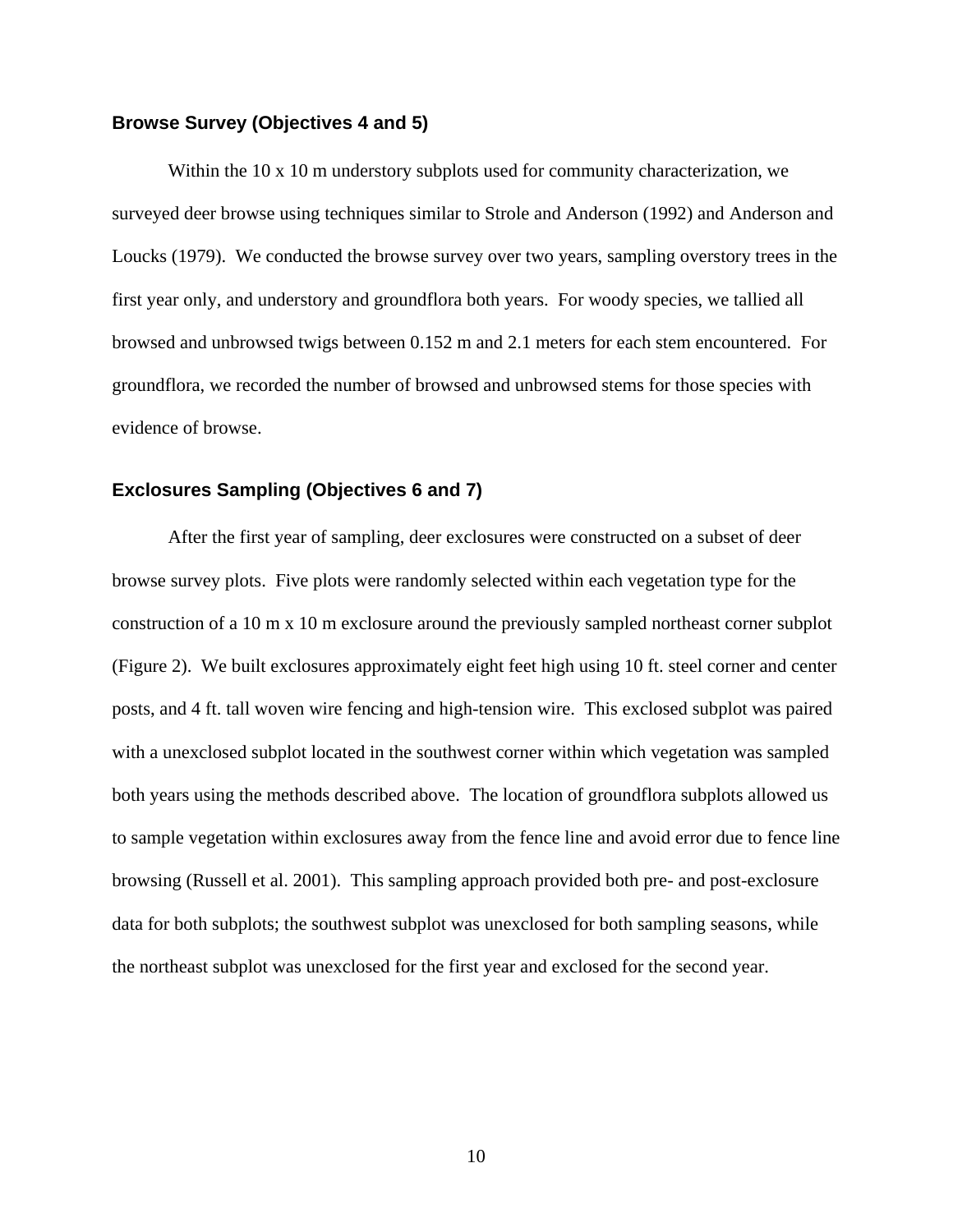### *Data Analysis*

#### **Vegetation Community Analysis (Objectives 1-3)**

#### *Overstory tree density and basal area (Objective 1)*

 One-way analysis of variance (ANOVA) models were used to estimate and compare mean basal area per hectare and mean density per hectare of live trees among vegetation communities. The mixed models procedure (PROC MIXED) in SAS (SAS 1999) was used to fit a homogenous variance model and a heterogeneous variance model for each variable (Littell et al. 1996, Verbeke and Molenberghs 1997). The homogeneous variance model assumes constant variance among communities, and therefore, only allows the mean to be affected by community. The heterogeneous variance model assumes unequal variances for each community, and therefore, allows both the mean and variance to be affected by community. Akaike's Information Criterion for small samples (AICc; Burnham and Anderson 2002) was used to determine which of these models was most appropriate (Littell et al. 1996). The selected model was then used to compute estimates (i.e., least-squares means) of the response variable for each community. Fisher's protected least significant differences were used to compare least-squares means following significant effects in the ANOVAs (Milliken and Johnson, 1992). A significance level of 0.05 was used when reporting the results.

#### *Understory tree and shrub density, height, and species richness (Objective 2)*

 A repeated measures ANOVA was used to estimate and compare mean understory density per hectare, average height, and species richness among the four vegetation communities. Year was the repeated measure factor. PROC MIXED of SAS (SAS 1999) was used to model the covariance structure of the repeated measures and to model the heterogeneity of this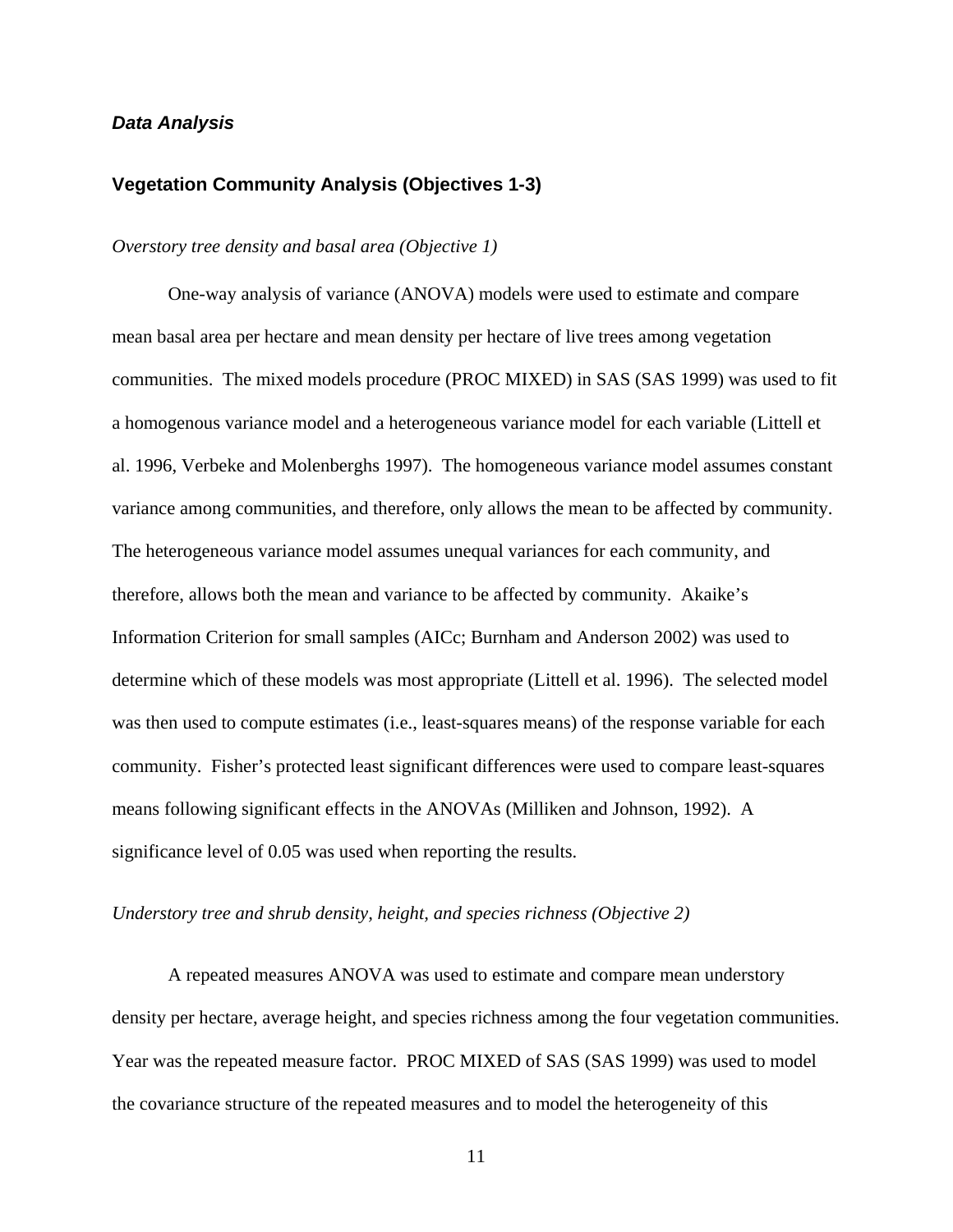covariance structure among communities (Littell et al. 1996). Compound symmetry (i.e., years have equal variances) and unstructured (i.e., years have unequal variances) covariance matrices were used to model the repeated measures. For each of these covariance structures, two models were fit: 1) a model with the same covariance matrix for all communities and 2) a model with a different covariance matrix for each community. This resulted in four competing models. AICc was used to determine the most appropriate model (Littell et al. 1996). The selected model was then used to compute estimates (i.e., least-squares means) of the response variable for each community and year. Fisher's protected least significant differences were used to compare leastsquares means following significant effects in the ANOVAs (Milliken and Johnson, 1992). A significance level of 0.05 was used when reporting the results.

 Old field understory vegetation was sampled using a smaller plot than the other vegetation communities. This should not have affected the analyses for density and average height, but may have had an effect on the analysis of species richness (as the area sampled increases, the potential for observing more species increases). If old fields were found to have lower species richness than the other three vegetation communities, this could be due to the smaller sampling area for old fields.

# *Understory tree and shrub density and species richness by regeneration height classes (Objective 2, continued)*

 A split-plot with repeated measures ANOVA was used to estimate and compare mean density per hectare and species richness among four vegetation communities and three height classes (Class  $1 = 0.152 - 0.99$  m; Class  $2 = 1.0 - 1.99$  m, Class  $3 \ge 2.0$  m). Year was the repeated measure factor. PROC MIXED of SAS (SAS 1999) was used to model the covariance structure of the repeated measures and to model the heterogeneity of this covariance structure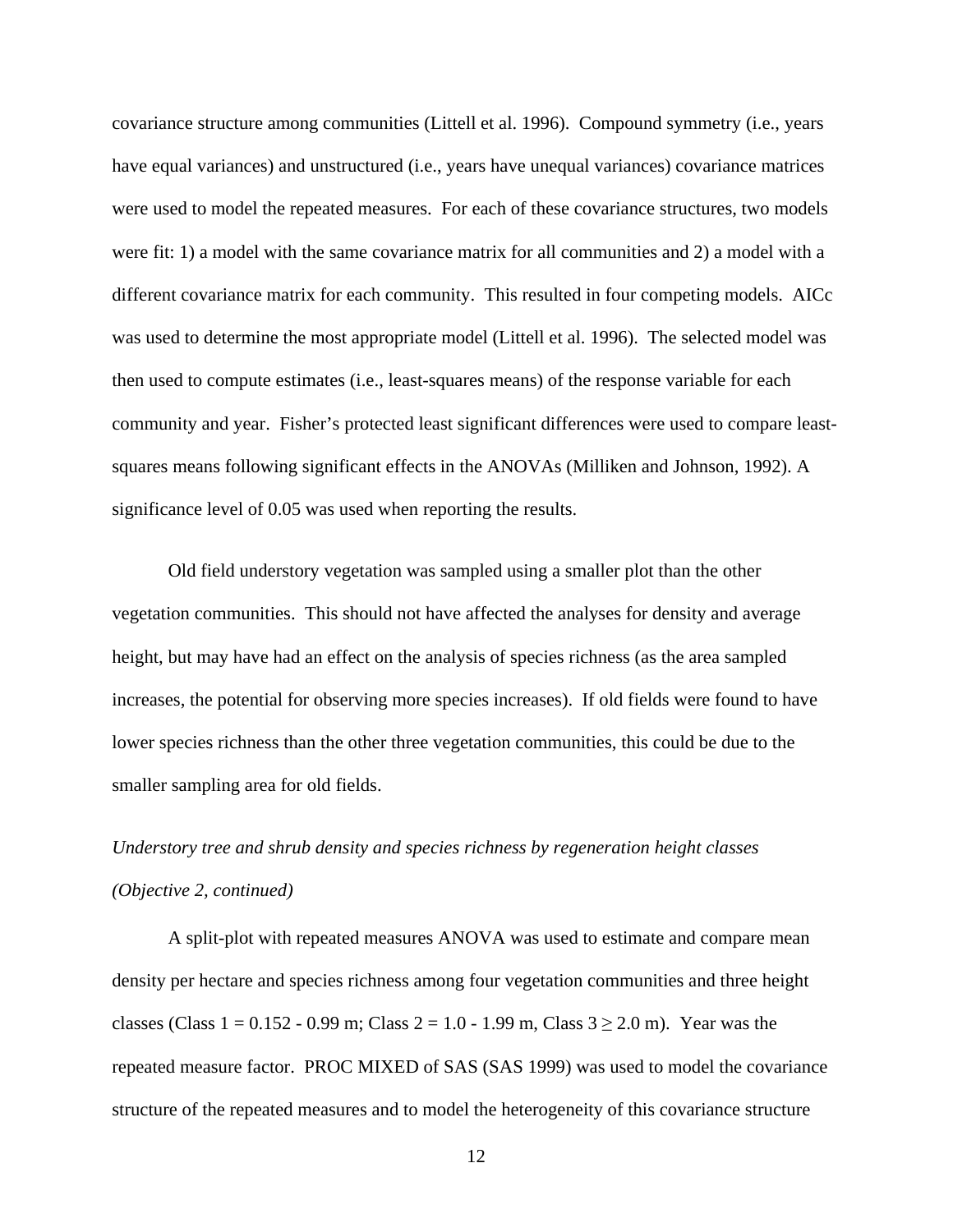among community and height class combinations (Littell et al. 1996). Compound symmetry and unstructured covariance matrices were used to model the repeated measures. For each of these covariance structures, two models were fit: 1) a model with the same covariance matrix for all community/height class combinations and 2) a model with a different covariance matrix for each combination. This resulted in four competing models. AICc was used determine which of these models was more appropriate (Littell et al. 1996). The selected model was then used to compute estimates (i.e., least-squares means) of the response variable for each community, height class, and year. Fisher's protected least significant differences were used to compare least-squares means following significant effects in the ANOVAs (Milliken and Johnson, 1992). A significance level of 0.05 was used when reporting the results.

 Old field understory vegetation was sampled using a smaller plot than the other vegetation communities. This should not have affected the analysis for density, but may have an effect on the analysis of species richness (as the area sampled increases, the potential for observing more species increases). If old fields were found to have lower species richness than the other three vegetation communities, this could be due to the smaller sampling area for old fields.

#### *Groundflora species richness and percent cover (Objective 3)*

 Groundflora data were collected from four 1x1 m quadrats in each plot. Species richness and percent cover were computed for each quadrat. Prior to analysis, the quadrat values for percent cover in each plot and each year were averaged. The total number of species observed in the four quadrats combined was used for the analysis of species richness. A repeated measures ANOVA was used to estimate and compare percent cover and species richness among the four vegetation communities. Year was the repeated measure factor. PROC MIXED of SAS (SAS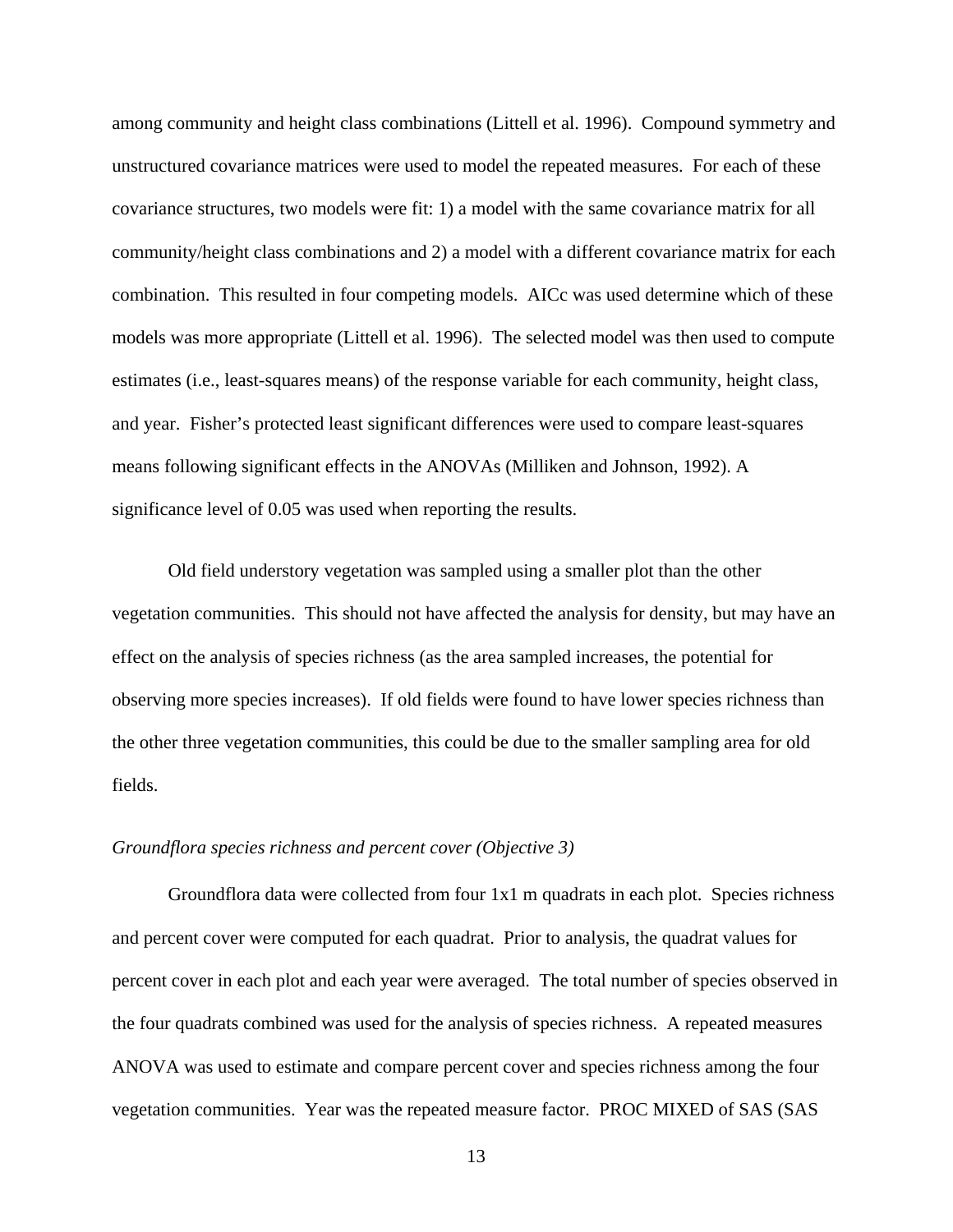1999) was used to model the covariance structure of the repeated measures and to model the heterogeneity of this covariance structure among communities (Littell et al. 1996). Compound symmetry and unstructured covariance matrices were used to model the repeated measures. For each of these covariance structures, two models were fit: 1) a model with the same covariance matrix for all communities and 2) a model with a different covariance matrix for each community. This resulted in four competing models. AICc was used determine which of these models was more appropriate (Littell et al. 1996). The selected model was then used to compute estimates (i.e., least-squares means) of the response variable for each community and year. Fisher's protected least significant differences were used to compare least-squares means following significant effects in the ANOVAs (Milliken and Johnson, 1992). A significance level of 0.05 was used when reporting the results.

#### **Browse Survey Analysis (Objectives 4 and 5)**

 Following procedures described by Strole and Anderson (1992), we calculated the following values for individual species:

- Percent of Available Twigs Browsed (PATB)  $=$   $\frac{\text{\# of twigs browsed for a species}}{\text{\# of twigs browsed}}$  X 100 Total number of twigs for a species
- Relative Abundance  $=$  # of twigs for a species  $\div$  # twigs in plot (all species)
- Relative Use  $=$  # twigs browsed for a species  $\div$  # twigs browsed in plot (all species)
- Standardized Selection Ratio =  $PATB \div \text{sum of all } PATB$ 's for a community

We also calculated the combined species browse frequency for the plot as a whole, as well as within the three height classes described above.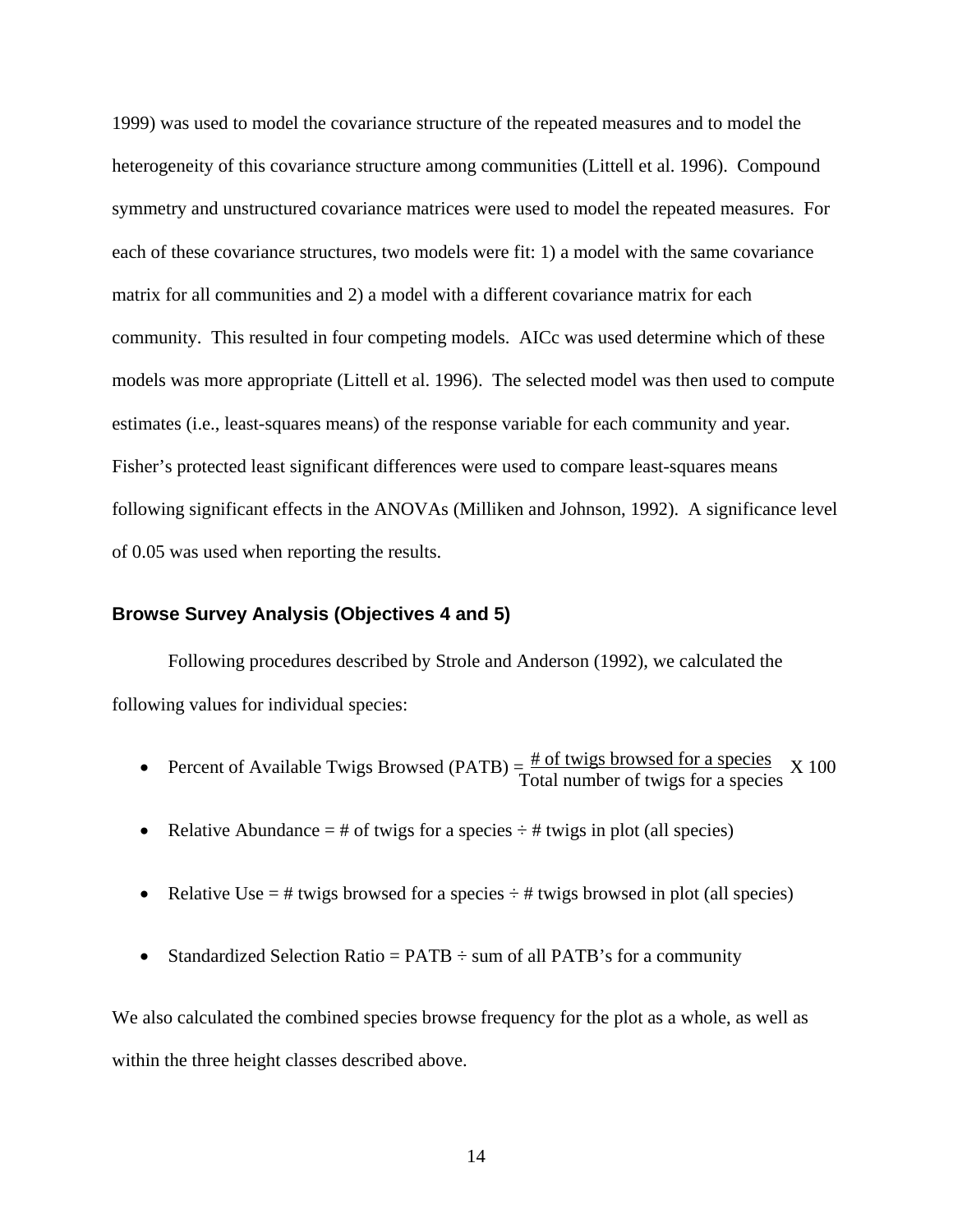We used standardized selection ratios to determine which species were "preferentially" browsed. A standardized selection ratio (SSR) is the estimated probability that species *i* would be the next species selected if it was possible to make each species equally available (Manly et. al 2002). SSRs are less sensitive to the effects of abundant but rarely used species. Values greater than 1/(number of species) indicate preference, values below indicate avoidance, and values equal to indicate no preference.

 Generalized linear mixed models (GLMMs; Littell et al. 1996) were used to identify factors that influenced the proportion of twigs browsed. GLMMs allow non-normal error structures and both fixed and random effects in the model. Random effects can be incorporated to provide covariance parameters needed when observations are grouped in clusters. The twigs within a plot are considered a cluster sample because the browse status (browsed or not browsed) of twigs within a plot may be correlated. Therefore, the proportion of twigs browsed was analyzed as a binomial response variable with random terms to account for the correlation among twigs within a plot. The proportion of twigs browsed was modeled as a generalized linear mixed model with a binomial error distribution and a logit link function, using the GLIMMIX macro in SAS (Littell et al. 1996).

 The effect of vegetation community on the proportion of twigs browsed was modeled using a repeated measures model, with year as the repeated factor. The effects of species group or height class were examined using a split plot with repeated measures design. Plot was the whole-plot in the model; vegetation community was included in the model as the "treatment" applied to the whole plot. Species group or height class was the sub-plot and year was the repeated measure. A probability level of  $P \leq 0.05$  was used as the significance criterion when reporting results.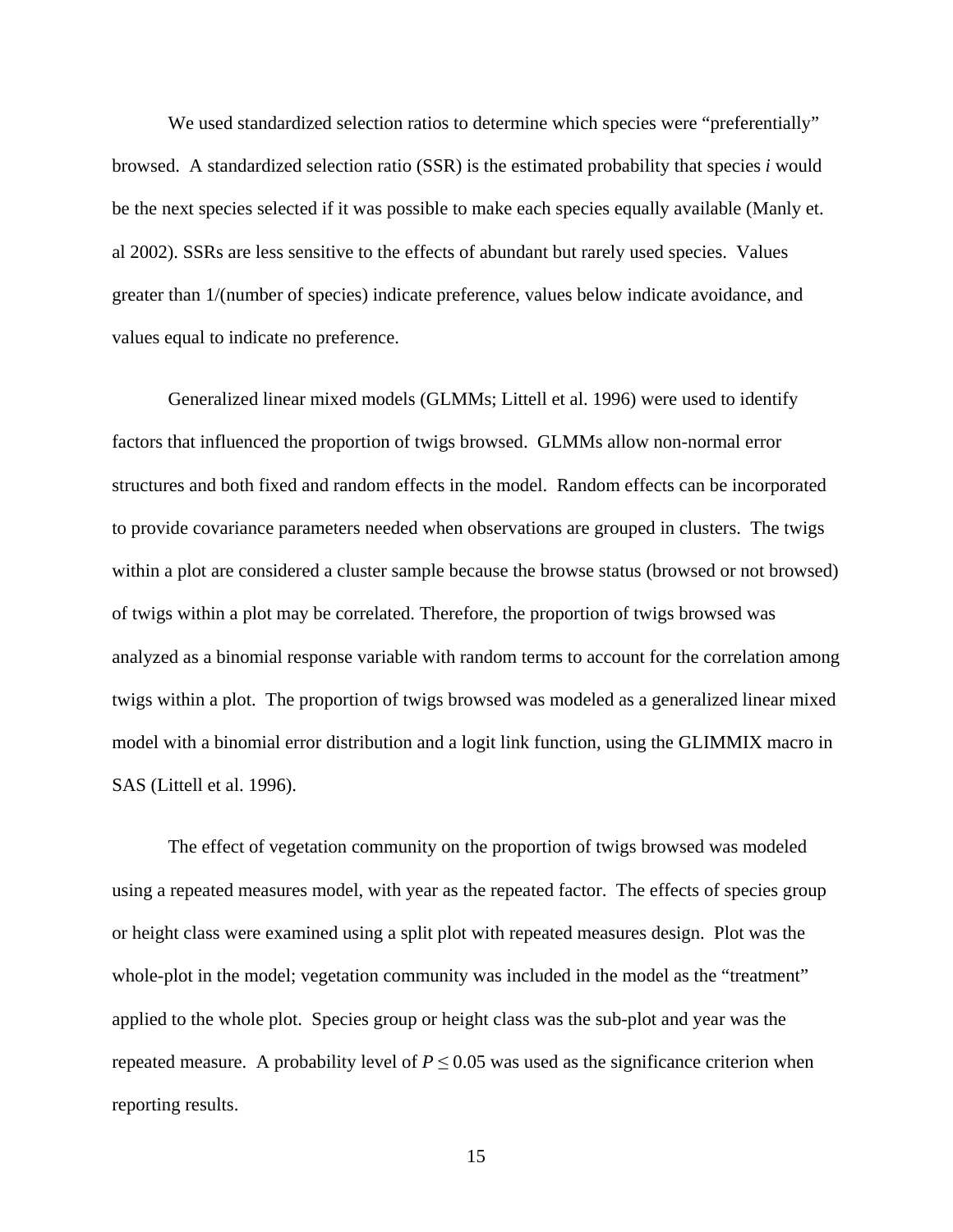#### **Exclosure Analysis (Objectives 6 and 7)**

 A split plot analysis of covariance (ANCOVA) model was used to compare density, height, and species richness of the understory and species richness and percent cover of the groundflora between exclosed and unexclosed areas (Milliken and Johnson 2002). The 20x20 m plots were the whole-plots (or large sized experimental units) and exclosed and unexclosed areas within each plot were the subplots (or small sized experimental units) in the model. All variables were measured in each subplot in 2002 before the exclosures were built and then again in 2003 after the exclosures were built, resulting in pre- and post-exclosure data. The pre-exclosure data was used as the covariate in the model and the post-exclosure data was the response variable (Bonate 2000). Therefore, the post-exclosure data was compared between exclosed and unexclosed areas while adjusting for pre-exclosure differences. However, one assumption of ANCOVA is that a covariate measured on the smaller sized experimental unit is not affected by "treatment" (i.e., vegetation community) applied to the larger sized experimental unit. This assumption is not met with these data. Therefore, prior to analysis, the covariates were adjusted by centering them at zero for each community (Milliken and Johnson 2002).

 The mixed models procedure (PROC MIXED) of SAS (SAS 1999) was first used to determine the covariance structure of the data (Milliken and Johnson 2002). The following homogenous and heterogeneous variance models were fit for each variable: 1) a model with the same covariance structure for each community and equal variances for exclosed and unexclosed areas, 2) a model with a different covariance structure for each community but equal variances for exclosed and unexclosed areas within community, 3) a model with the same covariance structure for each community but unequal variances for exclosed and unexclosed areas, and 4) a model with a different covariance structure for each community and unequal variances for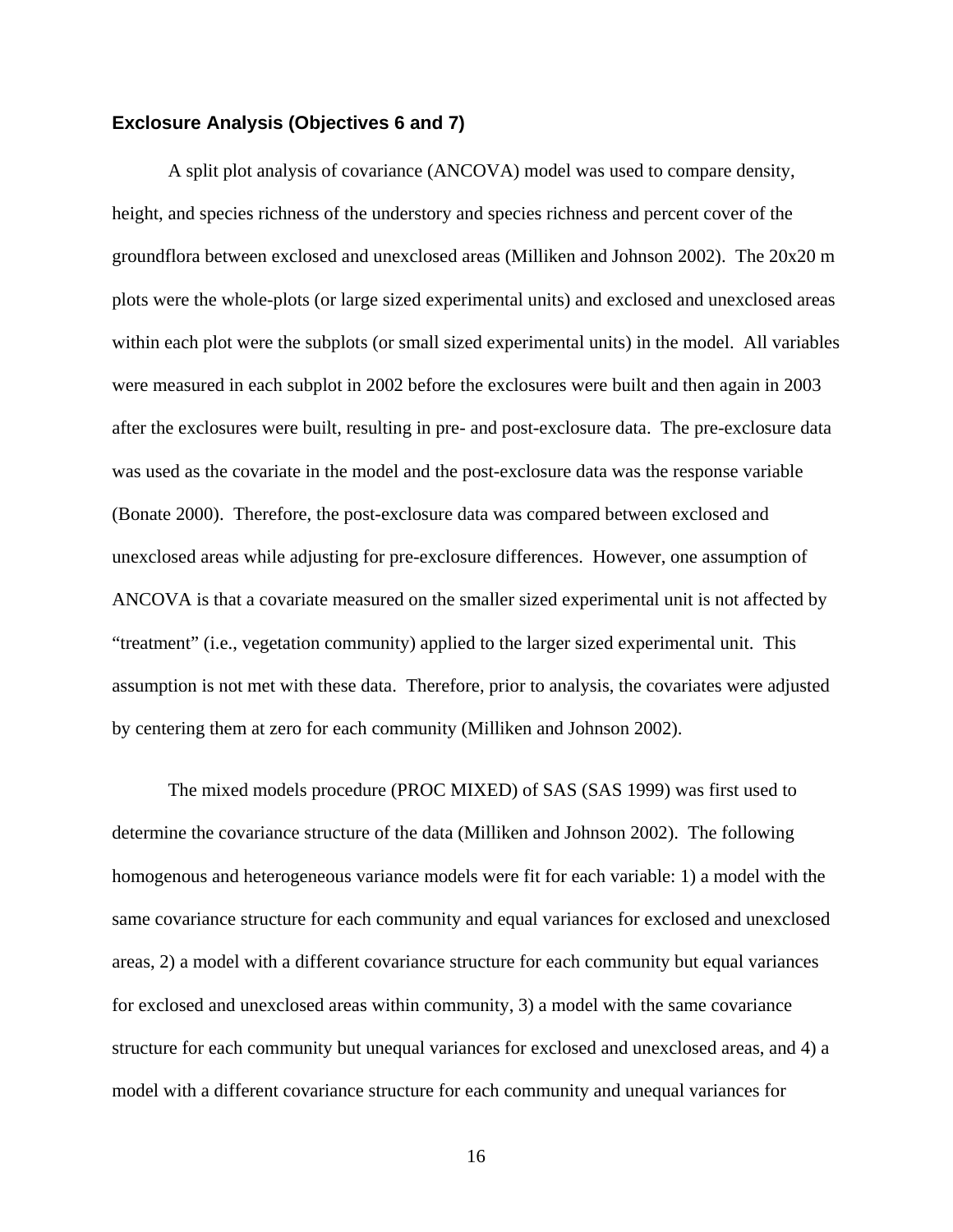exclosed and unexclosed areas within community. Akaike's Information Criterion for small samples (AICc; Burnham and Anderson 2002) was used to determine which of these four models was most appropriate (Littell et al. 1996).

 Using the selected model from above, the correct form of the covariate was determined using PROC MIXED (SAS 1999) and techniques in Milliken and Johnson (2002). The first step was to test if the relationship between the adjusted covariate and the response variable was the same for all combinations of vegetation community and exclosure status (Littell et al. 1996, Milliken and Johnson 2002). If the relationship was the same for all combinations, then a common slope parameter (i.e., the same slope parameter for all combinations of community and exclosure status) was used in the model. If the relationship was not the same for all combinations, the following hypotheses were tested: 1) a different slope parameter was needed for each community by exclosure status combination, 2) a different slope parameter was needed for each community, and 3) a different slope parameter was needed for each exclosure status. If hypothesis 1 was rejected, separate slope parameters were retained for each community by exclosure status combination. Separate slope parameters were included for each community if hypothesis 2 was rejected. If hypothesis 3 was rejected, separate slope parameters were included for each exclosure status. A common slope parameter was used in the model if none of the hypotheses were rejected.

 Using the final model, the effects of exclosure status on the response variable were tested. If a common slope was used for exclosed and unexclosed areas, the comparison of exclosed and unexclosed will be the same at all values of the covariate. Therefore, the standard F-tests were used to test the significance of exclosure status. If different slopes were needed for exclosed and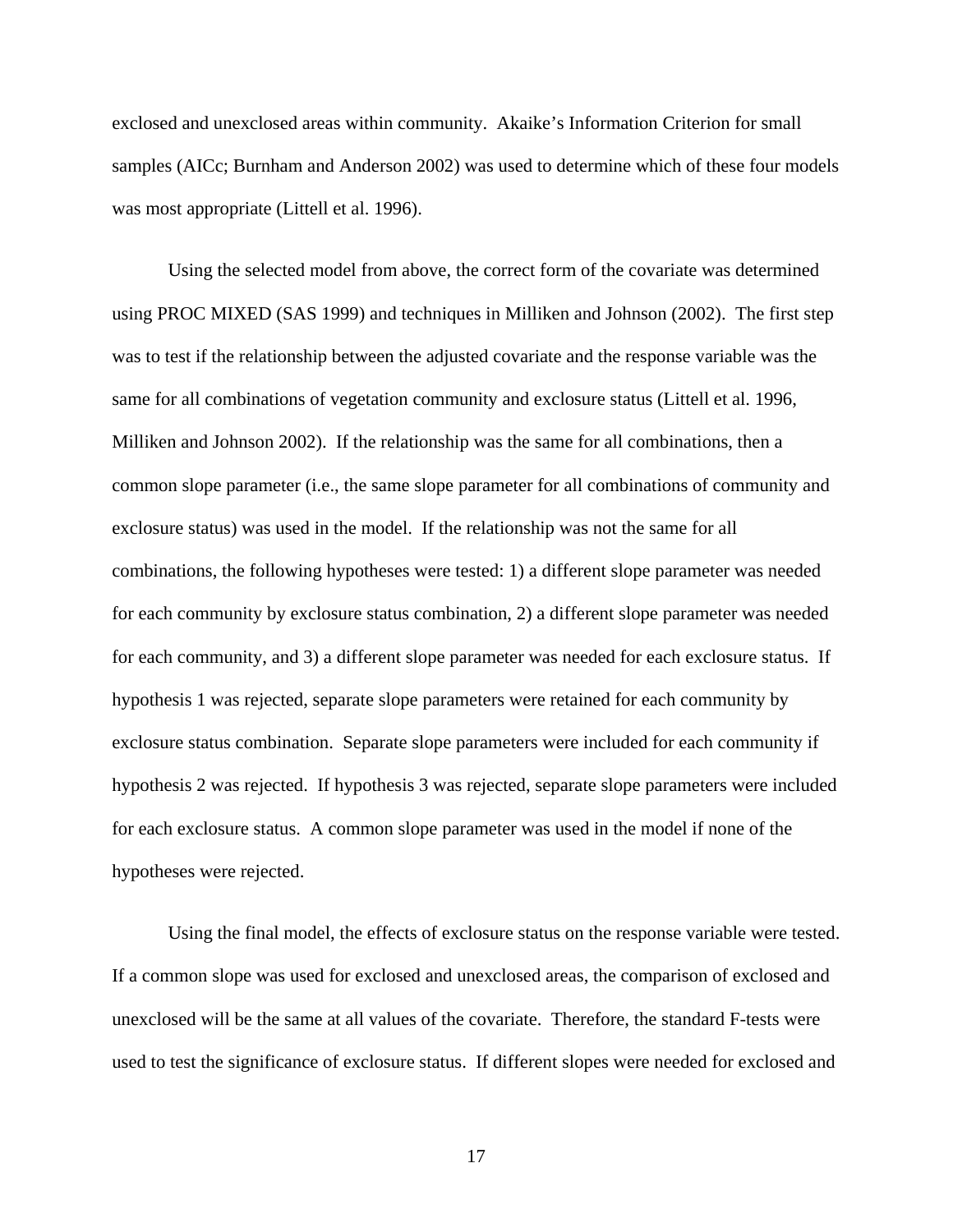unexclosed areas, least squares means for exclosed and unexclosed area were compared at three values of the covariate. A significance level of 0.05 was used when reporting all results.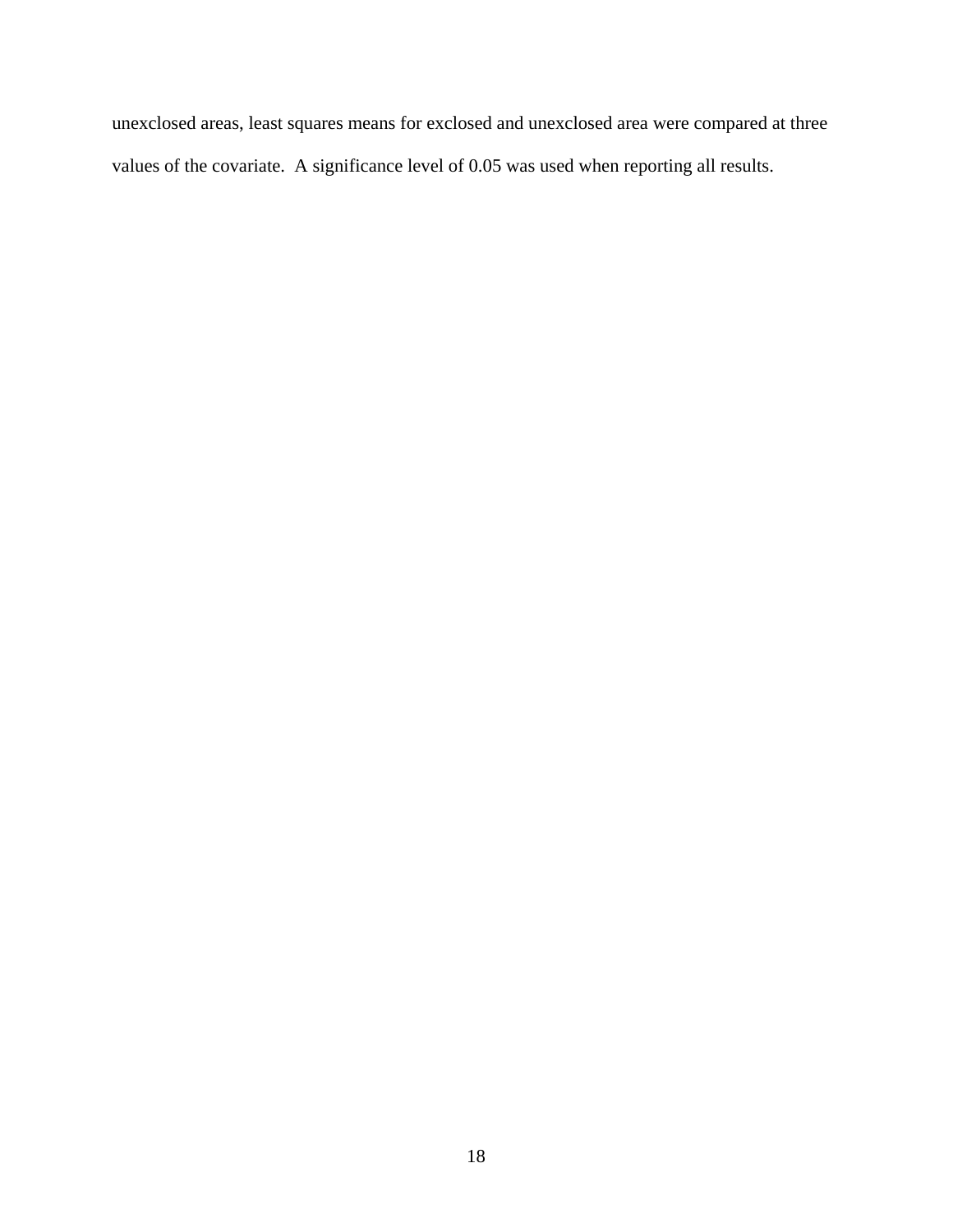# **Results**

## *Vegetation Community Analysis*

 Overstory, understory, and groundflora vegetation were compared between the four vegetation communities to determine what, if any, differences existed between the communities. The communities were compared by overstory density and basal area; understory density, height, and species richness; understory density and richness by three height classes; and groundflora species richness and percent cover. Thirty five overstory species and 46 understory species were sampled within PERI. We found one overstory exotic species, *Maclura pomifera* (Moore 1999), and one understory exotic species, *Rosa multiflora*. Notable exotic species recorded in the groundflora include *Rosa multiflora*, *Lespedeza cuneata*, and *Lonicera japonica*.

 Vegetation data were collected during the 2002 and 2003 growing season but at different times during the growing season. In 2002 data were collected in June, July, and August and in 2003 data were collected in August only. The different sampling periods will not affect the understory data. The understory trees and shrubs are persistent plants that retain their above ground structures all year long. Understory density and richness can be determined regardless of the season sampled. The groundflora data richness and cover data can be affected by the different sampling periods. Groundflora species richness and cover changes throughout the growing season due to species life-history traits and environmental conditions.

## **Overstory Tree Analysis (Objective 1)**

 Overstory density and basal area were significantly different among vegetation communities  $(F_{3,49}=97.13, P<0.001$  and  $F_{3,49}=232.18, P<0.001$  respectively, Table 2). Cedar thickets had a tree density of 1325 stems/ha, which was significantly greater than values from all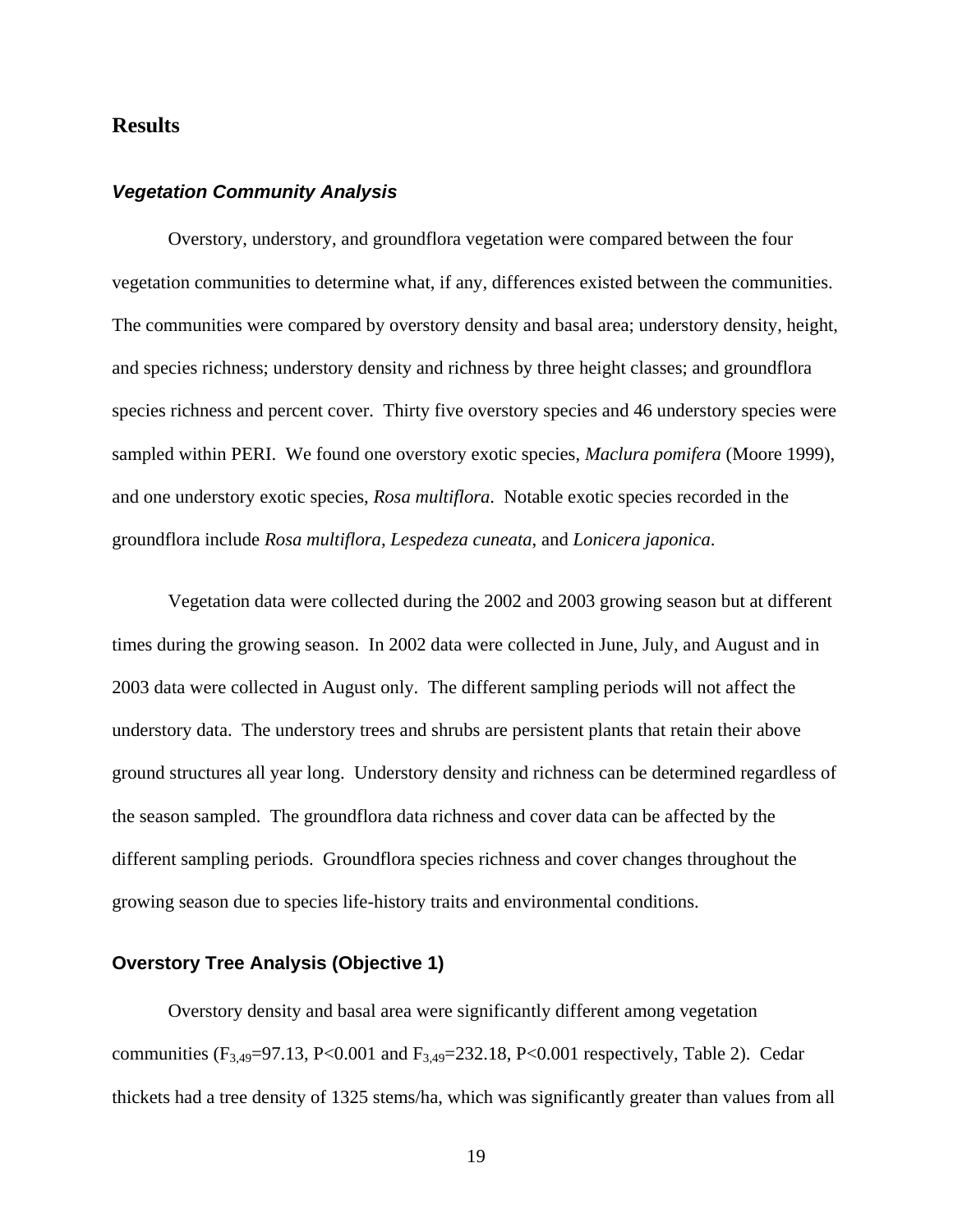| <b>Community</b>            |          | <b>Density (Stems/Hectare)</b> |                    | <b>Basal Area (m<sup>2</sup>/Hectare)</b> |
|-----------------------------|----------|--------------------------------|--------------------|-------------------------------------------|
|                             | Mean     | S.E.                           | Mean               | S.E.                                      |
| Old Field                   | 37.5 a   | 18.5                           | 0.85a              | 0.33                                      |
| <b>Cedar Thicket</b>        | 1325.0 b | 154.6                          | 25.06 <sub>b</sub> | 2.49                                      |
| <b>Exposed Oak Forest</b>   | 761.7 c  | 66.0                           | 25.68 <sub>b</sub> | 1.52                                      |
| <b>Protected Oak Forest</b> | 775.0 c  | 59.3                           | 23.9 <sub>b</sub>  | 1.09                                      |

**Table 2. Comparison of overstory conditions by vegetation community.** 

Values in the same column with different letters are significantly different ( $\alpha$  =0.05). Density and basal area were significantly different among vegetation communities ( $F_{3,49}=97.13$ , P<0.001 and  $F_{3,49}=232.18$ , P<0.001 respectively).

other communities (all P<0.002). Oak forests had densities that were statistically similar to one another (approximately 770 stems/ha) (P=0.88), but greater than old fields (37.5 stems/ha). Basal area in old fields  $(0.85 \text{ m}^2/\text{ha})$  was significantly lower than in all other communities (approximately  $25 \text{ m}^2/\text{ha}$ ) (all P<0.001).

*Quercus stellata* and *Quercus velutina* were the most common species encountered within exposed oak forests, while *Cornus florida*, *Quercus alba*, and *Quercus velutina* were the most common trees within the protected oak forests. Cedar was abundant in both old fields and cedar thickets. The most frequent species from each community type are shown in Table 3.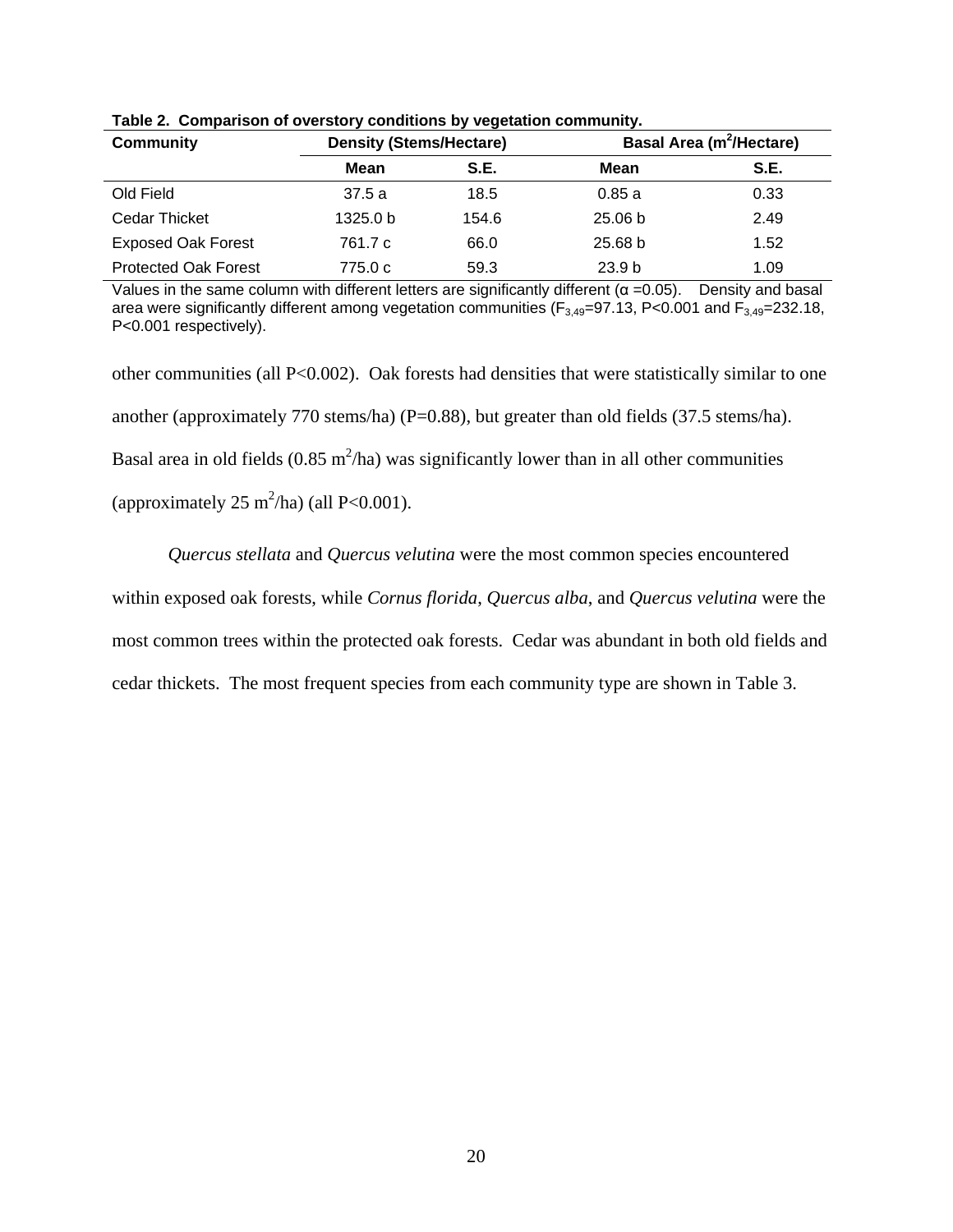| <b>Community Species</b> |                      | Freq. | <b>Basal Area</b><br>(m <sup>2</sup> /Hectare) | <b>Density</b><br>(stems/ha) | Mean DBH (cm) |
|--------------------------|----------------------|-------|------------------------------------------------|------------------------------|---------------|
|                          | Juniperus virginiana | 0.40  | 0.50                                           | 20.0                         | 15.9          |
|                          | Ulmus alata          | 0.10  | 0.11                                           | 10.0                         | 12.6          |
| <b>Old Field</b>         | Ulmus americana      | 0.10  | 0.18                                           | 2.5                          | 14.5          |
|                          | Quercus velutina     | 0.10  | 0.05                                           | 2.5                          | 16.6          |
|                          | Diospyros virginiana | 0.10  | 0.01                                           | 2.5                          | 6.4           |
|                          | Juniperus virginiana | 0.90  | 11.18                                          | 507.5                        | 14.8          |
| <b>Cedar Thicket</b>     | Cornus florida       | 0.80  | 1.36                                           | 185.0                        | 9.0           |
|                          | Sassafras albidum    | 0.70  | 0.66                                           | 80.0                         | 8.8           |
|                          | Quercus stellata     | 0.60  | 4.03                                           | 230.0                        | 13.8          |
|                          | Quercus velutina     | 0.50  | 2.89                                           | 47.5                         | 20.9          |
|                          | Quercus stellata     | 0.87  | 11.46                                          | 271.7                        | 18.9          |
|                          | Quercus velutina     | 0.67  | 4.94                                           | 73.3                         | 25.2          |
| Forest                   | Cornus florida       | 0.60  | 0.64                                           | 101.7                        | 8.0           |
| Exposed Oak              | Quercus alba         | 0.60  | 4.93                                           | 66.7                         | 25.1          |
|                          | Quercus marilandica  | 0.53  | 1.68                                           | 40.0                         | 20.6          |
|                          | Cornus florida       | 0.94  | 1.03                                           | 161.1                        | 8.5           |
|                          | Quercus alba         | 0.89  | 7.48                                           | 130.6                        | 22.9          |
| Forest                   | Quercus velutina     | 0.89  | 6.99                                           | 101.4                        | 26.7          |
| <b>Protected Oak</b>     | Carya tomentosa      | 0.78  | 0.95                                           | 76.4                         | 10.4          |
|                          | Quercus stellata     | 0.56  | 4.49                                           | 72.2                         | 23.8          |

**Table 3. The five most frequent overstory species in each community.** 

# **Understory Tree and Shrub Analysis (Objective 2)**

#### *Understory density*

 Density per hectare differed significantly among communities (*F*3,49=8.39, *P*<0.001, Table 4) and years  $(F_{1,49}=5.84, P=0.019,$  Table 5). Mean density per hectare was significantly lower in 2003 than in 2002. Old fields had the highest mean density and were significantly different than the other three communities (all *P*<0.001). Woody understory vegetation in cedar thickets had a mean density which was significantly higher than protected oak forests (*P*=0.036) but not significantly different than exposed oak forests ( $P=0.399$ ). Understory vegetation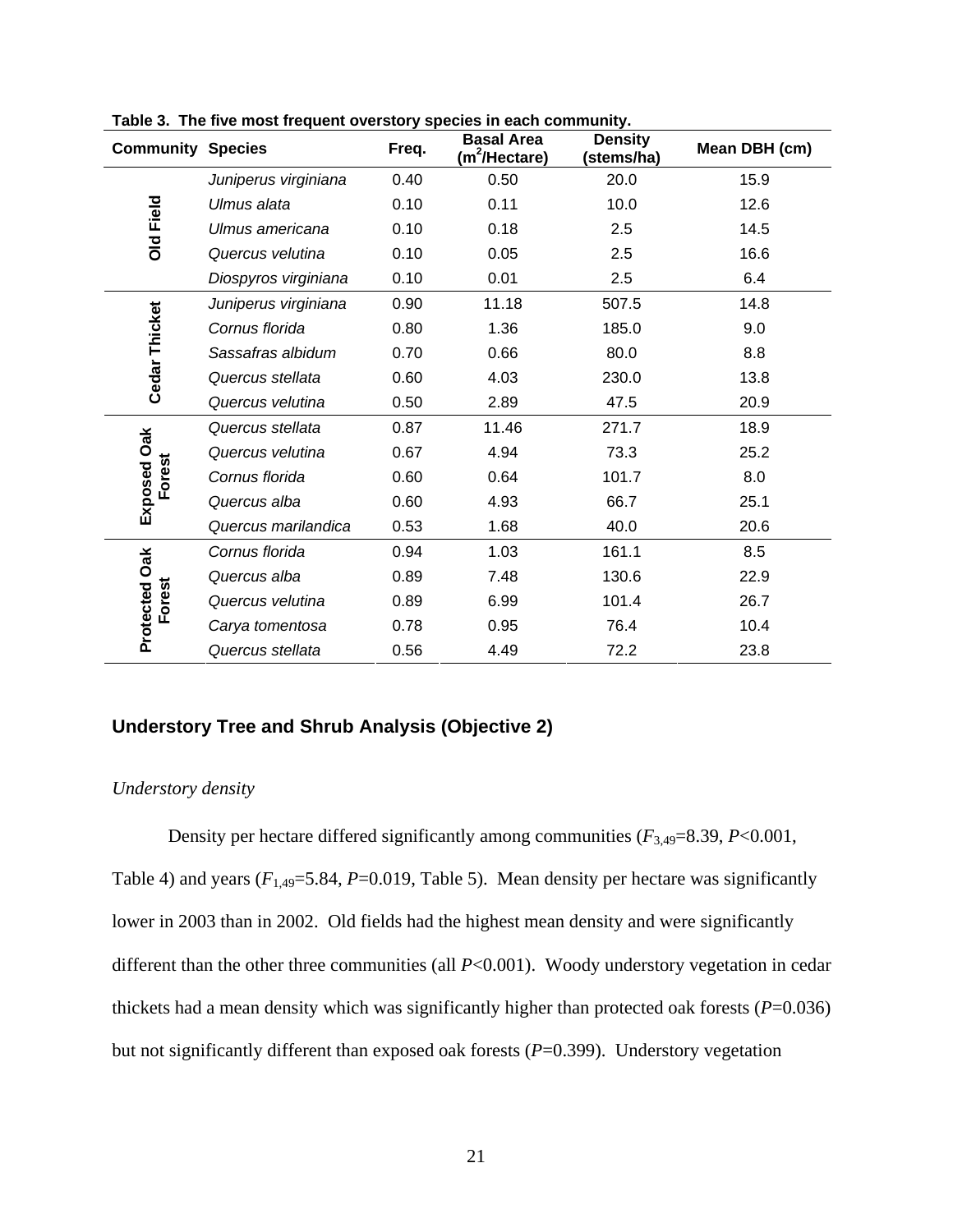densities for exposed oak forests and protected oak forests did not significantly differ from each

other  $(P=0.317)$ .

| rable +. Comparison or woody understory vegetation by community with sample years combined |                           |        |                    |       |                   |      |  |  |  |
|--------------------------------------------------------------------------------------------|---------------------------|--------|--------------------|-------|-------------------|------|--|--|--|
| <b>Community</b>                                                                           | <b>Density (Stems/ha)</b> |        | Height (m)         |       | <b>Richness</b>   |      |  |  |  |
|                                                                                            | Mean                      | S.E.   | Mean               | S.E.  | Mean              | S.E. |  |  |  |
| Old Field                                                                                  | 28750.0 a                 | 4633.2 | 0.744a             | 0.078 | 4.85a             | 1.1  |  |  |  |
| <b>Cedar Thicket</b>                                                                       | 10450.0 b                 | 1769.6 | 0.385 <sub>b</sub> | 0.052 | 10.7 <sub>b</sub> | 1.1  |  |  |  |
| <b>Exposed Oak Forest</b>                                                                  | 8193.3 bc                 | 1973.5 | 0.338 <sub>b</sub> | 0.025 | 9.67 <sub>b</sub> | 0.9  |  |  |  |
| <b>Protected Oak Forest</b>                                                                | 5866.7 c                  | 1185.1 | 0.570a             | 0.064 | 9.08 <sub>b</sub> | 0.8  |  |  |  |

# **Table 4. Comparison of woody understory vegetation by community with sample years combined.**

Values in the same column with different letters are significantly different ( $\alpha$  =0.05). Density/hectare, height, and richness were significantly different among vegetation communities ( $F_{3,49}=8.39$ , P<0.001;  $F_{3,49}$ =10.94, P<0.001;  $F_{3,49}$ =5.67, P=0.002, respectively).

| Vegetation<br><b>Measure</b> | <b>Sample</b><br>Year | <b>Vegetation Community</b> |                         |                                     |                                       |  |  |
|------------------------------|-----------------------|-----------------------------|-------------------------|-------------------------------------|---------------------------------------|--|--|
|                              |                       | Old<br><b>Field</b>         | Cedar<br><b>Thicket</b> | <b>Exposed Oak</b><br><b>Forest</b> | <b>Protected Oak</b><br><b>Forest</b> |  |  |
| Density/Hectare              | 2002*                 | 31880.0                     | 11540.0                 | 9433.33                             | 5872.22                               |  |  |
|                              | 2003*                 | 25620.0                     | 9360.0                  | 6953.33                             | 5861.11                               |  |  |
|                              | 2002                  | 0.735                       | 0.370                   | 0.341                               | 0.555                                 |  |  |
| Height (m)                   | 2003                  | 0.752                       | 0.400                   | 0.336                               | 0.585                                 |  |  |
|                              | 2002                  | 5.0                         | 10.4                    | 10.3                                | 9.2                                   |  |  |
| <b>Richness</b>              | 2003                  | 4.7                         | 11.0                    | 9.0                                 | 8.9                                   |  |  |

**Table 5. Summary of woody understory vegetation by sample year and vegetation community.** 

 $*$  indicates significant difference between years at  $\alpha = 0.05$ .

## *Understory height*

Average height significantly differed among communities  $(F_{3,49}=10.94, P<0.001,$  Table 4), but not between years (*F*1,49=1.29, *P*=0.262, Table 5). Average heights for cedar thickets and exposed oak forests did not significantly differ from each other (*P*=0.418), but were significantly less than the average heights for protected oak forests and old fields (all *P*<0.04). Average height for protected oak forests did not significantly differ from old fields (*P*=0.092).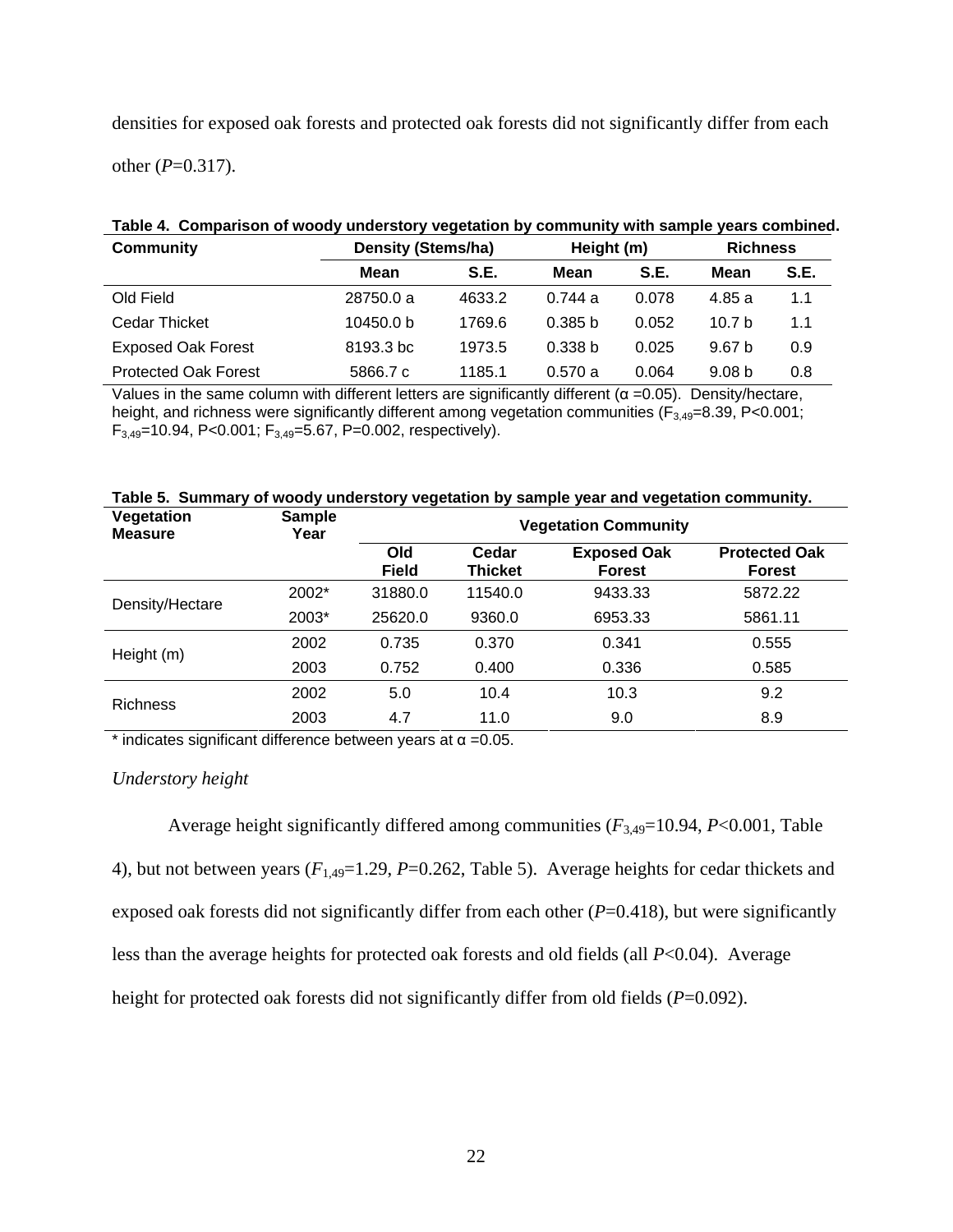### *Understory species richness*

Species richness significantly differed among communities  $(F_{3,49}=5.67, P=0.002,$  Table 4), but not between years (*F*1,49=0.93, *P*=0.341, Table 5). Understory species richness for old fields was significantly less than richness for the other three communities (all *P*<0.004), this may be due to the smaller sampling area in old fields than the other communities. Cedar, exposed oak forests, and protected oak forests mean species richness did not significantly differ from each other (all *P*>0.2). The most frequent understory species from each community are shown in Table 6.

## *Understory density by height class*

 Mean density significantly differed among community by height class combinations  $(F_{6,98}=4.32, P<0.001,$  Table 7) and among height class by year combinations  $(F_{2,147}=3.49,$ *P*=0.033), but not among community by year combinations ( $F_{3,147}=1.86$ , *P*=0.138). Mean density for height class 1 was significantly higher than for height classes 2 and 3 for all communities (all *P*<0.001). Mean density for height class 2 was significantly different than class 3 for exposed oak forest (*P*=0.043), old fields (*P*=0.033), and protected oak forests (*P*<0.001), but not for cedar (*P*=0.395).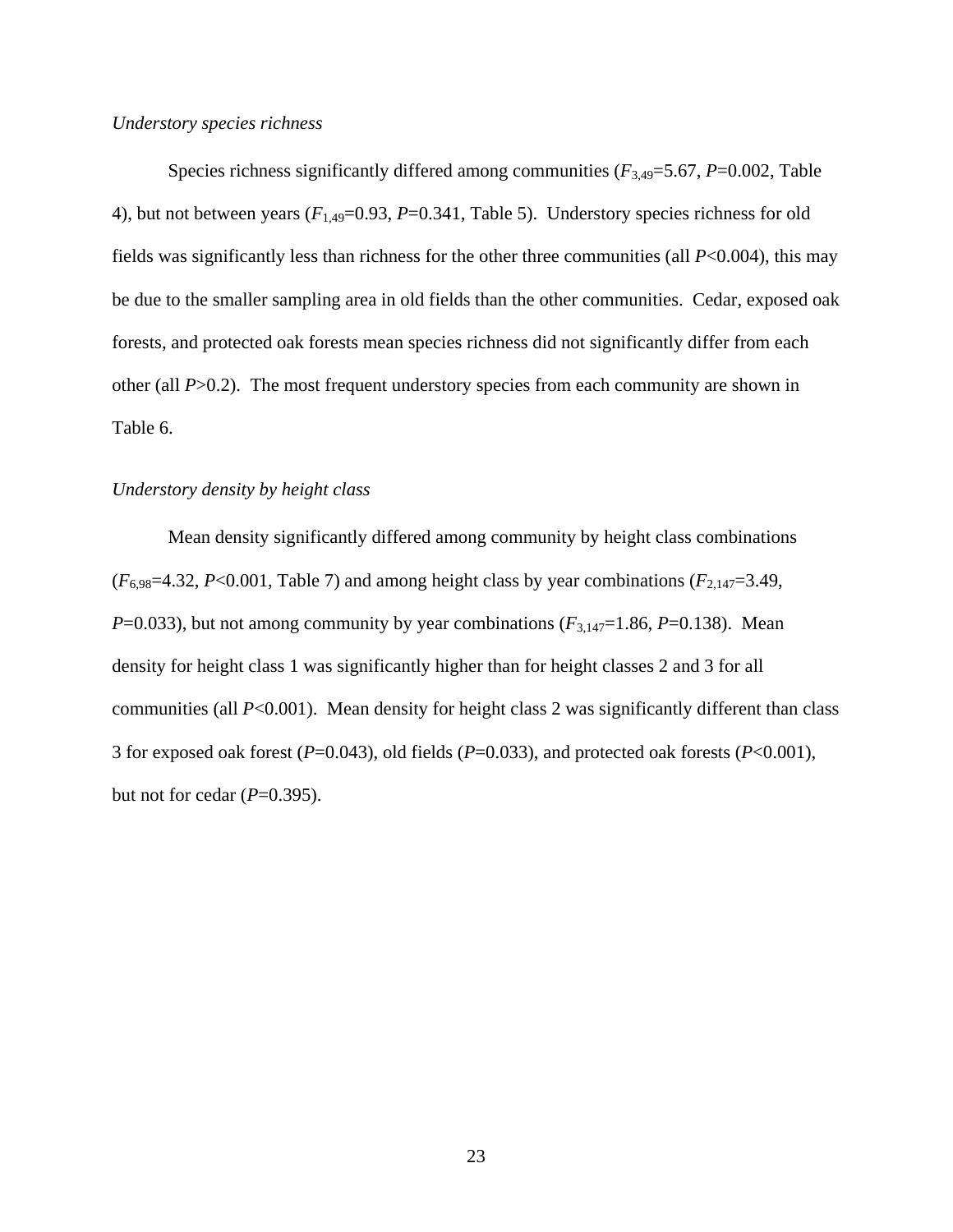| <b>Community</b>     | <b>Species</b>             | <b>Mean Frequency</b> | <b>Mean Density (Stems/ha)</b> |
|----------------------|----------------------------|-----------------------|--------------------------------|
|                      | Fraxinus americana         | 60.0                  | 2045.0                         |
|                      | Symphoricarpos orbiculatus | 100.0                 | 2810.0                         |
| <b>Cedar Thicket</b> | Quercus velutina           | 65.0                  | 1075.0                         |
|                      | Quercus stellata           | 75.0                  | 1190.0                         |
|                      | Juniperus virginiana       | 50.0                  | 650.0                          |
|                      | Rhamnus caroliniana        | 60.0                  | 590.0                          |
|                      | Rubus pensilvanicus        | 85.0                  | 12130.0                        |
|                      | Rhus copallina             | 85.0                  | 8595.0                         |
| <b>Old Fields</b>    | Symphoricarpos orbiculatus | 70.0                  | 8105.0                         |
|                      | Diospyros virginiana       | 45.0                  | 620.0                          |
|                      | Ulmus alata                | 35.0                  | 1825.0                         |
|                      | Sassafras albidum          | 45.0                  | 2040.0                         |
|                      | Diospyros virginiana       | 58.3                  | 200.0                          |
| Protected Oak        | Symphoricarpos orbiculatus | 58.3                  | 713.9                          |
| Forest               | Rubus pensilvanicus        | 55.6                  | 538.9                          |
|                      | Cornus florida             | 55.6                  | 522.2                          |
|                      | Fraxinus Americana         | 50.0                  | 355.6                          |
|                      | Ulmus alata                | 55.6                  | 322.2                          |
|                      | Carya texana               | 53.3                  | 143.3                          |
| Exposed Oak          | Quercus stellata           | 73.3                  | 1586.7                         |
| Forest               | Symphoricarpos orbiculatus | 53.3                  | 860.0                          |
|                      | Vaccinium stamineum        | 53.3                  | 516.7                          |
|                      | Cornus florida             | 46.7                  | 303.3                          |
|                      | Quercus velutina           | 86.7                  | 430.0                          |

**Table 6. Understory species with the highest two-year mean densities in each community type.** 

#### **Table 7. Mean woody understory density by height class and vegetation community, both sample years combined.**

| <b>Community</b>            | Density (Stems/ha)   |        |                    |        |                            |       |  |  |
|-----------------------------|----------------------|--------|--------------------|--------|----------------------------|-------|--|--|
|                             | <b>Height Class</b>  |        |                    |        |                            |       |  |  |
|                             | $1(0.152 - 0.99)$ m) |        | $2(1.0 - 1.99)$ m) |        | $3 ( \geq 2.0 \text{ m} )$ |       |  |  |
|                             | Mean                 | S.E.   | Mean               | S.E.   | Mean                       | S.E.  |  |  |
| Old Field                   | 22870 a(x)           | 4249.9 | 4945 $b(x)$        | 1731.5 | 935 $c(xy)$                | 676.6 |  |  |
| Cedar Thicket               | 9655 a(y)            | 1637.5 | 315 b(y)           | 118.3  | 480 $b(xy)$                | 152.5 |  |  |
| <b>Exposed Oak Forest</b>   | 7906.7 a(yz)         | 1983.6 | 60 b(z)            | 21.7   | 226.7 $c(y)$               | 78.3  |  |  |
| <b>Protected Oak Forest</b> | 5236.1 a(z)          | 1206.5 | 100.0 $b(yz)$      | 43.4   | 530.6 $c(x)$               | 88.9  |  |  |

Letters a, b and c represent comparisons within vegetation community between height classes. Letters x, y and z represent comparisons within height class between vegetation communities. Different letters represents a significant difference ( $\alpha$  =0.05). Mean density differed significantly among community by height class  $(F_{6,98} = 4.32, P = 0.001)$ .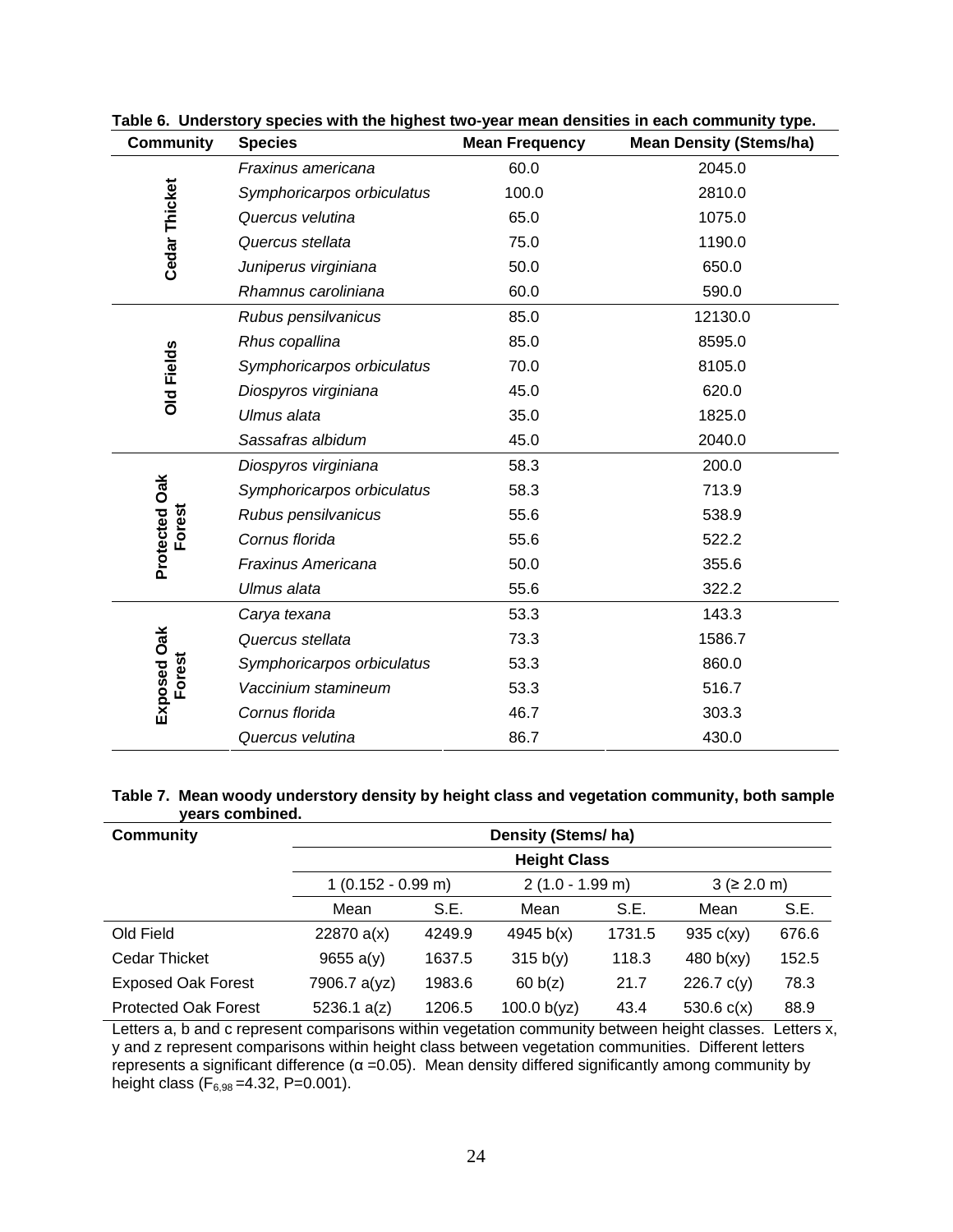For height class 1, old fields had a significantly higher density than the other three communities (all *P*<0.005). Cedar had significantly higher density than protected oak forests (*P*=0.032), but not exposed oak forests (*P*=0.498). Mean density for exposed oak forests was not significantly different than protected oak forests  $(P=0.253)$ . For height class 2, old fields had significantly higher density than the other three communities (all *P*<0.01). Cedar had significantly higher density than exposed oak forests (*P*=0.037), but not protected oak forests (*P*=0.091). Mean density for exposed oak forests was not significantly different than protected oak forests (*P*=0.412). For height class 3, exposed oak forests and protected oak forests had significantly different mean densities  $(P=0.012)$ , but neither were significantly different from cedar and old fields, which do not significantly differ from each other (all *P*>0.1).

 Density in 2002 was significantly higher than in 2003 for height class 1 (*P*=0.051), but not height class 2 (*P*=0.061) or 3 (*P*=0.726). Mean density for height class 1 was significantly higher than height classes 2 and 3 both years (all *P*<0.001). Mean density for height classes 2 and 3 were significantly different in 2002 (*P*=0.048) but not 2003 (*P*=0.261).

#### *Understory species richness by height class*

 Mean species richness significantly differed among community by height class combinations  $(F_{6.98} = 9.26, P < 0.001,$  Table 8), but not between years, among year by community combinations, or among year by height class combinations (all *P*>0.07). Species richness for height class 1 was significantly higher than for height classes 2 and 3 for all communities (all *P*<0.001). Means species richness for height class 2 was significantly different than class 3 for exposed oak forest (*P*=0.022), old fields (*P*=0.002), and protected oak forests (*P*<0.001), but not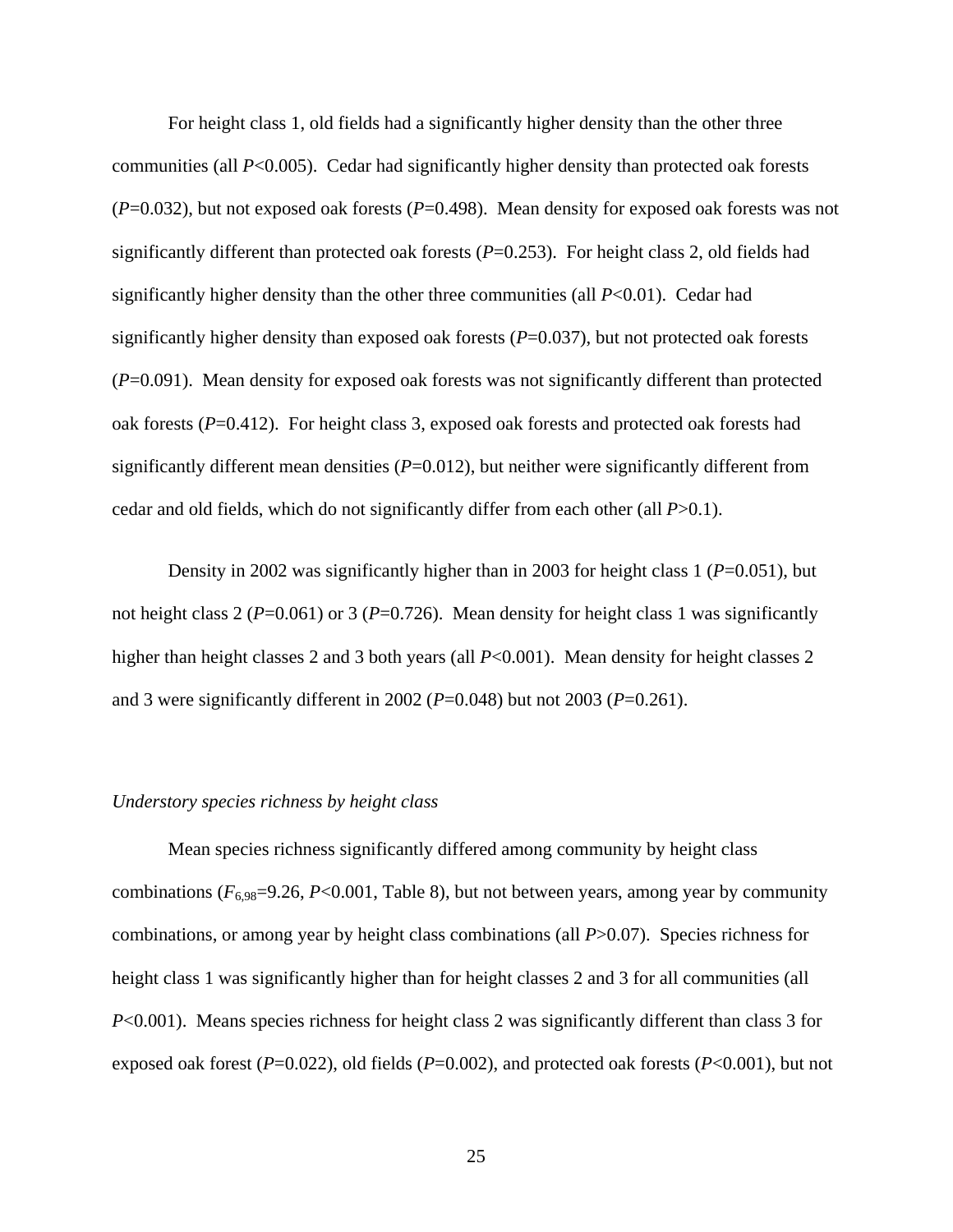| <b>Community</b>            | <b>Species Richness</b> |                    |            |                  |            |            |  |  |
|-----------------------------|-------------------------|--------------------|------------|------------------|------------|------------|--|--|
|                             | <b>Height Class</b>     |                    |            |                  |            |            |  |  |
|                             |                         | $1(0.152 - 0.99m)$ |            | $2(1.0 - 1.99m)$ |            | 3 (≥ 2.0m) |  |  |
|                             | Mean                    | S.E.               | Mean       | S.E.             | Mean       | S.E.       |  |  |
| Old Field                   | 4.6 a(x)                | 0.56               | 1.8 $b(y)$ | 0.38             | 0.35 c(x)  | 0.25       |  |  |
| <b>Cedar Thicket</b>        | 9.9 a(y)                | 1.54               | 1.5 $b(y)$ | 0.47             | 2.3 b(yz)  | 0.49       |  |  |
| <b>Exposed Oak Forest</b>   | 9.2 a(y)                | 0.93               | 0.4 b(x)   | 0.12             | 1.2 $c(y)$ | 0.32       |  |  |
| <b>Protected Oak Forest</b> | 8.1 a(y)                | 0.73               | 0.4 b(x)   | 0.13             | 2.2 c(z)   | 0.32       |  |  |

#### **Table 8. Mean woody understory species richness by height class and vegetation community, both sample years combined.**

Letters a, b and c represent comparisons within vegetation communities between height classes. Letters x, y and z represent comparisons within height class between vegetation communities. Different letters represents a significant difference  $(α = 0.05)$ . Mean species richness differed significantly among community by height class ( $F_{6.98}=9.26$ , P=0.001).

for cedar (*P*=0.244). Old fields were sampled using small plots than the other communities and therefore may have lower species richness.

 For height class 1, species richness for old fields was significantly less than for the other three communities (all *P*<0.002), which did not significantly differ from each other (all *P*>0.3). For height class 2, species richness for protected oak forests and exposed oak forests did not significantly differ from each other  $(P=0.95)$ , but were significantly less than cedar and old fields (all *P*<0.03). Species richness in cedar and old fields did not significantly differ from each other (*P*=0.62). For height class 3, old fields had significantly lower species richness than the other three communities (all *P*<0.04).

## **Groundflora Analysis (Objective 3)**

#### *Groundflora species richness*

Species richness significantly differed among communities  $(F_{3,49}=14.03, P<0.001)$ , but not years  $(F_{1,49}=2.79, P=0.101)$ . Species richness for old fields was 37.5 (SE=2.49),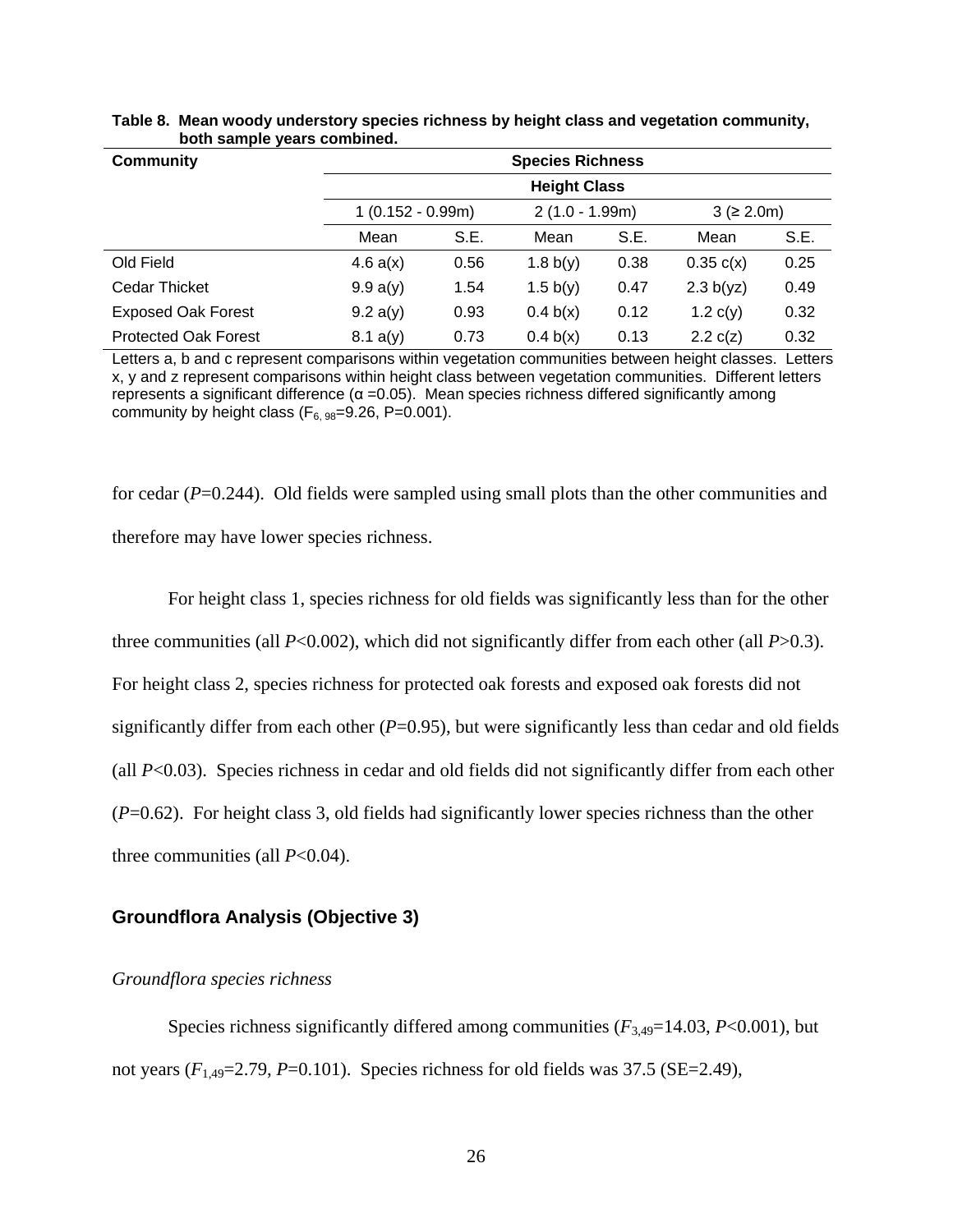significantly higher than the other three communities (all  $P<0.01$ ). Cedar had a species richness of 27.6 (SE=2.49), which was significantly greater than forested communities (all *P*<0.03). Exposed oak forest and protected oak forest had mean species richness of 20.3 (SE=2.03) and 19.0 (SE=1.85), respectively, and did not significantly differ from each other (*P*=0.640). Groundflora data were collected at different times during the 2002 and 2003 sampling years, patterns in groundflora richness may have been affected by different sampling periods.

#### *Groundflora percent cover*

 The model with the lowest AICc value for mean percent cover was the model with a different compound symmetry covariance matrix for each community (ΔAICc≥3.8). Mean percent cover significantly differed among communities  $(F_{3,49}=147.03, P<0.001)$  and between years  $(F_{1,49}=11.76, P=0.001)$ . Mean percent cover was significantly lower in 2003 than in 2002. The difference in cover between 2002 and 2003 may be a result of different sampling periods for each year. Groundflora was sampled in June. July, and August in 2002 and only in August in 2003. Old fields had mean percent cover of 125.4 (SE=4.01), which was significantly higher than the other three communities (all *P*<0.001). (Total cover can exceed 100 percent due to overlapping vegetation and due to the coarse cover classes used.) Cedar, exposed oak forests, and protected oak forests had mean percent cover values of 30.2 (SE=7.53), 23.2 (SE=3.19), and 33.5 (SE=4.58), respectively, and do not significantly differ from each other (all *P*>0.07).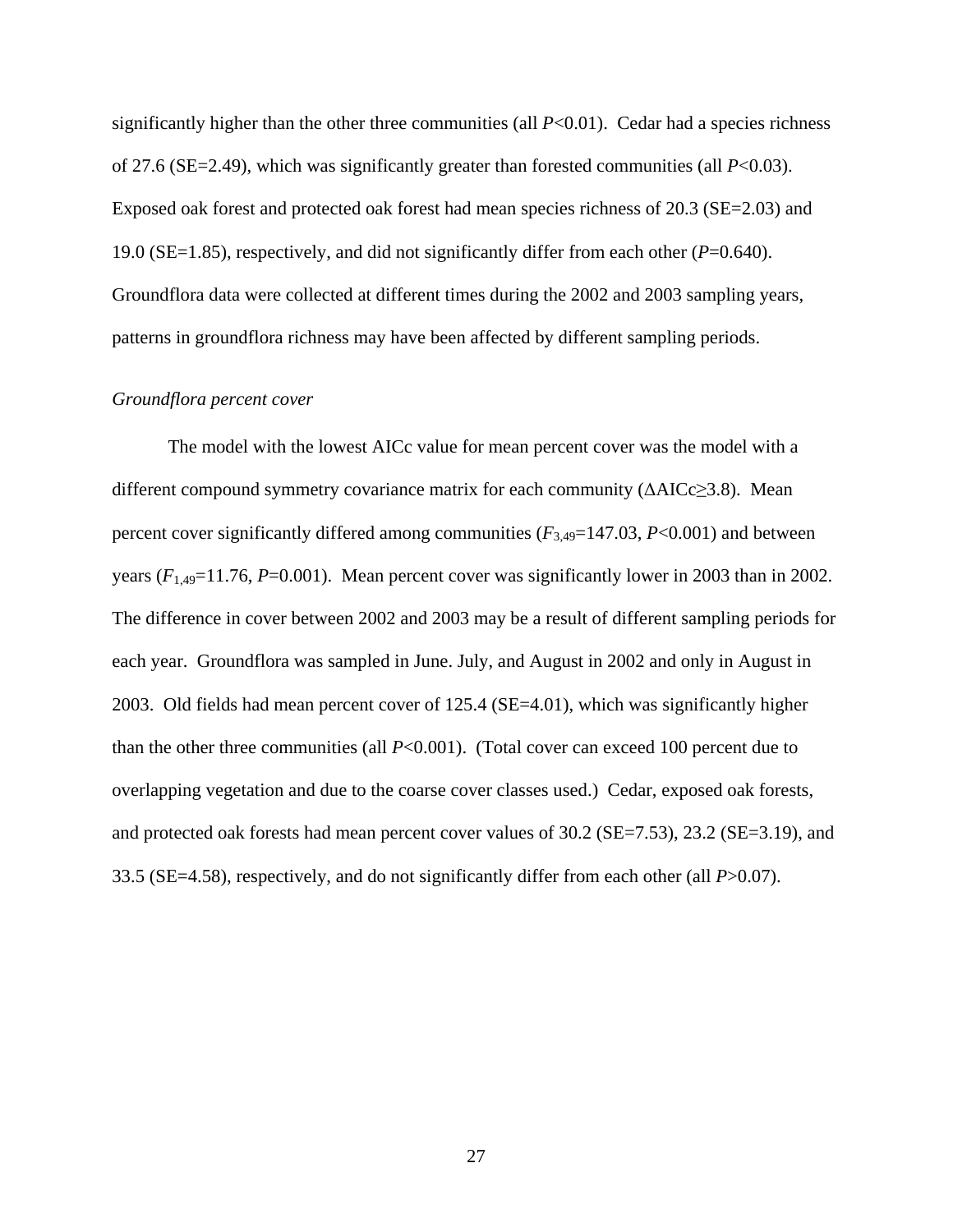## *Browse Survey Analysis*

# **Proportion of Twigs Browsed among Four Vegetation Communities (Objective 4)**

#### *Overall comparison of proportion of twigs browsed between vegetation communities*

 The observed values for both total number of twigs and number of browsed twigs were extremely variable between years (Table 9). For example, total twigs recorded in exposed oak forests and cedar thickets decreased by two thirds and one half, respectively, between 2002 and 2003. (Values within protected oak forests and old fields were relatively similar between years, at around 7,000 and 25,000 twigs, respectively.) In old fields and cedar thickets, the total recorded number of browsed twigs increased by an order of magnitude from the first year to the second. Within protected oak forests, this number more than doubled during the same time, while increasing about 20 percent in exposed oak forests. Exposed oak forests consistently contained the highest number of browsed twigs, while old fields consistently contained the fewest number of browsed stems.

| <b>Community</b>            |                         | 2002                            | 2003                    |                                 |  |
|-----------------------------|-------------------------|---------------------------------|-------------------------|---------------------------------|--|
|                             | Total #<br><b>Twigs</b> | <b>Total # Browsed</b><br>Twigs | Total #<br><b>Twigs</b> | <b>Total # Browsed</b><br>Twigs |  |
| Old Field                   | 22612                   | 22                              | 26609                   | 253                             |  |
| <b>Cedar Thicket</b>        | 41511                   | 58                              | 22908                   | 538                             |  |
| <b>Exposed Oak Forest</b>   | 20803                   | 718                             | 7335                    | 870                             |  |
| <b>Protected Oak Forest</b> | 6738                    | 198                             | 7335                    | 494                             |  |

**Table 9. Total twigs and total browsed twigs found in each community by year.** 

The proportion of twigs browsed differed significantly between years  $(F_{1,49}=16.78,$ *P*=0.0002, Table 10) and among vegetation communities ( $F_{3,49}$ =7.15, *P*=0.0004). The proportion of twigs browsed was greater in 2003 than in 2002. The proportion of twigs browsed in cedar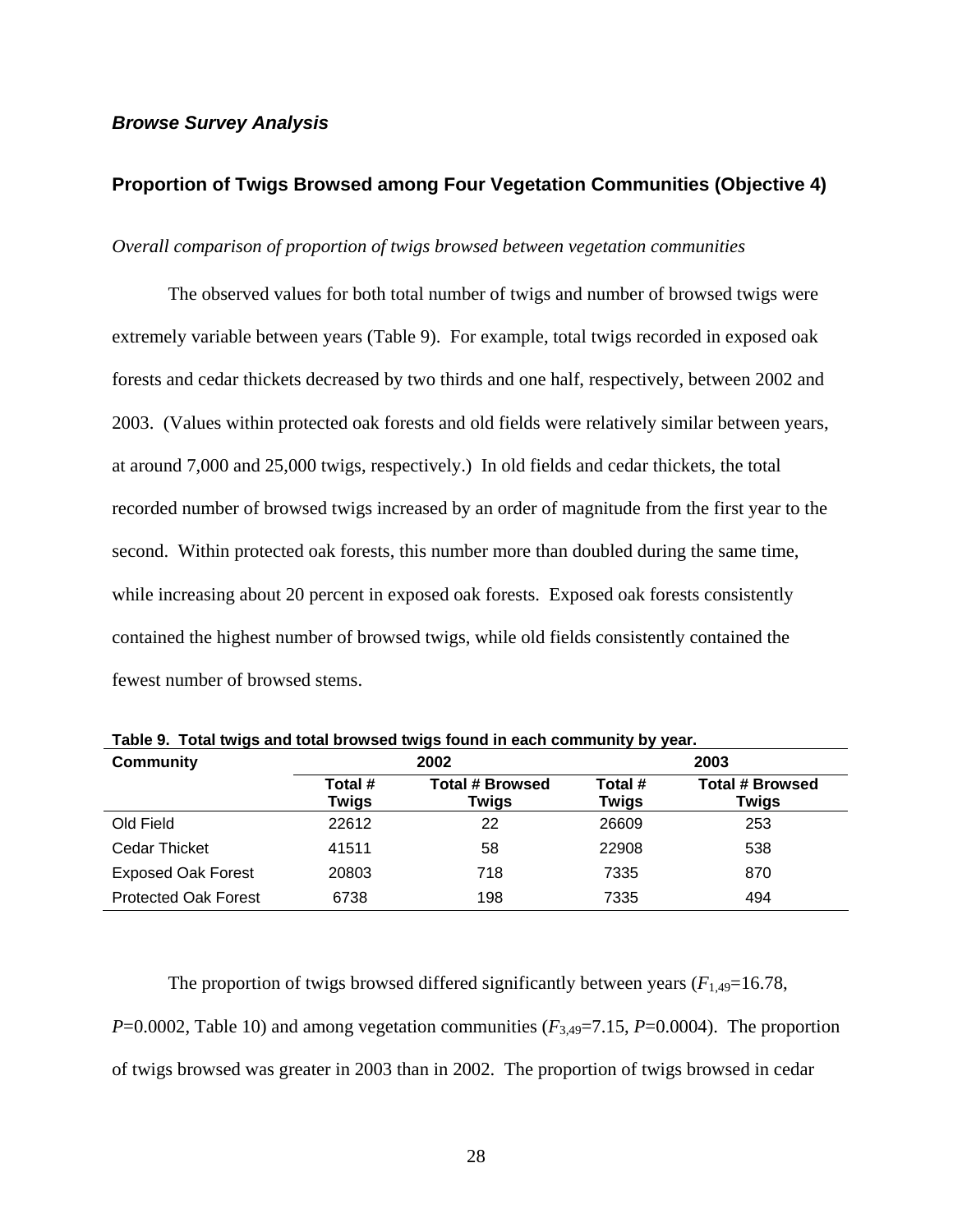and old fields was significantly less than in exposed oak forests and protected oak forests (all *P*<0.01). Cedar thickets and old fields did not significantly differ from each other (*P*=0.61), and exposed and protected oak forests do not significantly differ from each other  $(P=0.55)$ .

|                    | sampling years. |                         |                                      |
|--------------------|-----------------|-------------------------|--------------------------------------|
| <b>Community</b>   | Year            | <b>Browse Frequency</b> | 95% Confidence Interval on Frequency |
| Old Fields         | ---             | 0.00336(b)              | (0.00054, 0.02047)                   |
| Cedar              | $- - -$         | 0.00584(b)              | (0.00175, 0.01928)                   |
| <b>Exposed Oak</b> | $- - -$         | 0.06042(a)              | (0.03750, 0.09595)                   |
| Protected Oak      | $---$           | 0.04623(a)              | (0.02141, 0.09700)                   |
| $-- -$             | 2002            | 0.00664                 | (0.00256, 0.01713)                   |
| ---                | 2003            | 0.03584                 | (0.02478, 0.05157)                   |

**Table 10. Proportion of twigs browsed among four vegetation communities and between sampling years.** 

Different letters indicate significant differences between communities. The differences recorded between years are significant (p= 0.0002).

### *Proportion of twigs browsed between height classes among four vegetation communities*

 Height class 2 twigs were observed in 60%, 47%, 80%, and 33% of cedar, exposed oak, old field, and protected oak plots, respectively, in 2002. Percentages were similar for 2003 except for exposed oak where only 20% of the plots had height class 2 twigs. In 2002, no twigs of height class 2 were browsed in cedar, old field, and protected oak plots. In 2003, all communities had some height class 2 twigs browsed. Height class 3 twigs were observed in 80% and 90% of the cedar plots, 60 and 67% of the exposed oak plots, and 78% and 94% of the protected oak plots in 2002 and 2003, respectively. Height class 3 twigs were rarely observed and never browsed in old fields. These factors caused many missing values and many zero values for the proportion of twigs browsed, with some combinations of height class, vegetation community, and year where values were either missing or zero. This caused convergence problems in GLIMMIX. Therefore, height classes 2 and 3 were combined into one class prior to analysis and old fields were dropped from the analysis.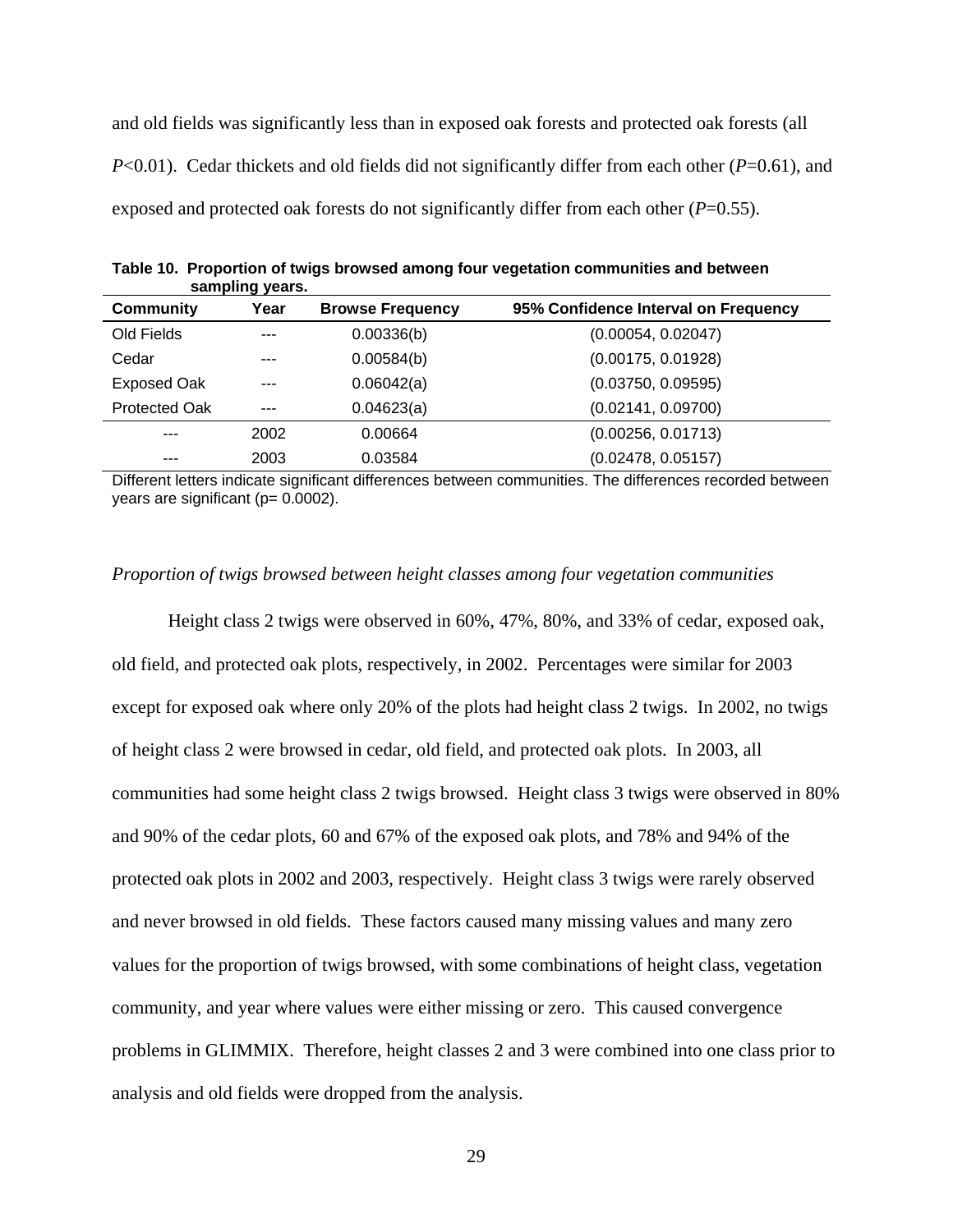The proportion of twigs browsed differed significantly between years  $(F_{1,69}=10.99)$ , *P*=0.0015, Table 11), among vegetation communities ( $F_{2,36}=5.14$ , *P*=0.0109) and between height classes  $(F_{1,36}=21.14, P<0.0001)$ . The proportion of twigs browsed was greater for height class 1 than for height class  $2 + 3$ .

| 95% Confidence Interval on Frequency<br><b>Height Class</b><br><b>Browse Frequency</b> | Table 11. Comparison of proportion of twigs browsed between height classes. |         |                    |  |  |  |
|----------------------------------------------------------------------------------------|-----------------------------------------------------------------------------|---------|--------------------|--|--|--|
|                                                                                        |                                                                             |         |                    |  |  |  |
|                                                                                        |                                                                             | 0.05463 | (0.03697, 0.08002) |  |  |  |
| (0.00148, 0.01242)<br>$2 + 3$<br>0.00430                                               |                                                                             |         |                    |  |  |  |

# **Deer Browse of Oak and Hickory Stems Compared to Other Species (Objective 5)**

 Oak was observed in all exposed oak forest plots both years and in about half to twothirds of the protected oak forest plots and cedar plots each year. Oak was rarely observed in old field plots. Hickory was observed in over half the protected oak forest plots, over two-thirds of the exposed oak forests, and in about half of the cedar plots each year. However, hickory was never observed in old fields. When hickory was observed in a plot, it was not very abundant. Hickory was not browsed in cedar plots and rarely browsed in exposed oak plots. Oak was not browsed in the few old field plots in which it occurred. These factors caused many missing values and many zero values for the proportion of twigs browsed, with some combination of species, vegetation community, and year where values were either missing or zero. This caused convergence problems in GLIMMIX. Therefore, oak and hickory were combined into one species group (Table 12) prior to analysis and old fields were dropped from the analysis since they rarely had any oak or hickory twigs available. The proportion of twigs browsed differed significantly between years  $(F_{1,72}=13.61, P=0.0004)$  and among vegetation communities (*F*2,36=3.43, *P*=0.0435), but not between species groups (*F*1,36=0.17, *P*=0.6798, Table 13).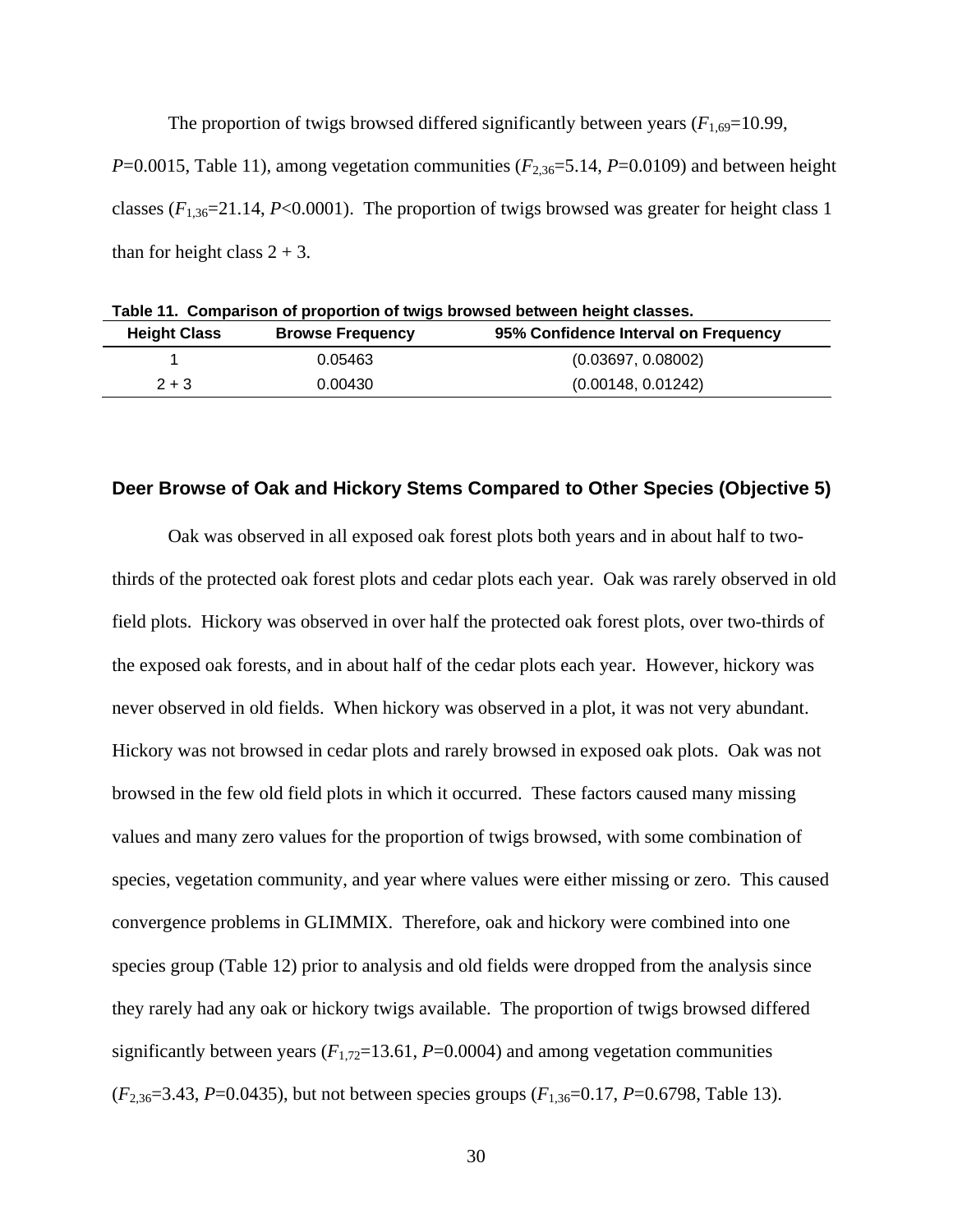| <b>Oak (Quercus) Species</b> |                  | <b>Hickory (Carya) Species</b> |                |  |
|------------------------------|------------------|--------------------------------|----------------|--|
| <b>White Oak</b>             | Q. alba          | <b>Bitternut Hickory</b>       | C. cordiformis |  |
| Scarlet Oak                  | Q. coccinea      | <b>Pignut Hickory</b>          | C. glabra      |  |
| <b>Blackjack Oak</b>         | Q. marilandica   | <b>Black Hickory</b>           | C. texana      |  |
| Chinkapin Oak                | Q. muehlenbergii | Mockernut Hickory              | C. tomentosa   |  |
| Red Oak                      | Q. rubra         |                                |                |  |
| Post Oak                     | Q. stellata      |                                |                |  |
| <b>Black Oak</b>             | Q. velutina      |                                |                |  |

**Table 12. List of encountered species within the oak-hickory species group.** 

**Table 13. Comparison of proportion of twigs browsed between oak and hickory seedlings combined and all other species combined.** 

| <b>Species Group</b> | <b>Browse Frequency</b> | 95% Confidence Interval on Frequency |
|----------------------|-------------------------|--------------------------------------|
| Oak + Hickory        | 0.03868                 | (0.01808, 0.08081)                   |
| Other                | 0.03299                 | (0.02242, 0.04830)                   |

 Few oak and hickory species met our definition of "preferentially browsed" (Table 14), which required that a species' standardized selection ratio (SSR) be greater than 1/number of species found in each community. There are no statistical tests or confidence intervals for the SSR ratios but SSR's provide a way to compare the probability a species would be browsed. In cedar thickets, no species from the oak and hickory species group were preferred browse species. In fact, *Quercus stellata, Q. velutina, Q. marilandica, Q. muehlenbergii, Q. rubra, Carya texana*, and *C. tomentosa* were classified as avoided. In exposed oak forests, *Carya tomentosa* and *C. glabra* were the only oak or hickory preferentially browsed species. In protected forests, *Quercus coccinea* and *Q. stellata* were the only oak or hickory species that were preferentially browsed.

 Preferentially browsed species common to oak forests were *Fraxinus americana, Rhamnus caroliniana* and *Rhus aromatica*. Cedar was consistently classified avoided in oak.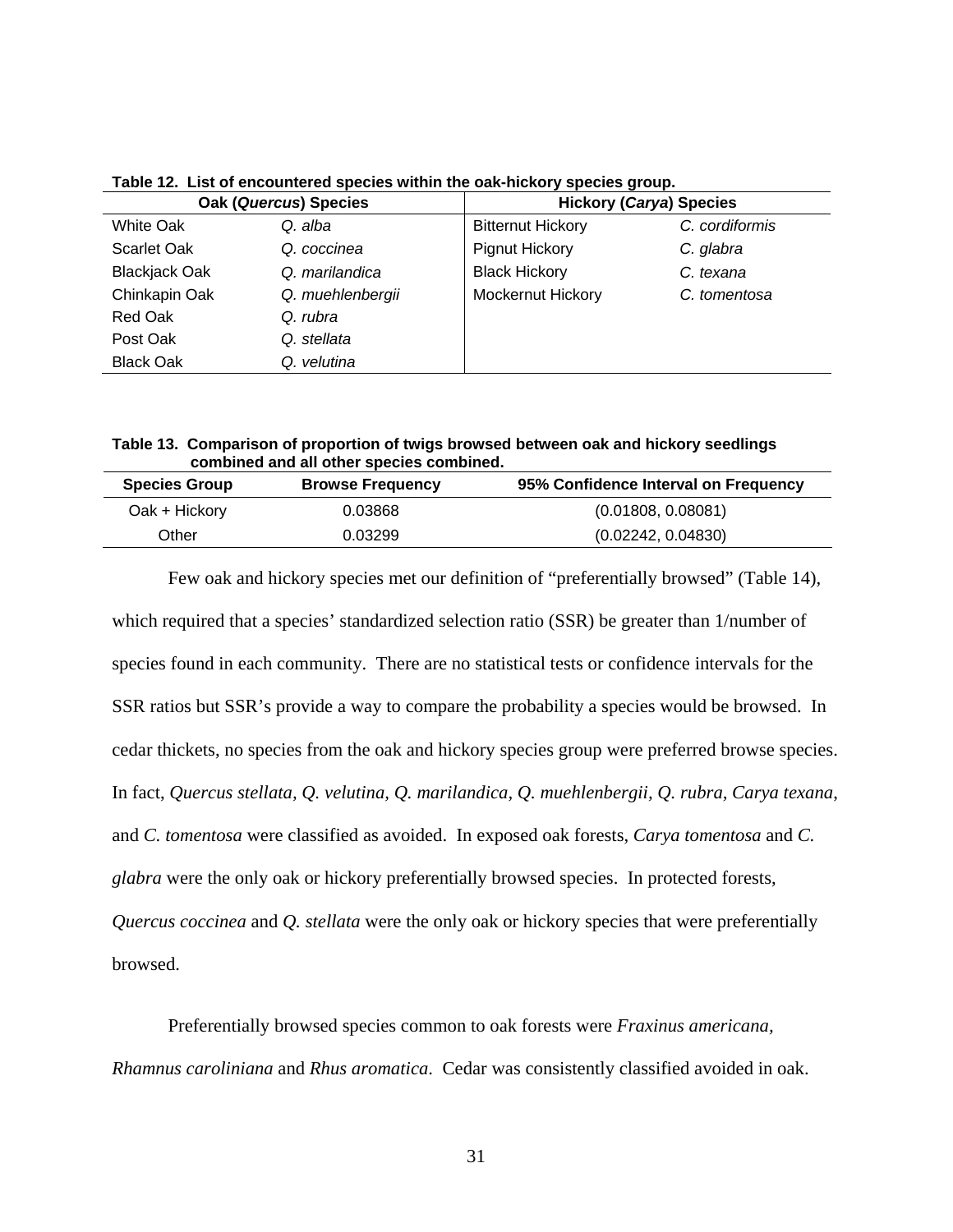| Species*                                                   | <b>SSR</b>                             | Species*                                     | <b>SSR</b> |  |  |  |  |
|------------------------------------------------------------|----------------------------------------|----------------------------------------------|------------|--|--|--|--|
| Preferred Species (SSR > 1/# species)                      | Avoided Species (SSR < 1/# of species) |                                              |            |  |  |  |  |
|                                                            |                                        | Old Field (1/# of species = $1/17 = 0.059$ ) |            |  |  |  |  |
| Rosa caroliniana                                           | 0.495                                  | Prunus americana                             | 0.018      |  |  |  |  |
| Rosa multiflora                                            | 0.274                                  | Diospyros virginiana                         | 0.014      |  |  |  |  |
|                                                            |                                        | Symphoricarpos orbiculatus                   | 0.012      |  |  |  |  |
|                                                            |                                        |                                              | 0.003      |  |  |  |  |
|                                                            |                                        | Ulmus alata                                  | 0.001      |  |  |  |  |
| Cedar Thicket (1/# species = $1/40 = 0.025$ )              |                                        |                                              |            |  |  |  |  |
| Vitis spp.                                                 | 0.187                                  | Carya texana                                 | 0.000      |  |  |  |  |
| Vitis vulpina                                              | 0.176                                  | Cercis canadensis                            | 0.000      |  |  |  |  |
| Prunus americana                                           | 0.149                                  | Juniperus virginiana                         | 0.000      |  |  |  |  |
| Parthenocissus quinquefolia                                | 0.134                                  | Quercus marilandica                          | 0.000      |  |  |  |  |
| Viburnum rufidulum                                         | 0.087                                  | Ulmus rubra                                  | 0.000      |  |  |  |  |
| Exposed Oak Forest (1/# of species = $1/39 = 0.026$ )      |                                        |                                              |            |  |  |  |  |
| Vitis aestivalis                                           | 0.205                                  | Quercus stellata                             | 0.015      |  |  |  |  |
| Acer rubrum                                                | 0.104                                  | Vaccinium stamineum                          | 0.015      |  |  |  |  |
| Amelanchier arborea                                        | 0.102                                  | Vaccinium vacillans                          | 0.013      |  |  |  |  |
| Rhus aromatica                                             | 0.091                                  | Cornus florida                               | 0.007      |  |  |  |  |
| Nyssa sylvatica                                            | 0.086                                  | Juniperus virginiana                         | 0.000      |  |  |  |  |
| Protected Oak Forest $(1/\#$ of species = $1/42 = 0.024$ ) |                                        |                                              |            |  |  |  |  |
| Cercis canadensis                                          | 0.102                                  | Symphoricarpos orbiculatus                   | 0.011      |  |  |  |  |
| Vitis vulpina                                              | 0.097                                  | Cornus florida                               | 0.005      |  |  |  |  |
| Bumelia lanuginosa                                         | 0.083                                  | Quercus alba                                 | 0.004      |  |  |  |  |
| Rubus flagellaris                                          | 0.069                                  | Ulmus alata                                  | 0.003      |  |  |  |  |
| Quercus coccinea                                           | 0.064                                  | Lindera benzoin                              | 0.000      |  |  |  |  |

**Table 14. Top five preferred and avoided species browsed within each vegetation community.** 

\* Bold type indicates oak (*Quercus*) and hickory (*Carya*) species.

forests and cedar thickets. Most tree species were browsed at varying levels across communities, and the browse intensity classification of these species was inconsistent.

 Individual species browse patterns within PERI were variable between years except for a few species (Table 15). *Quercus marilandica, Carya texana, Juniperus virginiana,* 

*Symphoricarpos orbiculatus, Vaccinium vacillans, Prunus americana* and *Sassafras albidum* had

the smallest change in PATB between years.Species for which the browse intensity varied the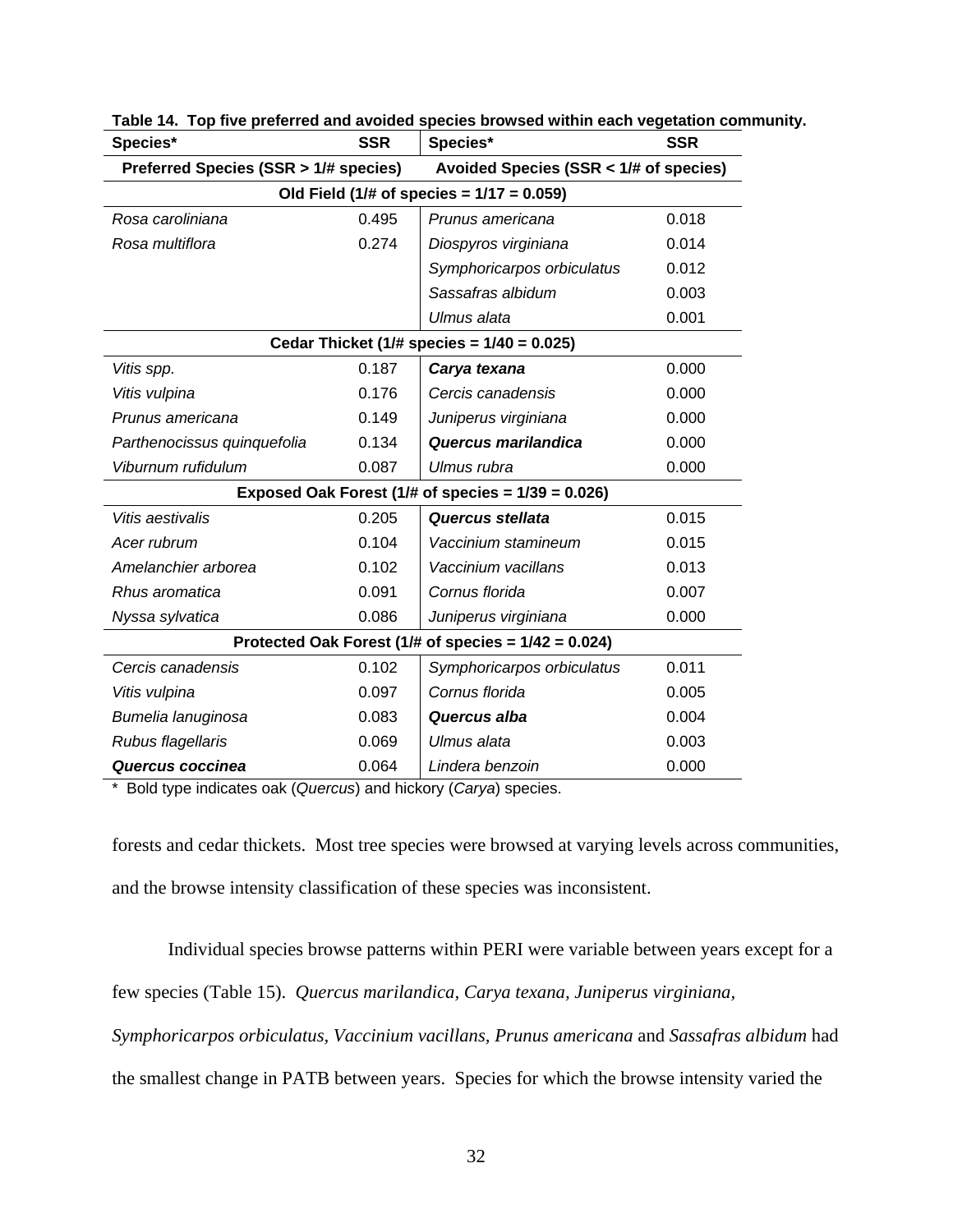most between years included *Vitis vulpina, Acer rubra, Nyssa sylvatica, Viburnum rufidulum,* 

*Rhamnus caroliniana* and *Carya tomentosa*.

| Year                       | 2002              |                       |                 | 2003        |                       |                 |  |
|----------------------------|-------------------|-----------------------|-----------------|-------------|-----------------------|-----------------|--|
| Species*                   | PATB <sup>1</sup> | Relative<br>Abundance | Relative<br>Use | <b>PATB</b> | Relative<br>Abundance | Relative<br>use |  |
| Acer rubra                 | 0.313             | 0.003                 | 0.075           | 0.919       | 0.002                 | 0.048           |  |
| Amelanchier arborea        | 0.094             | 0.001                 | 0.005           | 0.272       | 0.003                 | 0.028           |  |
| Carya texana               | 0.067             | 0.001                 | 0.008           | 0.100       | 0.002                 | 0.006           |  |
| Carya tomentosa            | 0.100             | 0.001                 | 0.006           | 0.277       | 0.001                 | 0.007           |  |
| Celtis occidentalis        | 0.084             | 0.001                 | 0.006           | 0.097       | 0.003                 | 0.008           |  |
| Cornus florida             | 0.017             | 0.046                 | 0.074           | 0.035       | 0.052                 | 0.054           |  |
| Diospyros virginiana       | 0.002             | 0.006                 | 0.001           | 0.068       | 0.008                 | 0.016           |  |
| Fraxinus americana         | 0.038             | 0.006                 | 0.022           | 0.151       | 0.009                 | 0.044           |  |
| Juniperus virginiana       | 0.000             | 0.430                 | 0.000           | 0.000       | 0.273                 | 0.000           |  |
| Nyssa sylvatica            | 0.238             | 0.002                 | 0.042           | 0.358       | 0.001                 | 0.011           |  |
| Prunus americana           | 0.022             | 0.001                 | 0.002           | 0.024       | 0.044                 | 0.032           |  |
| Quercus alba               | 0.029             | 0.005                 | 0.015           | 0.020       | 0.014                 | 0.008           |  |
| Quercus marilandica        | 0.000             | 0.005                 | 0.000           | 0.032       | 0.006                 | 0.006           |  |
| Quercus stellata           | 0.047             | 0.014                 | 0.064           | 0.096       | 0.021                 | 0.059           |  |
| <b>Quercus velutina</b>    | 0.036             | 0.006                 | 0.022           | 0.093       | 0.009                 | 0.027           |  |
| Rhamnus caroliniana        | 0.017             | 0.012                 | 0.019           | 0.030       | 0.012                 | 0.011           |  |
| Rhus copallina             | 0.002             | 0.007                 | 0.001           | 0.056       | 0.012                 | 0.019           |  |
| Rubus pensilvanicus        | 0.013             | 0.009                 | 0.012           | 0.082       | 0.013                 | 0.032           |  |
| Sassafras albidum          | 0.033             | 0.030                 | 0.095           | 0.041       | 0.043                 | 0.052           |  |
| Symphoricarpos orbiculatus | 0.012             | 0.078                 | 0.090           | 0.049       | 0.193                 | 0.284           |  |
| Ulmus alata                | 0.000             | 0.222                 | 0.013           | 0.007       | 0.217                 | 0.046           |  |
| Ulmus rubra                | 0.000             | 0.002                 | 0.000           | 0.000       | 0.004                 | 0.000           |  |
| Vaccinium stamineum        | 0.055             | 0.015                 | 0.078           | 0.145       | 0.007                 | 0.032           |  |
| Vaccinium vacillans        | 0.051             | 0.069                 | 0.330           | 0.128       | 0.019                 | 0.076           |  |
| Viburnum rufidulum         | 0.000             | 0.002                 | 0.000           | 0.166       | 0.001                 | 0.007           |  |
| Vitis vulpina              | 0.000             | 0.000                 | 0.000           | 0.561       | 0.001                 | 0.017           |  |

**Table 15. Individual species browse intensity by year for species with 50 or more recorded twigs.** 

\* Bold type indicates oak (*Quercus*) and hickory (*Carya*) species.<br><sup>!</sup> PATB: Percent of Available Twigs Browsed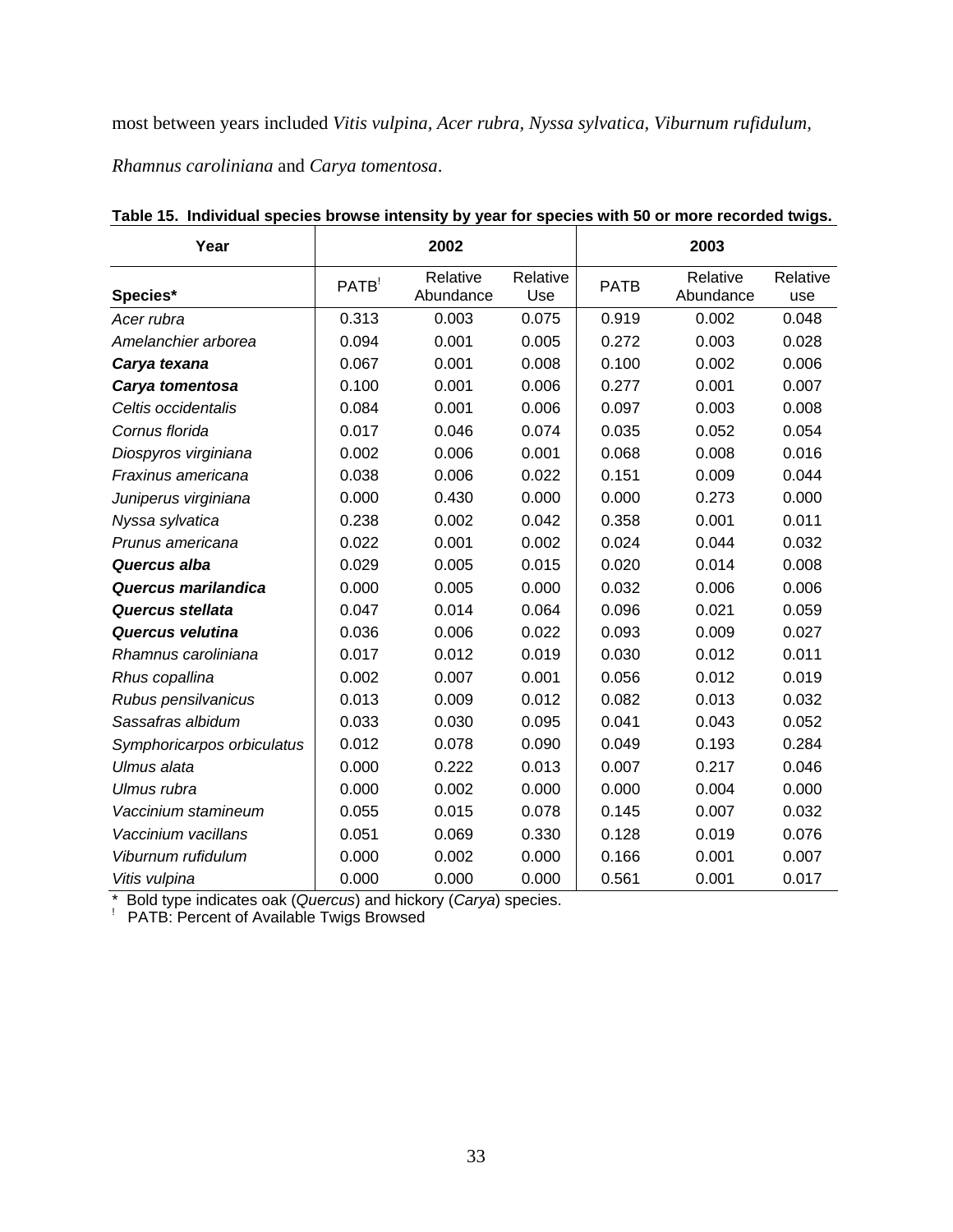## *Exclosure Analysis*

## **Understory Tree and Shrub Exclosure Analysis (Objective 6)**

## *Understory stem density*

 For mean density per hectare, the model with a different covariance structure for each community but equal variances for exclosed and unexclosed areas within community had the lowest AICc value ( $\triangle AICc \geq 16.3$ ). A significant difference in the relationship between the adjusted covariate and mean density in 2003 was not detected among community by exclosure status combinations  $(F_{7,8}=2.35, P=0.128)$ ; therefore, a common slope parameter was used for the adjusted covariate. A significant difference in mean density per hectare was detected between unexclosed and exclosed areas  $(F_{1,15}=6.86, P=0.019)$ . Unexclosed areas had significantly lower density than exclosed areas (Table 16.).

**Table 16. Comparison of mean density and height by vegetation community and exclosure treatment.** 

| <b>Community</b><br><b>Density/Hectare</b> |            |                 | <b>Richness</b> |                             |            |
|--------------------------------------------|------------|-----------------|-----------------|-----------------------------|------------|
| <b>Exclosed</b>                            | Unexclosed | <b>Exclosed</b> | Unexclosed      | <b>Exclosed</b>             | Unexclosed |
| 52564.00                                   | 34756.00   | 0.640           | 0.580           | 6.043                       | 5.134      |
| 13870.00                                   | 13610.00   | 0.426           | 0.478           | 15.526                      | 17.576     |
| 9124.66                                    | 6475.34    | 0.470           | 0.412           | 14.191*                     | $9.357*$   |
| 5439.50                                    | 3560.50    | 0.606           | 0.814           | 10.702                      | 8.126      |
| 20250.00*                                  | 14600.00*  | 0.536           | 0.571           | 11.615                      | 10.048     |
|                                            |            |                 |                 | <b>Mean Height (meters)</b> |            |

\* Significant Difference at  $\alpha$  =0.05

#### *Understory height*

 For average height, the model with the same covariance structure for each community and unequal variances for exclosed and unexclosed areas had the lowest AICc value; however, the model with the same covariance structure for each community and equal variances for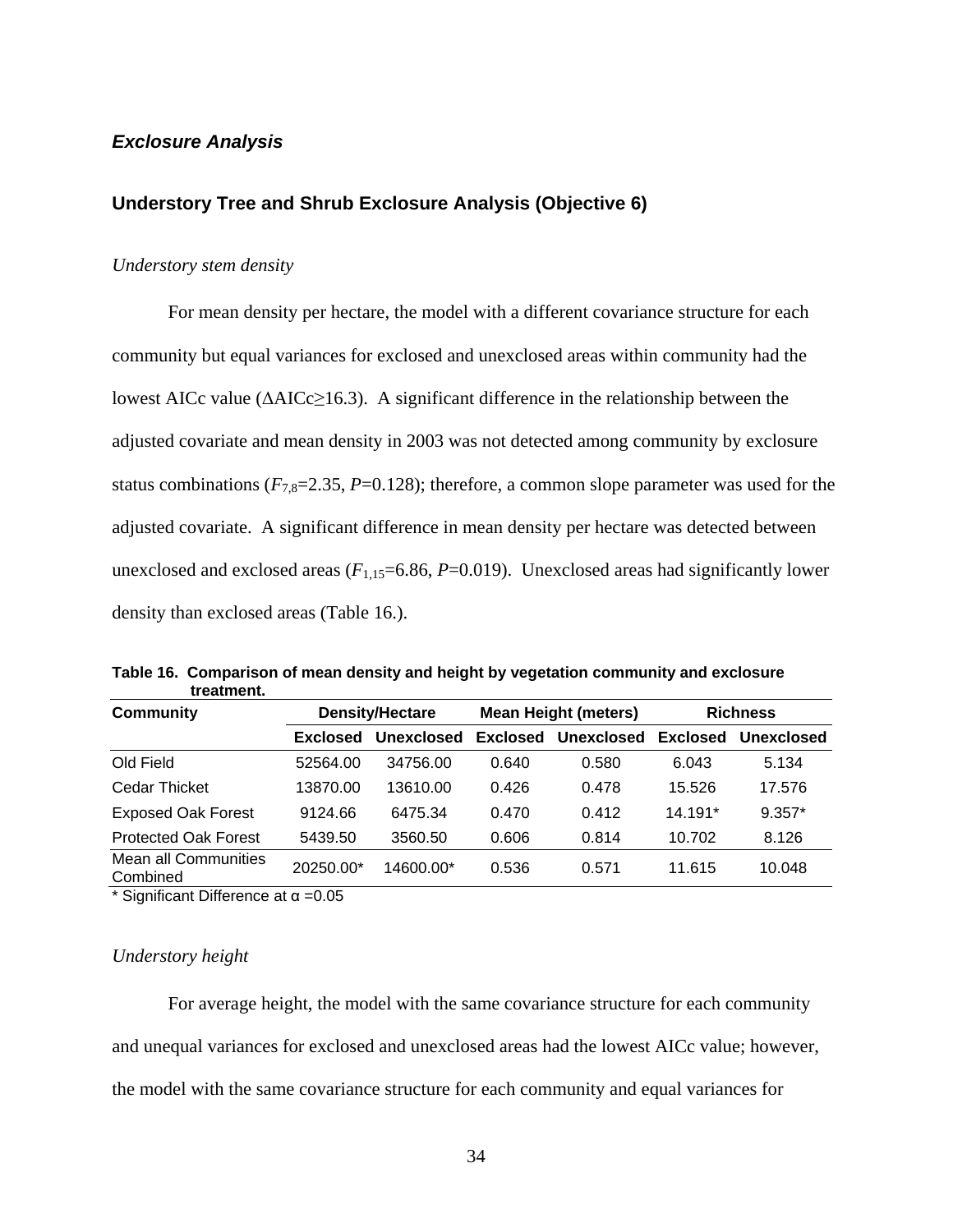exclosed and unexclosed areas had an AICc value that differed by only 0.2 from the above model. Since the second model is more parsimonious, it was selected. A significant difference in the relationship between the adjusted covariate and average height in 2003 was not detected among community by exclosure status combinations  $(F_{7,8}=1.05, P=0.466)$ ; therefore, a common slope parameter was used for the adjusted covariate. A significant difference in average height was not detected between exclosed and unexclosed areas  $(F_{1,15}=0.70, P=0.415,$  Table 15).

#### *Understory species richness*

 The model with the same covariance structure for all communities and equal variances for exclosed and unexclosed areas had the lowest AICc value for mean species richness (ΔAICc≥7.3). A significant difference in the relationship between the adjusted covariate and mean species richness in 2003 was detected among community by exclosure status combinations (*F*7,8=3.53, *P*=0.049); therefore, hypotheses that a different slope parameter was needed for each combination, for each community, and for each exclosure status were tested. Different slope parameters were needed for each community by exclosure status combination (*P*=0.039). Since the relationship between the adjusted covariate and species richness is different for each community by exclosure combination, exclosed and unexclosed areas need to be compared at several values of the covariate (i.e., at several values of adjusted 2002 species richness). Therefore, exclosure statuses were compared at adjusted 2002 species richness equal to 0, -3, and 3. Mean species richness in exclosed areas was significantly greater than in unexclosed areas for exposed oak forests at adjusted 2002 species richness equal to 0 and 3 (all *P*<0.01), but not at -3 (*P*=0.38). Exclosed areas did not significantly differ from unexclosed areas for any of the other communities at any of the three values of adjusted 2002 species richness (all *P*>0.06, Table 16).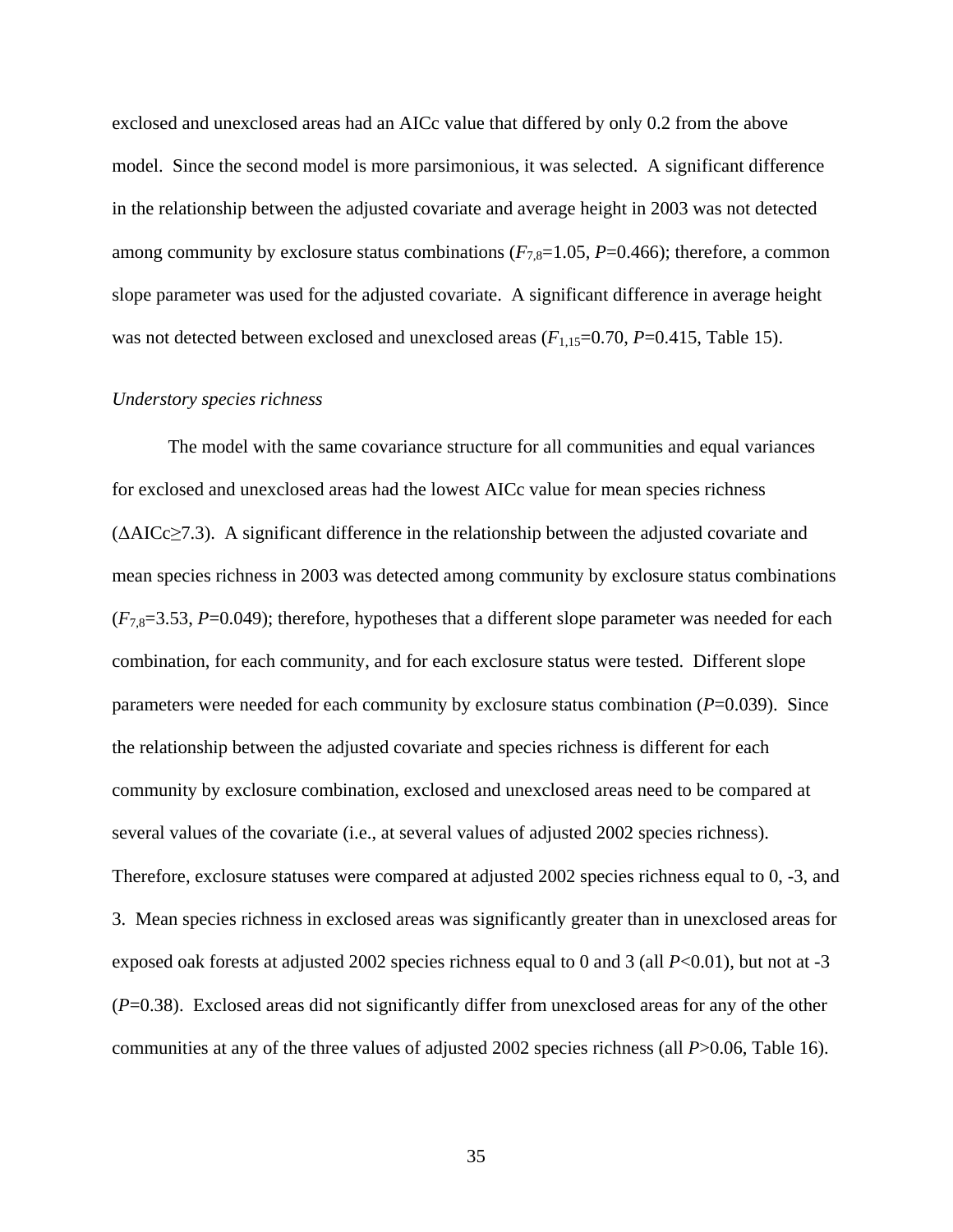## **Groundflora Exclosure Analysis (Objective 7)**

#### *Groundflora species richness*

 For mean species richness, the model with the same covariance structure for each community and equal variances for exclosed and unexclosed areas had the lowest AICc value  $(\Delta AICc \geq 4.8)$ . A significant difference in the relationship between the adjusted covariate and mean species richness in 2003 was not detected among community by exclosure status combinations  $(F_{7,8}=1.83, P=0.207)$ ; therefore, a common slope parameter was used for the adjusted covariate. Unexclosed areas had significantly lower species richness (9.8 species lower) than exclosed areas  $(F_{1,15}=12.70, P=0.003)$ .

#### *Groundflora cover*

 The model with the same covariance structure for each community and equal variances for exclosed and unexclosed areas had the lowest AICc value for mean percent cover (ΔAICc≥7.3). A significant difference in the relationship between the adjusted covariate and mean percent cover in 2003 was detected among community by exclosure status combinations  $(F_{7,8}=7.54, P=0.005)$ ; therefore, hypotheses that a different slope parameter was needed for each combination, for each community, and for each exclosure status were tested. Different slope parameters were needed for each community ( $P<0.01$ ), but not for each exclosure status or each combination of community and exclosure status (all *P*>0.2). A significant difference in mean percent cover was not detected between exclosed and unexclosed areas  $(F_{1,12}=0.66, P=0.431)$ .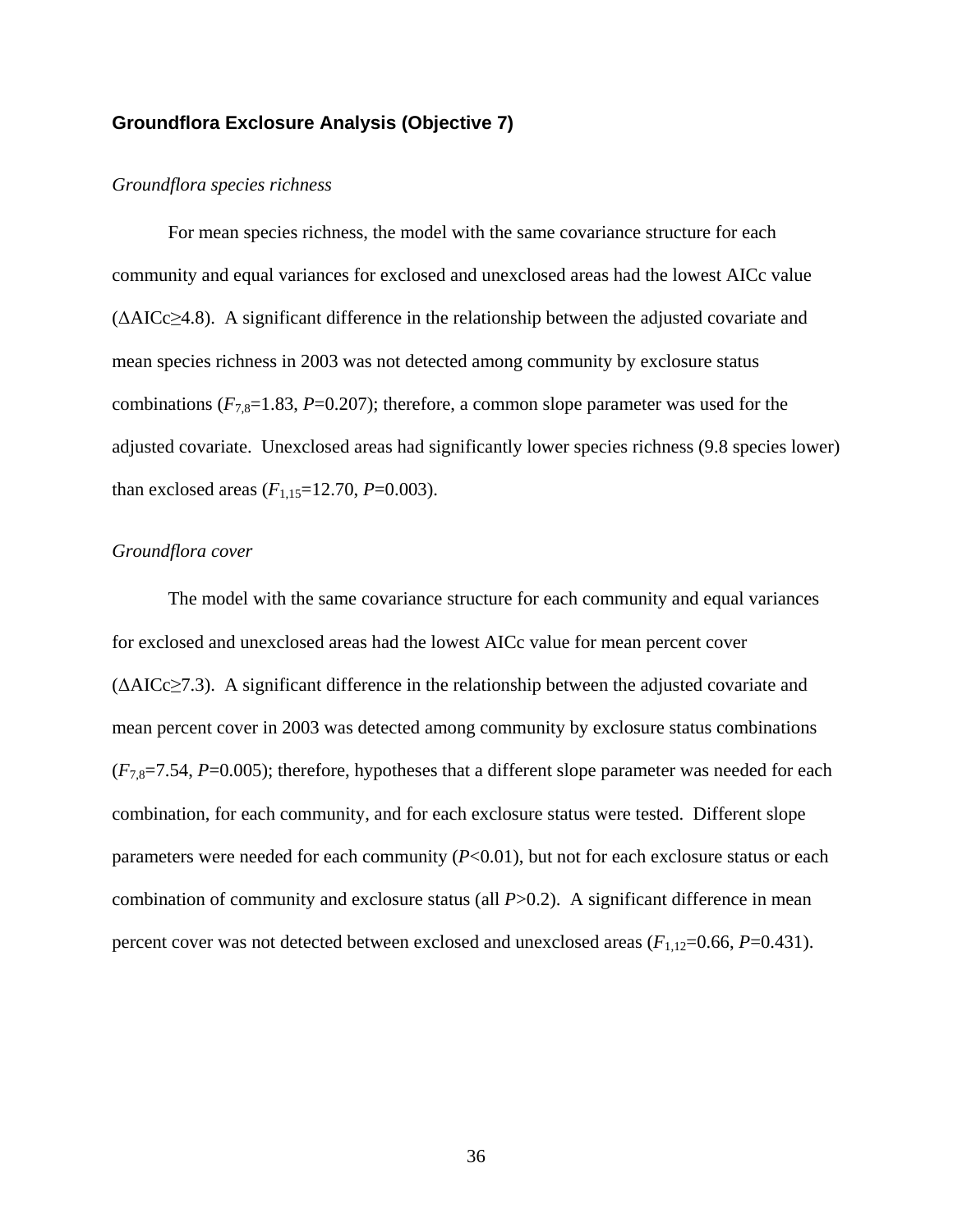# **Discussion**

## *Vegetation Community Analysis*

## **Overstory Tree Analysis (Objective 1)**

 The differences that we recorded in the overstory between communities reflect the *a priori* definitions that we used to identify these types. Communities were generally defined based upon the appearance and composition of the canopy, or, in the case of old fields, by the absence of canopy and the presence of dense shrubs and groundflora. As canopy structure can have profound effects on lower vegetation strata, the differences that the data show throughout all vegetation strata are not unexpected, and they support our decision to stratify sampling based on community type.

#### **Understory Tree and Shrub Analysis (Objective 2)**

#### *Understory density*

 As with the overstory, the understory density differences between vegetation communities reflects differences we expected when sampling was stratified by vegetation community. Old fields contained the highest density of understory stems and were dominated by the shrubs *Rubus pensilvanicus, Rhus copallina*, and *Symphoricarpos orbiculatus.* Additionally old fields were open and there was no competition from an overstory thus the shrub layer flourished in these communities. Cedar thickets were dominated by the shrub *Symphoricarpos orbiculatus* and the trees *Fraxinus americana, Quercus stellata, Q. velutina, Rhamnus caroliniana,* and *Juniperus virginiana*. Exposed oak forests frequently contained the shrubs *Symphoricarpos orbiculatus, Vaccinium stamineum,* and *V. vacillans*. All are low growing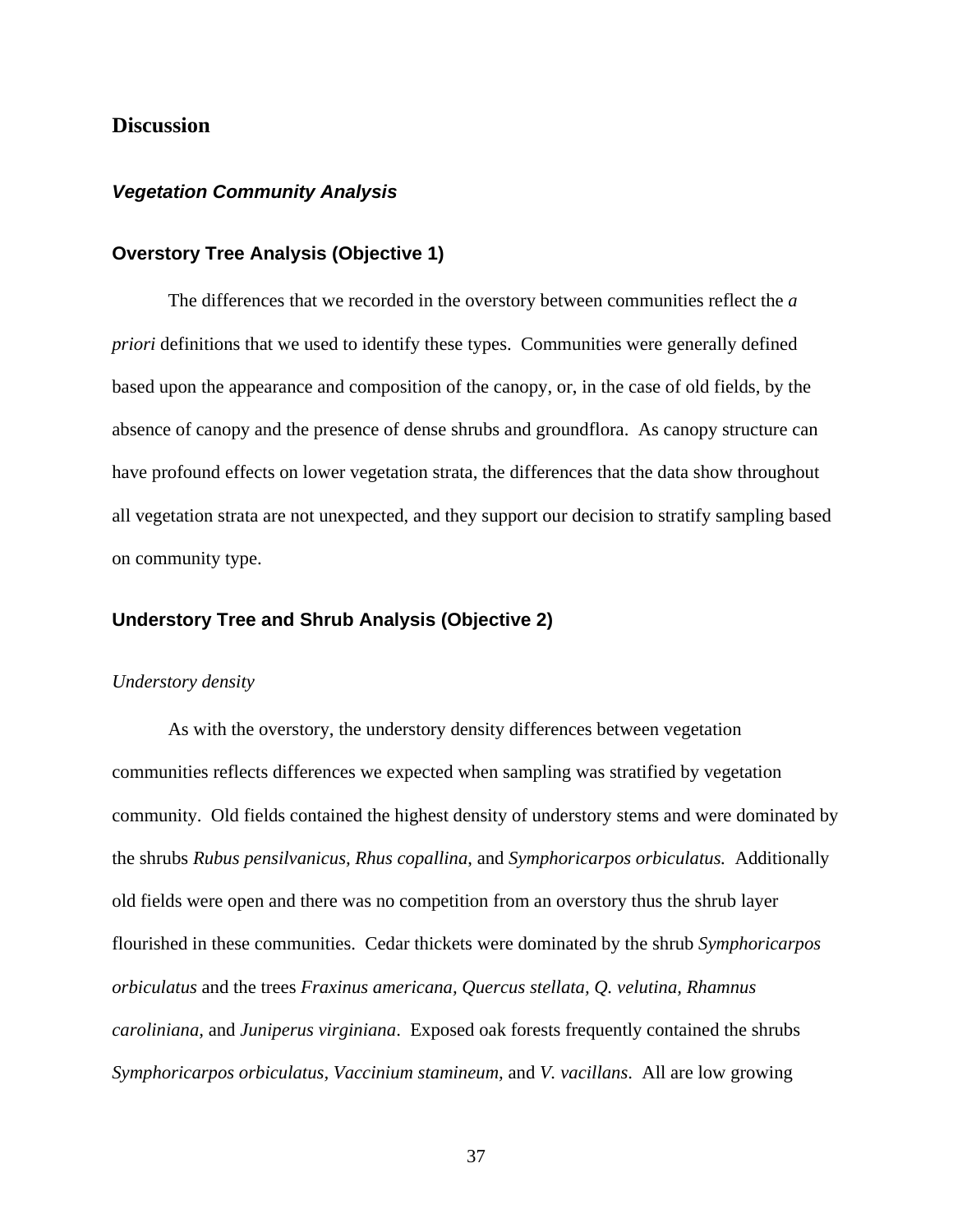shrubs that can occur in dense clusters. The density of stems in old fields and cedar thickets may be sufficiently high to physically limit the use of these areas as either travel corridors or for foraging. This may be one factor causing the relatively low browse intensity observed within these communities compared to oak forests.

 Variations in stem density between years are not likely due to deer browse. These variations are more likely due to sampling error and annual fluctuations in any number of factors, such as seed production, seed germination, vegetative reproduction, above ground shoot dieback and mortality. All of these can be extremely variable and may be tied to both life history traits and to climatic variables such as precipitation and temperature (Boerner and Brinkman 1996, Johnson et al. 2002). Nevertheless, the variability recorded over this two year study should indicate that, in order to detect change due to deer browse, future studies should look for longterm trends in stem density.

#### *Understory height*

 We do not attribute differences in understory height between communities to the effects of deer browse. Rather, these differences more likely are the result of canopy structure and species composition within each community.

 Understory heights may be lower in cedar thickets (0.39 m) due to the fact that cedar crowns create a dense canopy that limits seedling growth both by shading and by physical crowding. At higher overstory density levels there is more competition for growing space, water, nutrients, and light. This competition may result in frequent die-back and resprout of understory plants. Similar canopy effects may be hindering seedling growth in forested communities. By contrast, old fields, which have the tallest mean understory height (0.74 m),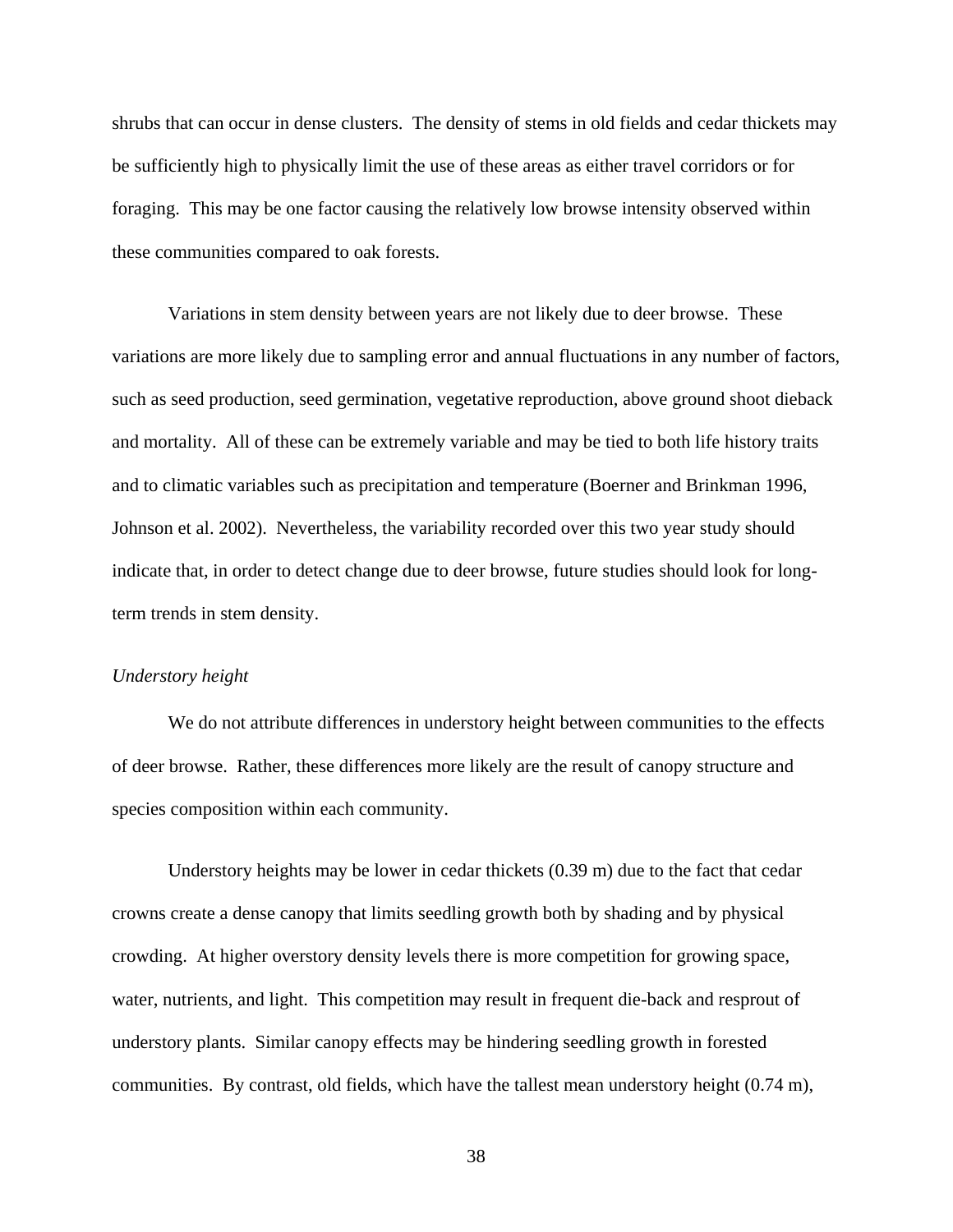had virtually no canopy. Overstory competition for light and space poses fewer limitations in these communities. Also, stem densities in some old field plots were so high that deer may avoid these areas altogether, thereby limiting the effect of browse on mean stem height.

 Regarding the relationship between understory height and species composition, exposed oak forests had frequent high densities of the low-growing shrubs, *Vaccinium stamineum* and *V. vacillans*. These species contributed to an overall reduction in mean understory height (Table 6). By contrast, old field plots frequently contained high abundances of the trees *Diospyros virginiana* and *Sassafras albidum* and the tall shrub *Rhus copallina*. These species in high abundance may have elevated mean height in old fields. Protected oak communities frequently contained *Diospyros virginiana*, *Sassafras albidum, Cornus florida*, *Quercus velutina*, and *Fraxinus americana* in the understory, but they also frequently contained the low growing shrubs *Symphoricarpos orbiculatus* and *Rubus pensilvanicus*. Given this mix of tall and low-growing woody species, it is not surprising that protected forests had a mean stem height between the two extremes of old fields and exposed forests. Species composition may have been less a determinant of mean understory height in cedar thickets, where trees species were among the most frequent and most dense of the species recorded. Here, canopy closure might be more important as a limit to seedling height.

## *Understory species richness*

The lower species richness recorded in old fields  $(4.85,$  compared to  $> 9$  for all other communities) is unlikely due to the effects of deer browse. A more plausible explanation lies in the fact that, due to time limitations, we sampled in old fields an area equivalent to  $\frac{1}{4}$  the area sampled in other communities. However, species richness in old fields may also be limited by non-deer related factors, such as the suppression of other plants by aggressive, densely growing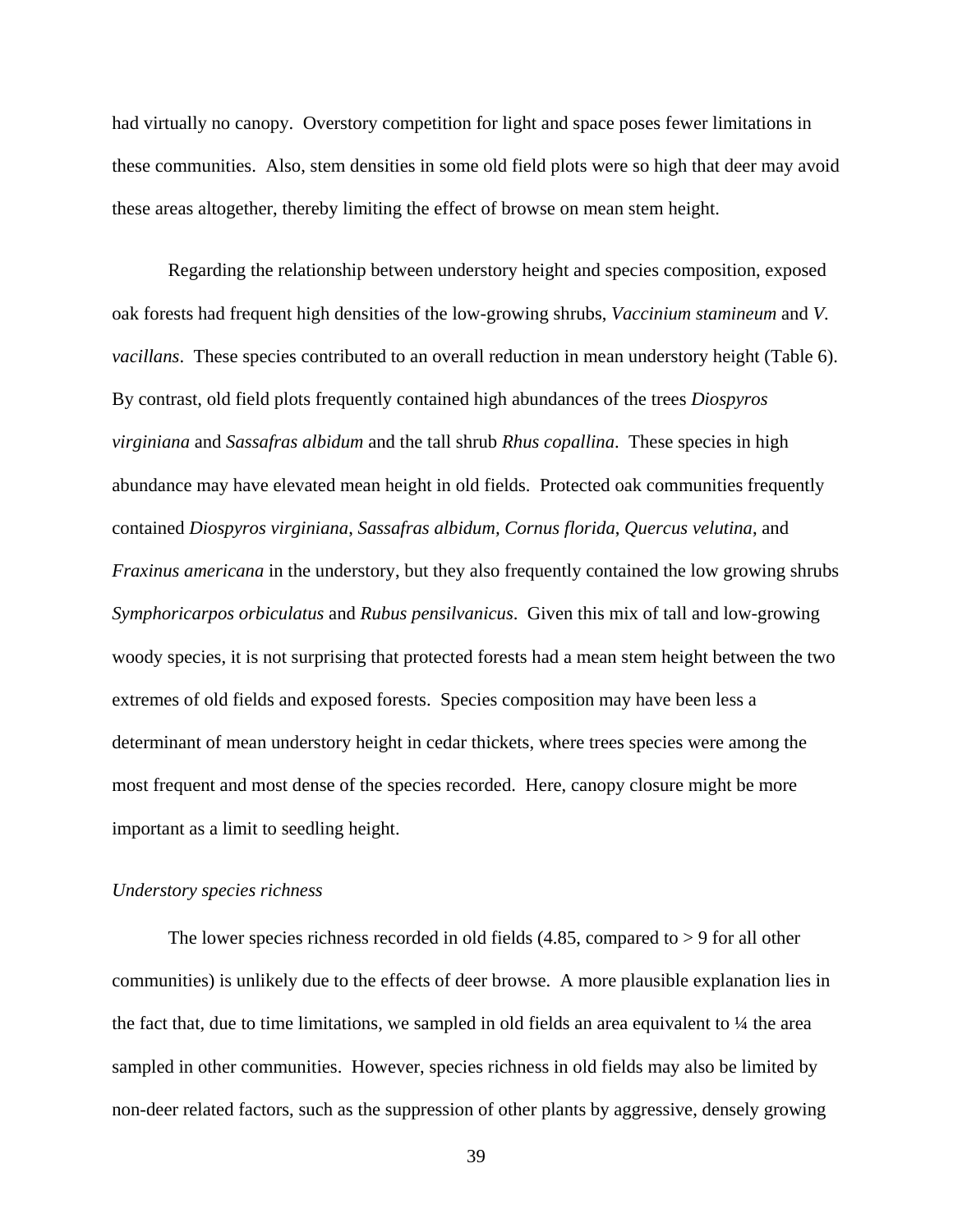species such as *Rubus* spp., *Symphoricarpos orbiculatus*, *Festuca* spp., and *Rhus copallina*. We do not attribute differences in understory species richness between years to the fact that plots were sampled during different periods each year, as understory stems are persistent and detection is not affected by sampling time.

#### *Understory density by height class*

 Our analysis identified a trend in understory density in the cedar thickets and oak forest communities in which height class 2 (1-2 m) had a lower density than height class  $3$  ( $>$  2 m, Table 7). This contradicts a principle of decreasing density with increasing size (Oliver and Larson 1990). That height class 2 should be consistently less dense than height class 3 may indicate a potential browse effect. Class 2 represents stems that are continuously available for browse, as these stems are not hidden by the groundflora layer and they are within the maximum browse height. If future research indicates an increase in mean height class 2 density within exclosures and no change outside of exclosures, this would support the hypothesis that deer are reducing stem densities within this height class. On the other hand, density may be higher in height class 3 because it is an open ended height class, incorporating all stems above 2.1 m tall until they achieve a  $DBH > 5.0$  cm. If this were the case, one would expect to see no future changes in the patterns observed in this study.

 Height class density analysis also showed that the density in height class 1 was significantly different between 2002 and 2003 while the other height classes were not different. The smallest height class is the most variable class over time. Boerner and Brinkman (1996) found that the seedling layer was characterized by high mortality and short longevity, with 95% mortality within the first year after germination. Such a high turnover in this layer could explain the between-year differences identified in this study. Additionally sampling error in the smallest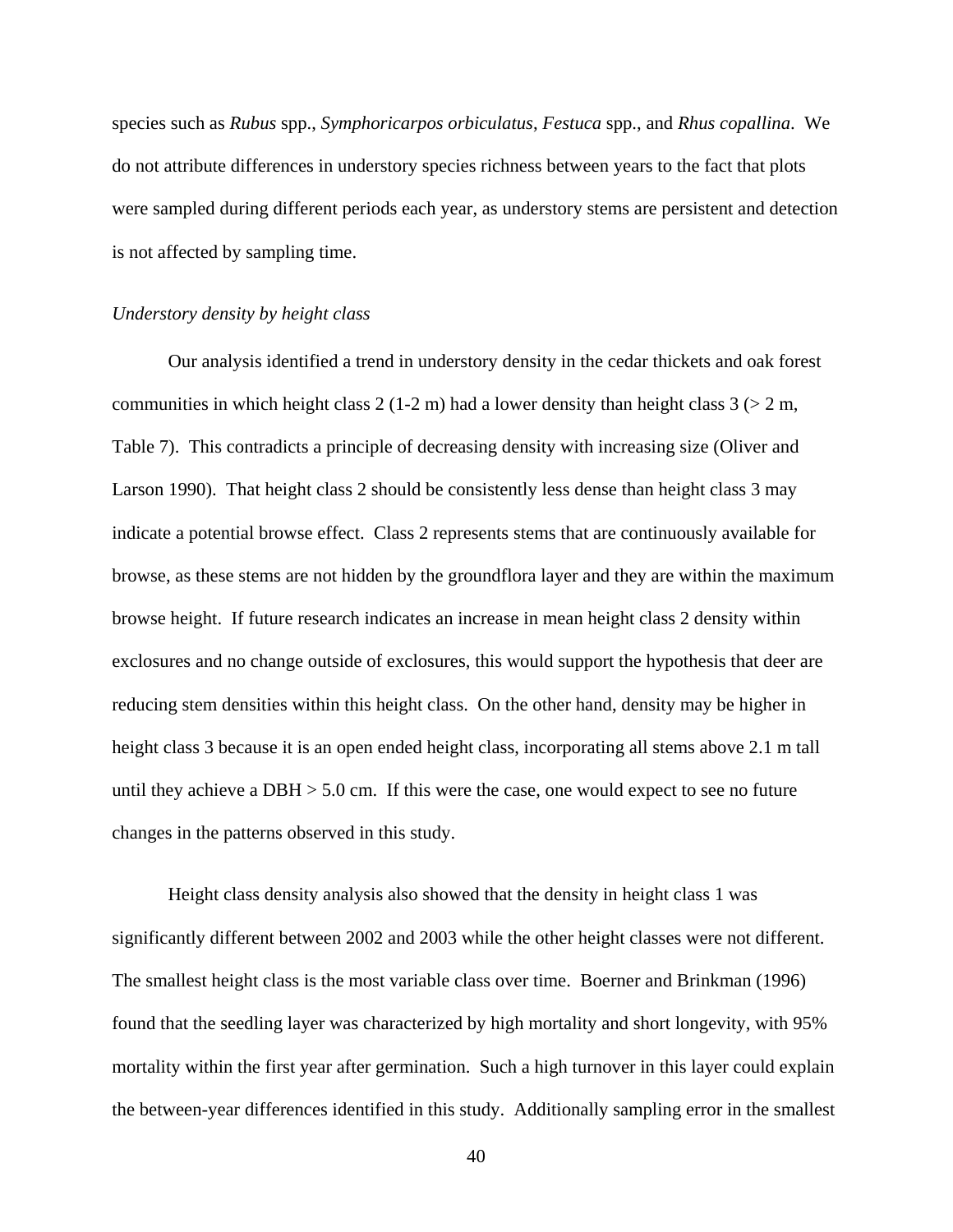height class between 2002 and 2003 may account for some of the differences identified in the analysis.

#### *Understory species richness by height class*

 Richness in height class 1 reflects the pattern seen when comparing overall richness among communities (Tables 4 and 8). Cedar thickets are most rich, followed by exposed oak forests, protected oak forests, and finally old fields, with only this latter community significantly different from the others (though this difference may be due to a diminished sample area in old fields). The fact that the values between height class 1 richness and total richness are so similar suggests that height class 1 is the primary determinant of overall richness.

Deer browse could be one factor causing height class richness values to diverge from expected patterns. As with density measures, one would expect to see diminished species richness as organism size increases (in this case, with larger height class). However, our data show lower richness in height class 2 than in height class 3 in all communities except old fields. This may be because height class 2 stems are readily available for browse, while most stems in height class 3 are beyond the maximum browse height. If this causal link is true, it would also explain why the expected pattern of diminishing richness with increasing size was found in old fields alone. Browse intensity was the lowest in these communities, so deer would have the least impact on the distribution of stems through the various size classes. Another potential reason richness differed between the height class 2 and 3 is that height class 3 is a broader class than class 2.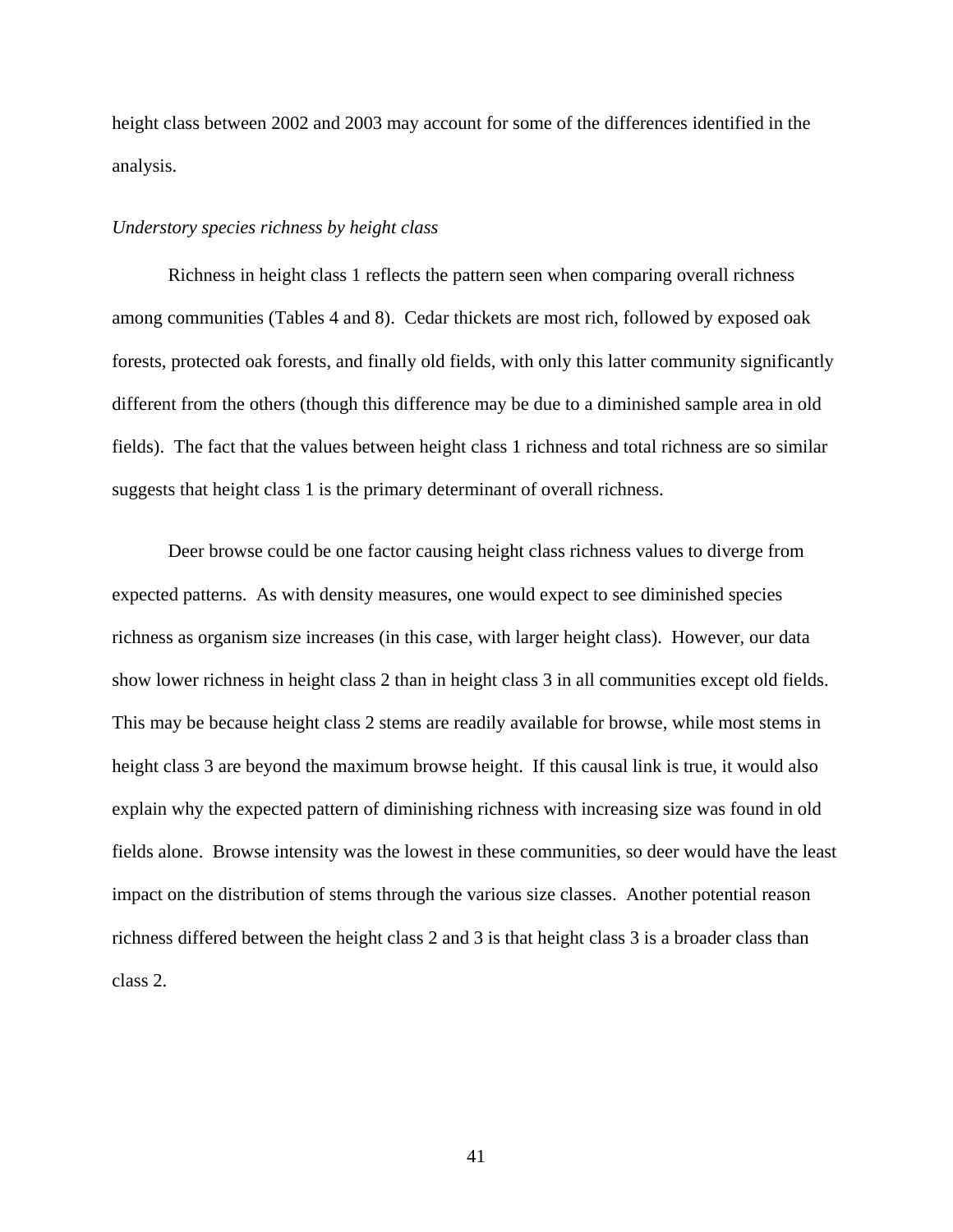# **Groundflora Analysis (Objective 3)**

#### *Groundflora species richness*

 The high mean groundflora richness recorded in old fields (37.5) and cedar thickets (27.6) is likely due to the fact that these are dynamic, transitional communities. As such, these communities include species established during past land use practices (particularly non-native species such as tall fescue), species that established after the cessation of those practices (i.e. invasive species such as *Rosa multiflora*), and species that are becoming established that represent a more stable community (i.e. prairie grasses). By contrast, the lower richness found in forested communities may reflect their stability, rather than any effect of deer browse. Annual groundflora differences may also be due to seasonal variation. Unlike woody stems, detection of herbaceous vegetation is highly dependent upon when sampling occurs during the growing season. Inconsistent sampling times between years may cause species detected in one year to be missed during the next, or may lead to inconsistent estimates of richness. In 2002 plots were sampled in June, July, and August but in 2003 all plots were sampled in August.

#### *Groundflora percent cover*

 The high mean percent cover in old fields (125.4 %) results from the fact that these communities are characterized by densely overlapping herbaceous and low, woody stems. By contrast forested communities and cedar thickets were characterized by their nearly closed or dense canopies, a factor that inhibits groundflora growth. Annual differences in percent cover are likely due to environmental effects such as drought, and not to any deer browsing activity. Annual groundflora differences may also be due to seasonal variation, in 2002 plots were sampled in June, July, and August but in 2003 all plots were sampled in August.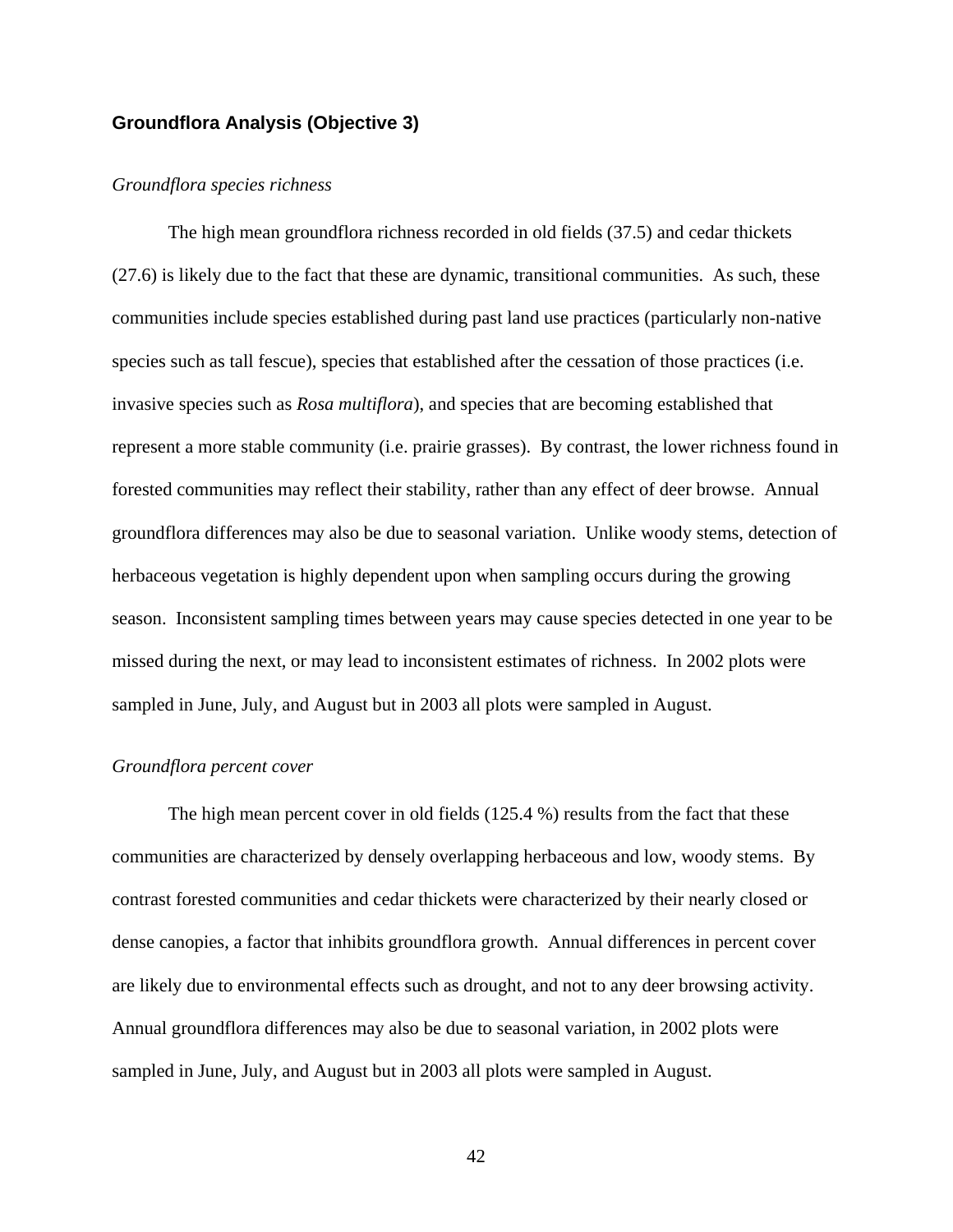## *Browse Survey Analysis*

## **Proportion of Twigs Browsed among Four Vegetation Communities (Objective 4)**

#### *Overall comparison of proportion of twigs browsed between vegetation communities*

 The consistently higher proportion of browsed twigs in oak forests may indicate that these communities provide preferential browse habitat relative to other communities. In winter months, when browsing of woody twigs is most common, mature trees would provide winter cover and hard mast in the form of acorns and hickory nuts. These factors may attract deer to the area and increase browsing. Exposed oak forests would have the added attraction of receiving direct solar radiation during the day, which would make these areas warmer and may explain why exposed oak forests consistently had both the highest total number and the highest proportion of browsed twigs. By contrast, cedar thickets and old fields lack hard mast production. Additionally, old fields are extremely dense with stems (limiting deer mobility), and they lack a dense canopy that would provide winter thermal cover found in the other communities. These factors may explain why old fields consistently had both the lowest total number and lowest proportion of browsed twigs. LaGory et al. (1985) also found that old fields were browsed less intensely than forested communities.

### *Proportion of twigs browsed between height classes among four vegetation communities*

 One possible explanation of why the proportion of twigs browsed in height class 1 (0.055) was more than an order of magnitude greater than in height classes 2 and 3 combined (0.004) is that deer browse may have shortened twigs sufficiently to cause an alteration in the height class to which they were assigned. Many of the twigs recorded as browsed in height class 1 may have been tall enough to be counted in height class 2 *prior to browsing by deer*. The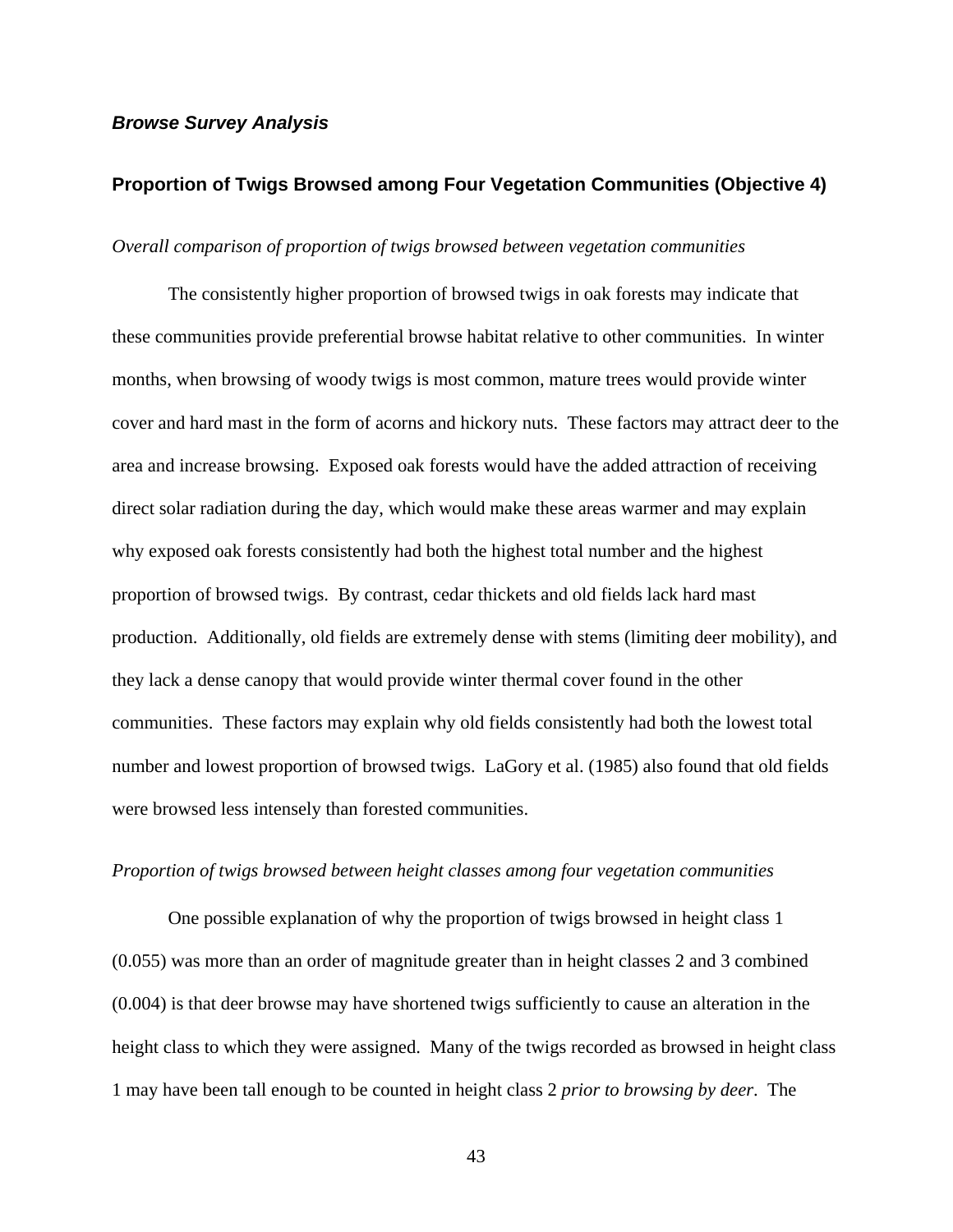effect of browse would be to decrease overall twig density in the higher class (as we observed in cedar thickets and forested communities) and increase overall twig density and the proportion of twigs browsed in the smaller height class.

 On the other hand, the differences in browse intensity between height classes may also reflect size-specific preferential browsing. The shoots in height class 1 may be more palatable to deer, either due to tenderness, the absence of pathogens, or to higher nutrient content. Regardless of why twigs in height class 1 are browsed more, the data suggest that if seedlings can be protected from browse until reaching a higher height class, they will be less susceptible to browsing. Annual differences in the proportion of twigs browsed are probably the result of annual fluctuations in overall stem density and sampling variability.

## **Deer Browse of Oak and Hickory Compared to Other Species (Objective 5)**

 Our data do not support the notion that deer are preferentially browsing oak and hickory seedlings. Using combined data from all communities, the proportion of browsed oak and hickory seedlings (0.039) was virtually the same as that for other species (0.033), with wide confidence intervals for both species groups. No oaks or hickories were preferentially browsed in old fields. In cedar thickets, two oak species (*Quercus stellata* and *Quercus velutina*) were classified as preferentially browsed, while *Quercus marilandica* and *Carya texana* were classified as infrequently browsed. In exposed forests, the only preferentially browsed oak or hickory was *Carya texana*, which exceeded the minimum value by less than one percent. Within the same community, six other oak and hickory species were classified as proportionally browsed or infrequently browsed. In protected forests, post oak was the only one of four oaks and hickories to be classified as preferentially browsed. Of the four preferentially browsed oak and hickory species in all communities, only post oak in protected forests had a browse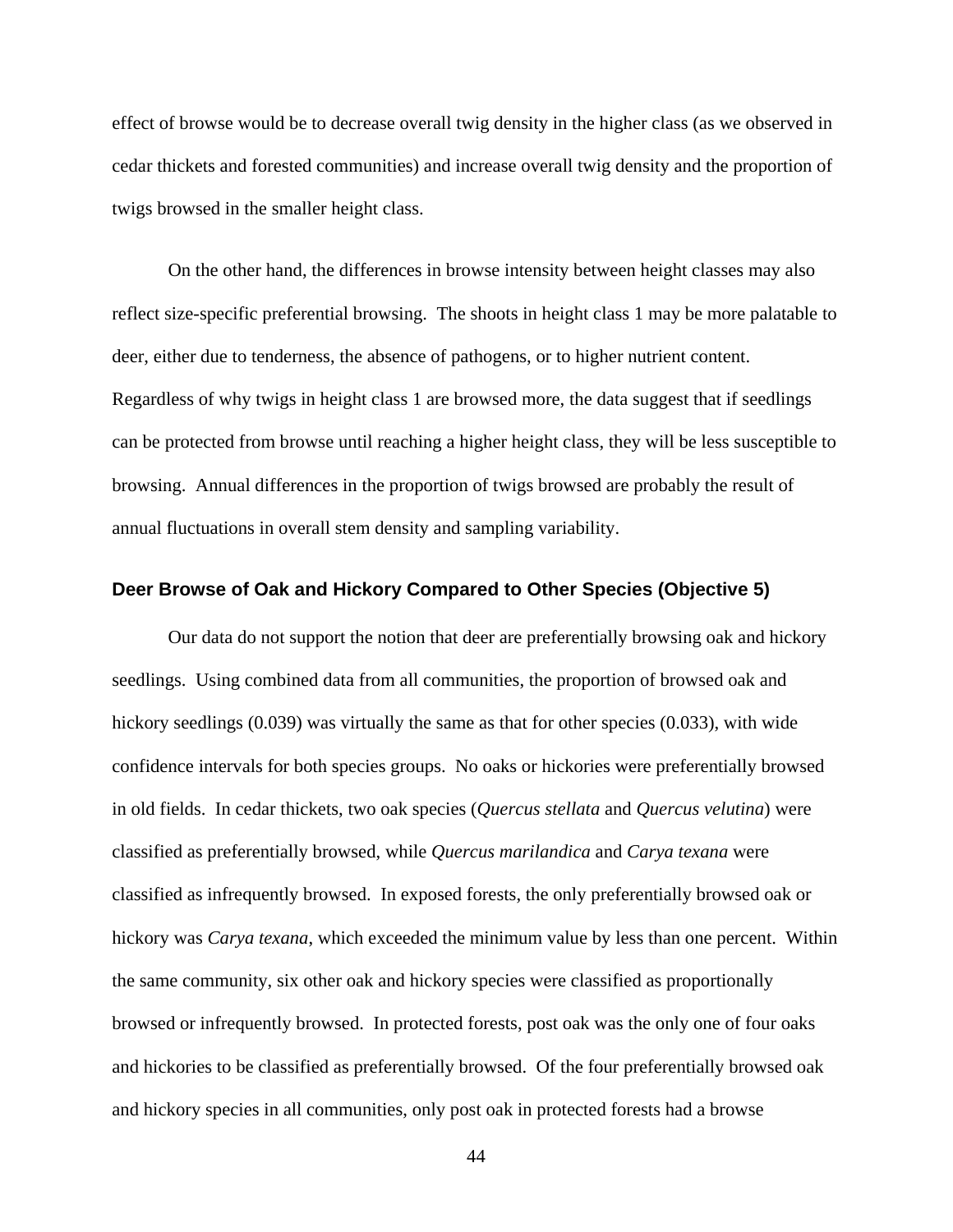frequency that greatly exceeded the minimum value for that designation. Therefore, there is no consistent pattern of oaks and hickories being preferentially browsed

 Mean browse frequency for all species may have been suppressed by the extremely high twig densities and low browse frequencies for species such as *Juniperus virginiana* and *Ulmus alata*. These two species accounted for nearly 50 % of the twigs available for browse, but were consistently among the least frequently browsed species. This fact contradicts studies in which *Juniperus virginiana* and *Ulmus alata* elm were shown to be preferentially browsed species (LaGory et al 1995, Castleberry et al 1999). The low browse frequency for *Juniperus virginiana* and *Ulmus alata* may be one reason why *Quercus stellata* and *Quercus velutina* were classified as preferentially browsed in cedar thickets, even though the browse frequencies for these species were less than five percent. It may also explain why *Carya texana* was classified as preferentially browsed in exposed oak forests, despite having a less than eleven percent browse frequency.

## *Exclosure Analysis*

## **Understory Tree and Shrub Exclosure Analysis (Objective 6)**

#### *Understory stem density*

 The difference in understory stem density between exclosed (20250 stems/ha) and unexclosed areas (14600 stems/ha) is likely an artifact of patchiness in understory density and of a small sample size. It is unlikely that these differences are the result of any browse effect. The exclosures were finished in March of 2003, and plots were re-sampled during the summer of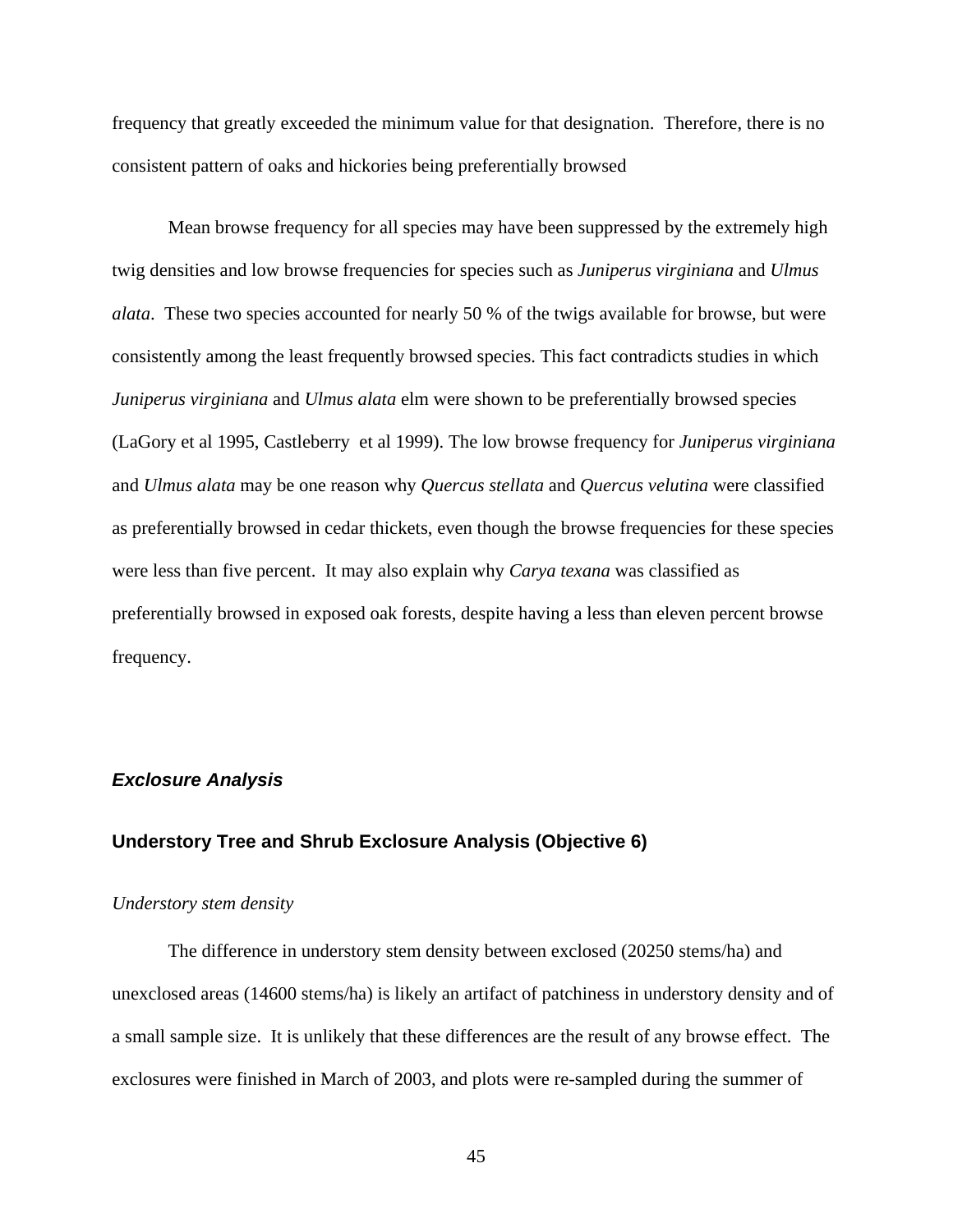2003. Therefore, prior to sampling during the second summer, the exclosures had been in place less than five months. The effects of exclosures are highly variable and can require at least a few years before effects are noticeable. Hough (1949) estimated that an exclosure needs to be in place for between five to ten years before an effect is noticed. Other research has shown that even after an area was exclosed for 15 years, there was very little difference between exclosed and unexclosed areas (Webb et al. 1956, Tierson et al. 1966).

It is also unlikely that differences in understory stem density recorded between exclosed and unexclosed areas are due to herbivory by species other than deer. Other mammals do influence understory recruitment, survival, and growth. Rabbits and deer have similar winter browsing preferences, and an over-population of either mammal can alter understory density (Hough 1949). Additionally, rodents are major predators on new seedlings (Walters and Auchmoody 1993). However, the plot-exclosure design used in this study provides adequate space for small mammals to reach the interior of exclosed areas, and should not hinder browsing by species other than deer.

## *Understory height and richness*

 No significant differences were found in the mean height of shrubs and saplings between exclosed and unexclosed areas. This is true within individual community types and across all community types. Significant differences in understory richness between exclosed and unexclosed areas could only be found in protected oak forests. These differences do not show up when comparing across all communities. As with density, the short time between exclosure construction and sampling make it unlikely that the minute differences observed in understory height and richness between exclosed and unexclosed areas could be attributable to the exclusion of deer browsing.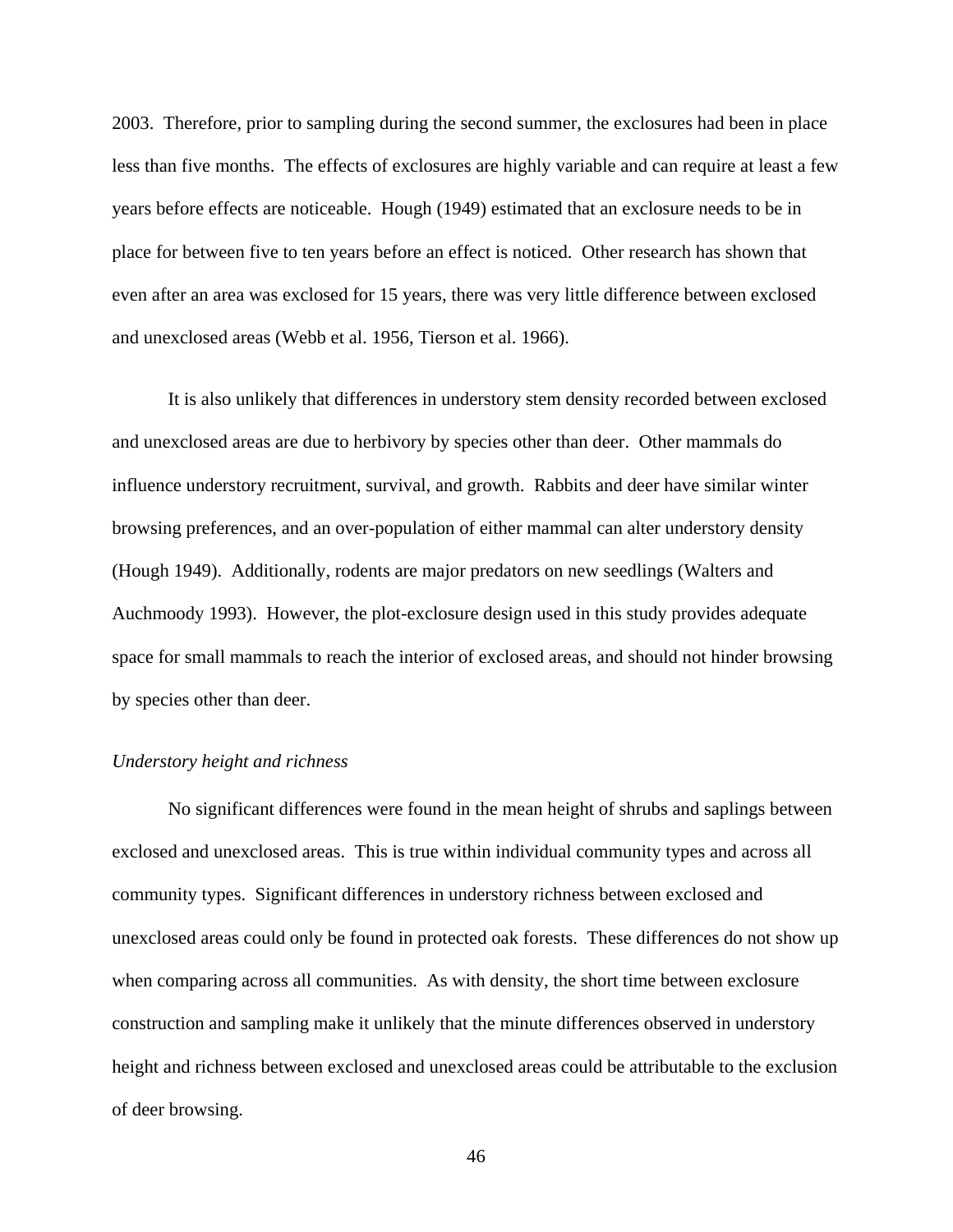## **Groundflora Exclosure Analysis (Objective 7)**

#### *Groundflora species richness*

 Exclosed areas had significantly higher species richness than unexclosed areas (9.8 more species per plot). The difference between exclosed and unexclosed areas may be due to differences in sampling time. Plots were sampled in June, July, and August in 2002 and only in August in 2003. The data analysis may be detecting seasonal changes in groundflora. Additionally differences in groundflora may be due to patchiness and annual fluctuations in groundflora richness rather than to an effect of deer browse. Moisture levels that fluctuate over the space of a few meters may be affecting richness values, particularly when moisture becomes a limiting agent (as during late-season drought). Given the small sample size and short duration of this study, the probability that these factors could cause data to be significantly different between treatments is high. However, it remains possible that exclosures have created conditions that would favor an increase in groundflora richness by reducing deer browse. Groundflora can respond more rapidly to exclosure treatments than can taller vegetation strata dominated by woody stems (Augustine and Frelich 1998, Frankland and Nelson 2003, Inouye et al. 1994). Long-term monitoring will yield data sufficient to determine if differences in richness between exclosed and unexclosed areas are due to browse or due to other factors.

#### *Groundflora cover*

 No significant differences exist in vegetation percent cover between exclosed and unexclosed areas. The effects of browse on cover, if there are any, may be obscured by the physiological response of browsed plants and neighboring plants. Browsed plants may respond with vigorous new growth involving shoot elongation and branching. These would allow a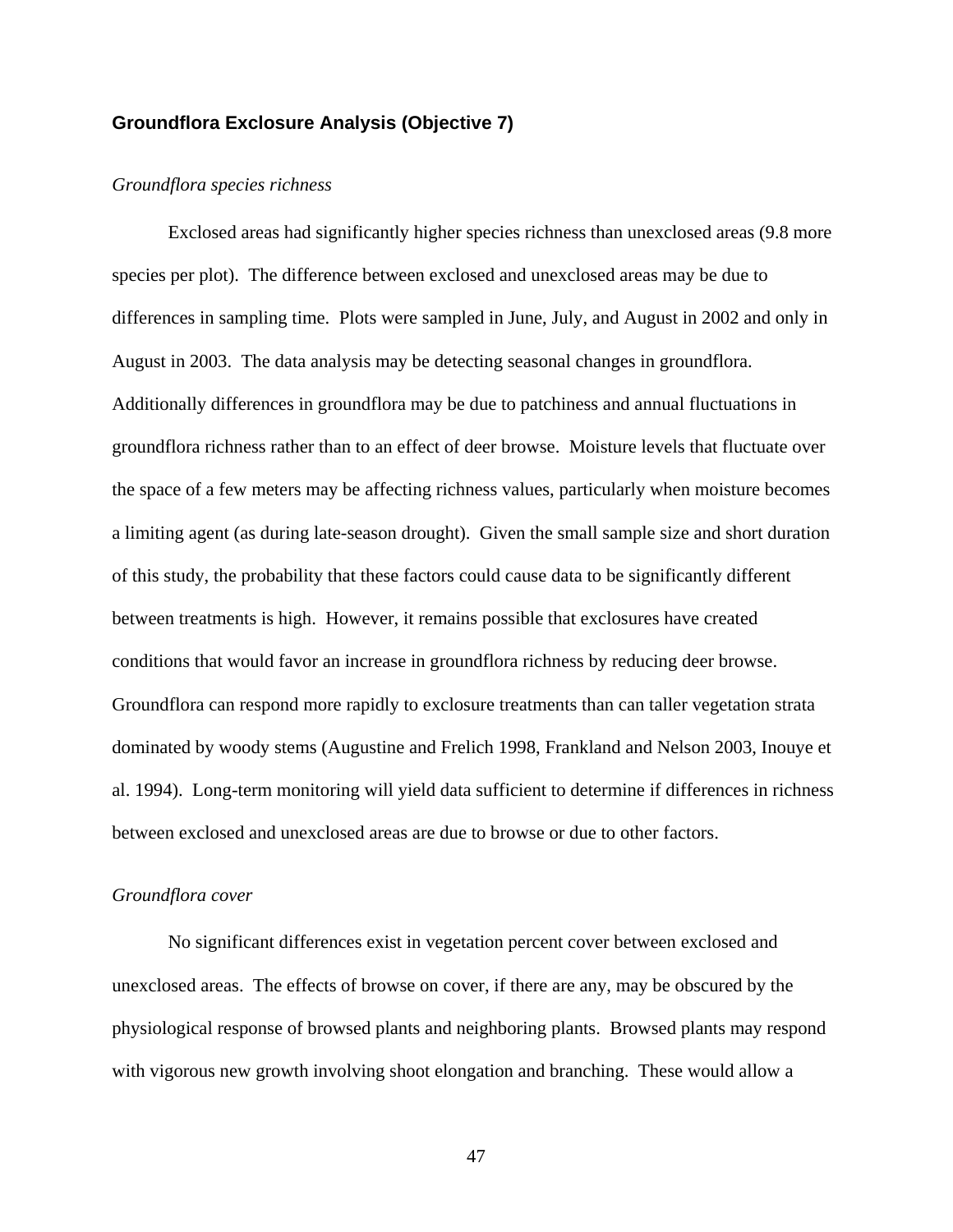browsed individual to quickly fill space it once held. Similarly, neighboring plants can rapidly occupy space vacated by a browsed stem, an effect more likely when browsing causes mortality of the browsed stem. One would expect to see changes in species composition with this latter effect, as preferentially browsed species would presumably be eliminated over time. Future sampling may provide more conclusive evidence that browsing is or is not affecting groundflora cover.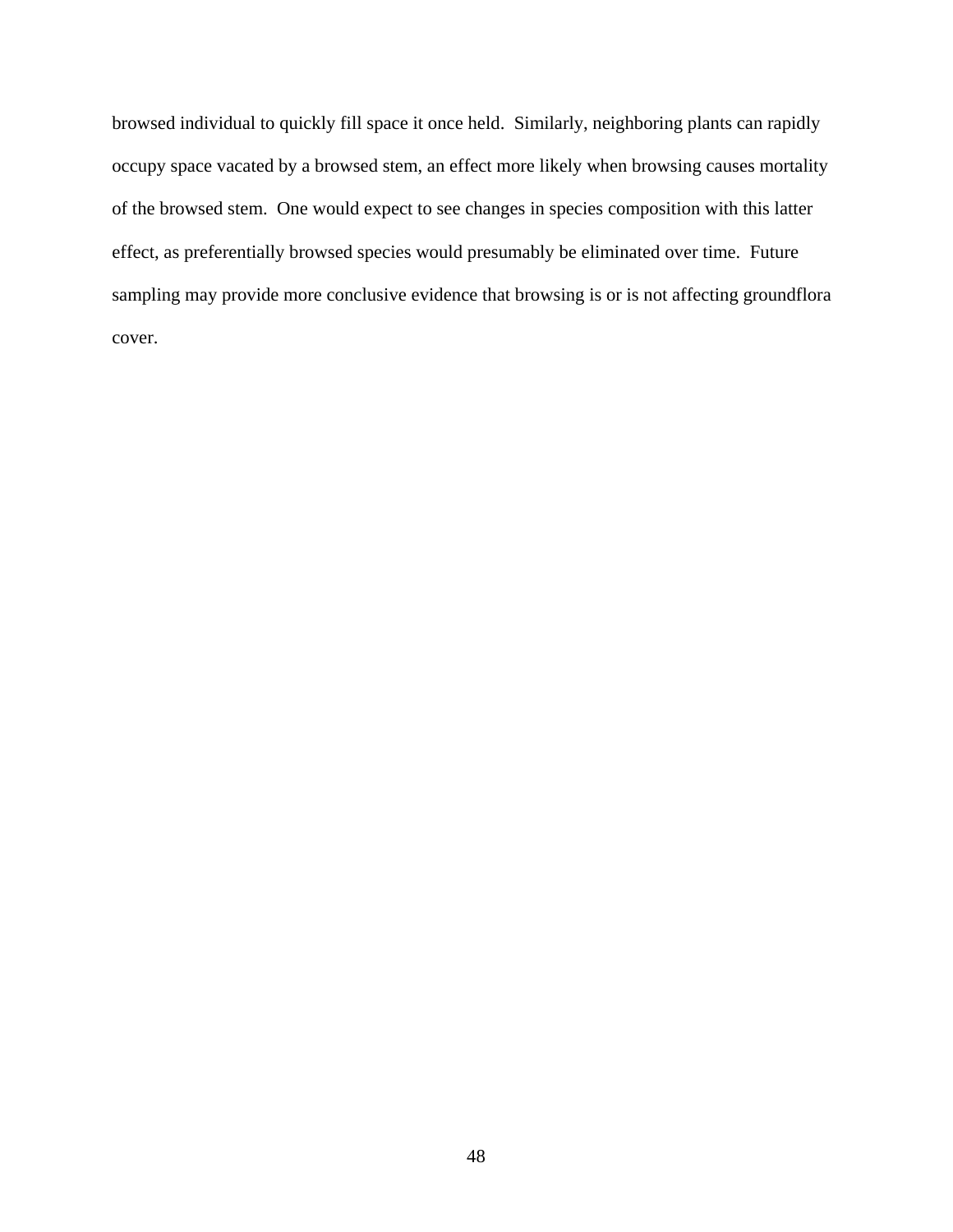## **Management Implications**

This study was conducted in response to specific requests from resource managers at Pea Ridge National Military Park, who were concerned that deer browse might be adversely affecting plant communities by 1) actively changing existing communities, and 2) hindering restoration and preservation activities. This study was intended to establish baseline information regarding browse intensity and to establish plots for studying the long-term effect of deer-browseinhibiting exclosures on plant communities.

 The short duration of this study provided only slight evidence to support the concerns that deer are having an adverse effect on plant communities within PERI. Specific areas of concern include: 1) the diminished density of stems in height class 2 relative to expected values, and 2) the higher browse intensity in oak forests compared to other communities. The former condition suggests that deer may be preventing some woody stems from reaching deer-safe size classes throughout the park. Furthermore, deer are major predators of acorns (Walters and Auchmoody 1993, Steiner 1995), which may diminish seedling germination rates. These two factors (browsing of existing stems and reduced germination rates due to acorn predation) could combine to limit recruitment of new cohorts into the overstory. This is most critical in oak forests, within which browse intensity was higher.

 It is possible that future monitoring using the exclosures established in this study will provide evidence that browsing by deer is preventing woody stems currently in the understory and groundflora from reaching maturity. This is the most likely causal link between overstory change and deer browse that could be established with future research. With that in mind, the most important measure to study over time will be the survival of woody stems into maturity.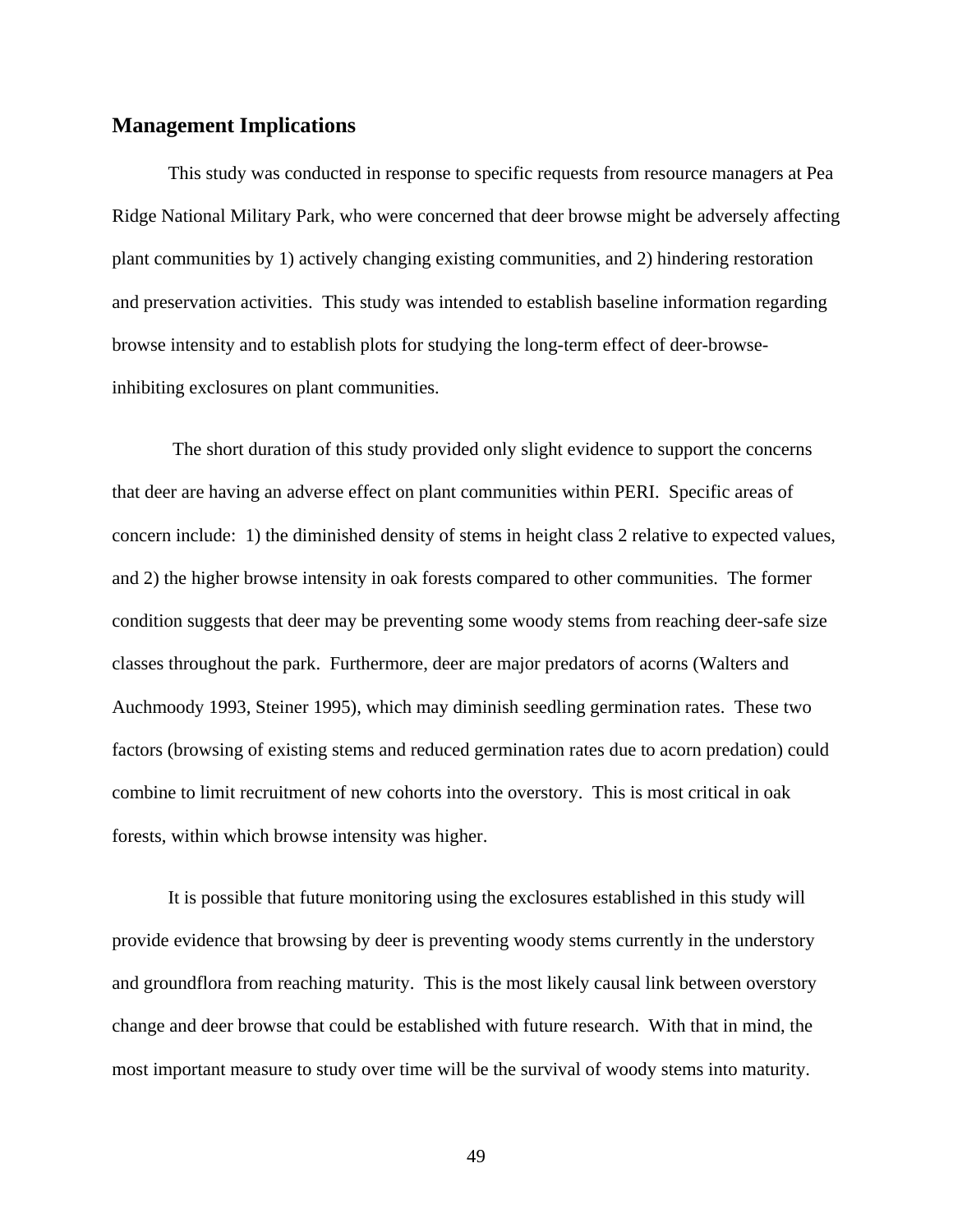This should be traceable through changes in the density of understory woody stems in the various height classes used in this study. Groundflora measures should continue to be included, as vegetation strata within a given community respond at different rates to environmental variables such as deer browse. Groundflora respond quickly to exclosures (Augustine and Frelich 1998, Frankland and Nelson 2003), while tree regeneration response is slower (Inouye et al. 1994). Also, the groundflora measurements used in this study include measurements of woody stems too small to be recorded in the understory measurements. Understanding the fate of these stems will be important in understanding the effect of browse on woody stem mortality.

Either a positive or a negative response in understory stem density after exclosure construction may be a sign of deer browsing. On one hand, browsing may directly lower stem density and seed predation can indirectly lower stem density. On the other hand, browsing tends to remove apical meristems, which can induce branching, basal sprouting, and vigorous new growth. This effect may elevate density measures.

Mean understory height and the distribution of stems over multiple height classes will continue to be critical measures because deer browsing can delay the establishment of new cohorts by decreasing growth rates, due to the clipping of seedlings' terminal leader (Jordan 1967). This effect of deer browsing can make it difficult for woody stems to reach the advanced regeneration stage (Marquis and Brenneman 1981) and to subsequently reach a size that protects it from deer browse. It is important to note that the effects of exclosures on understory height can be independent of the effects on density. Marquis and Grisez (1978) found that six years after exclosure construction, the density of tree regeneration was not affected, but regeneration height did increase. Inouye et al. (1994) found that deer did not effect the establishment of trees in an old field but deer did have a significant effect on tree height.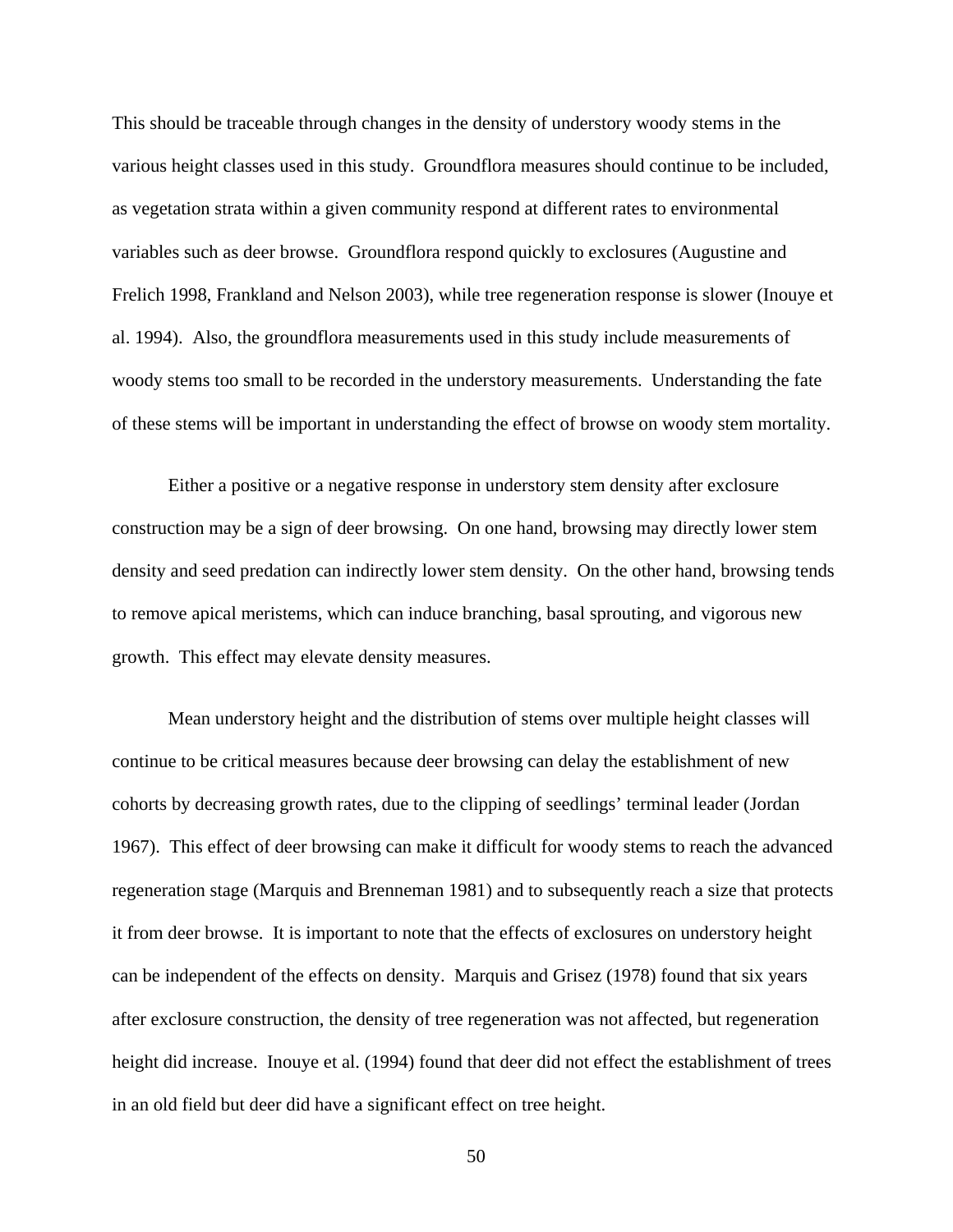Of particular concern should be any changes relating to desirable plants (such as potential canopy trees in areas being managed for forest communities) or undesirable plants (such as invasive exotics). Within a commercial forest management context, deer browsing has been shown to reduce the density of desired species (Marquis 1975, Heinen and Sharik 1990). Other studies have shown that deer browse can increase the density of preferred species in the smallest height classes, but these individuals do not grow to the next size class. Browsing suppresses growth by clipping the terminal leader once it grows above surrounding vegetation (Tierson et al. 1966). Other work has shown that deer browsing can reduce the density of desirable species while increasing the density of undesirable species (Marquis 1981).

Some management activities may have similar effects to deer browse on the composition and structure of plant communities. Specifically, prescribed burning can affect survival of woody stems, particularly those within the browsing range of deer. Short-term changes in woody stems associated with burning may include a substantial reduction (if plants are killed) or increase (if only above ground shoots are killed, but the live roots remain) in stem density. Prescribed burning may redistribute stems between size classes and may differentially affect species composition. Prescribed fire is applied to most areas of PERI. It is a standard vegetation management practice at PERI, and researchers should pay particular attention to burned areas in order to separate the effects of prescribed fire from deer browse effects.

Specific management recommendations include the following:

1) Continue sampling the browse survey plots at five year intervals. Annual sampling would be ideal, but the cost for annual sampling will be significant. Dramatic changes in vegetation structure and composition can be identified with data collected in 5 year intervals but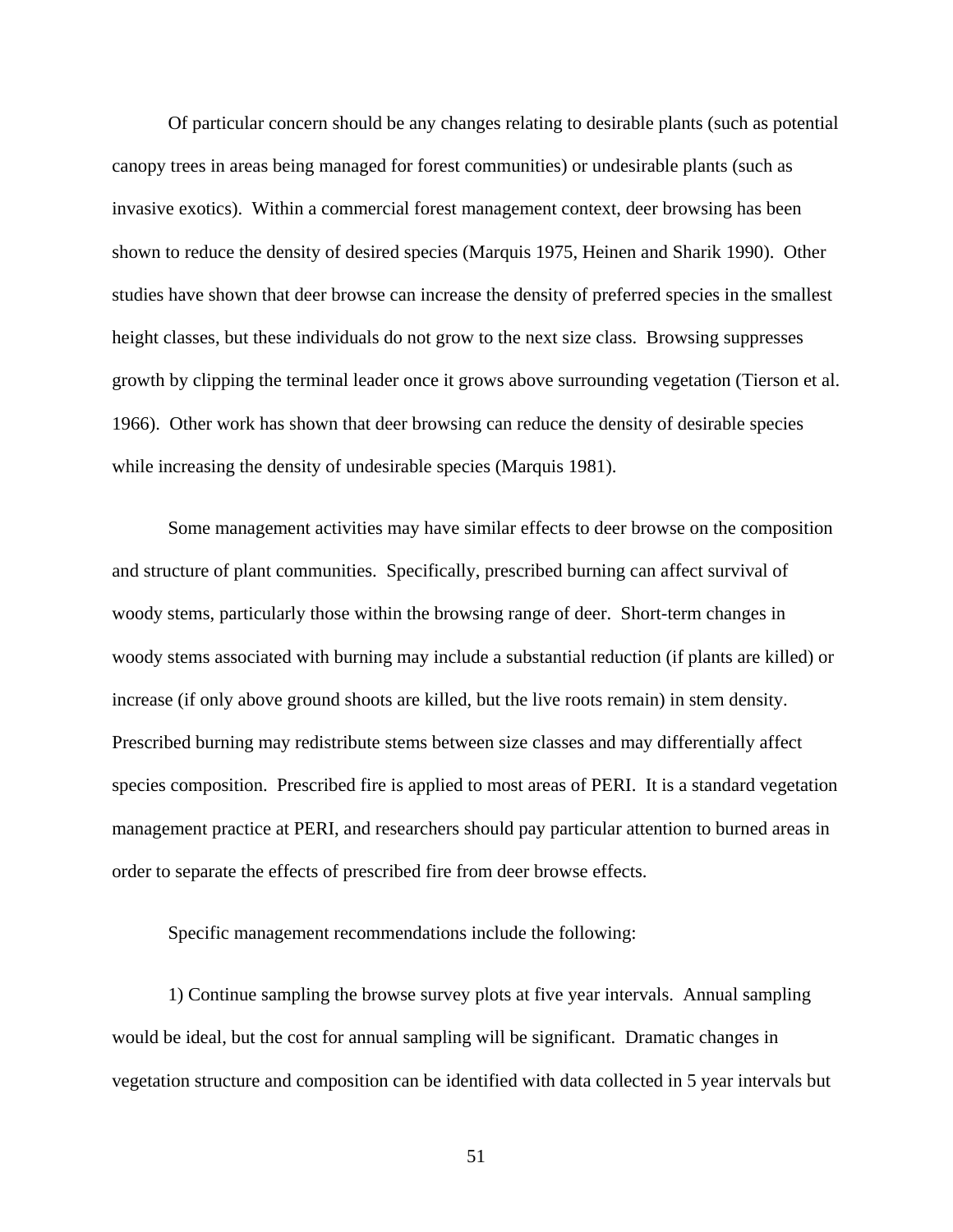subtle changes will take longer to detect. Continued sampling of the browse survey plots will provide park wide data on the condition of the understory and groundflora layers.

2) Resample paired exclosed and unexclosed plots at five year intervals. Only long term data will accurately reflect the effect of deer exclusion on plant communities. Particular attention should be paid to changes in understory stem density (overall and within each height class), especially in desirable species, such as oaks and hickories, and in undesirable species, both native and invasive exotics. Annual sampling of the exclosed and unexclosed plots would be ideal but it is cost prohibitive. Dramatic changes in vegetation structure and composition can be quickly identified with data collected in 5 year intervals but subtle changes will take longer to detect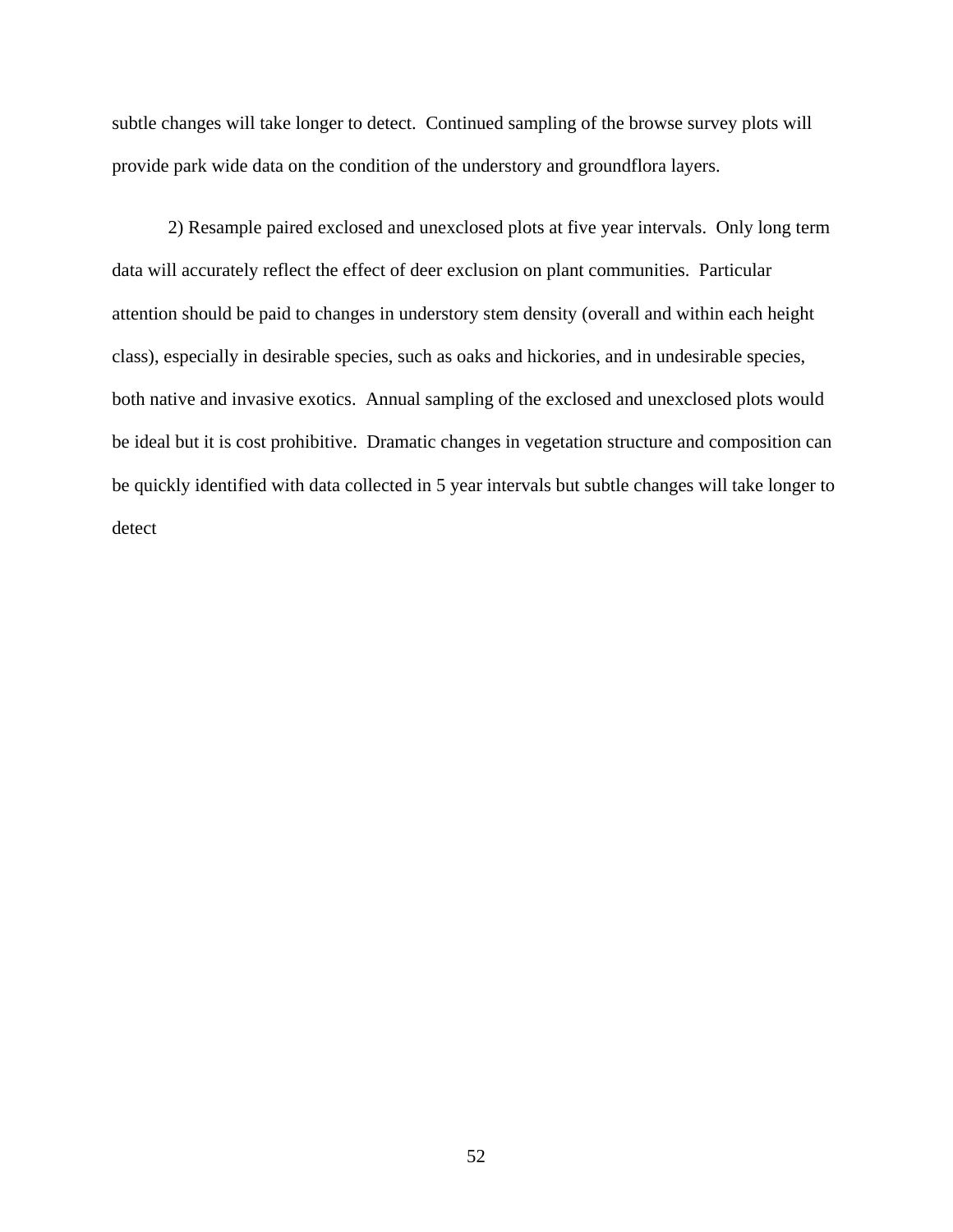# **References**

- Adams, A.S. and L.K. Rieske. 2001. Herbivory and fire influence white oak (*Quercus alba* L.) seedling vigor. Forest Science 47(3): 331-337.
- Anderson, R.C. and O.E. Loucks. 1979. White-tail deer (*Odocoileus virginianus*) influence on structure and composition of *Tsuga canadensis* forests. Journal of Applied Ecology 16: 855-861.
- Augustine, D.J. and L.E. Frelich. 1998. Effects of white-tailed deer on populations of an understory forb in fragmented deciduous forests. Conservation Biology 12(5): 995-1004.
- Augustine, D.J. and P.A. Jordan. 1998. Predictors of white-tailed deer grazing intensity in fragmented deciduous forests. Journal of Wildlife Management 62(3): 1076-1085.
- Beals, E., G. Cottam and R. Vogl. 1960. Influence of deer on vegetation of the Apostle Islands, Wisconsin. Journal of Wildlife Management 24: 66-80.
- Boerner, R.E. and J.A. Brinkman. 1996. Ten years of tree seedling establishment and mortality in an Ohio deciduous forest complex. Bulletin of the Torrey Botanical Club 123(4): 309- 317.
- Bonate, P.L. 2000. *Analysis of pretest-posttest designs*. Chapman & Hall/CRC, Boca Raton, FL.
- Bowersox, T.W., G.L. Storm, and W.M. Tzilkowski. 1995. Canopy openings and white-tailed deer influence the understory vegetation in mixed oak woodlots. In: Proceedings of the 10<sup>th</sup> Central Hardwood Forest Conference. Eds: K.W. Gottschalk and S.L.C. Fosbroke. March 5-8. Morgantown, WV. General Technical Report NE-197. Pp. 206-213. USDA Forest Service. Northeastern Forest Experiment Station
- Burnham, K.P. and D.R. Anderson. 2002. *Model selection and multimodel inference: A practical information-theoretic approach*, 2<sup>nd</sup> edition. Springer-Verlad, New York, NY.
- Castleberry, S.B., W.M. Ford, K.V. Miller, and W.P. Smith. 1999. White-tailed deer browse preferences in a southern bottomland hardwood forest. Southern Journal of Applied Forestry 23(2): 78-82.
- Frankland, R. and T. Nelson. 2003. Impacts of white-tailed deer on spring wildflowers in Illinois, USA. Natural Areas Journal 23(4): 341-348.
- Frelich, L.E. and C.G. Lorimer. 1985. Current and predicted long-term effects on deer browsing in hemlock forests in Michigan, USA. Biological Conservation 34: 99-120.
- Heinen, J.T. and T.L. Sharik. 1990. The influence of mammalian browsing on tree growth and mortality in the Pigeon River State Forest, Michigan. American Midland Naturalist 123(1): 202-206.
- Hough, A.F. 1949. Deer and rabbit browsing and available winter forage in Allegheny hardwood forests. Journal of Wildlife Management 13(1): 135-141.
- Inouye, R.S., T.D. Allison and N.C. Johnson. 1994. Old field succession on a Minnesota sand plain: Effects of deer and other factors on invasion by trees. Bulletin of the Torrey Botanical Club 121(3): 266-276.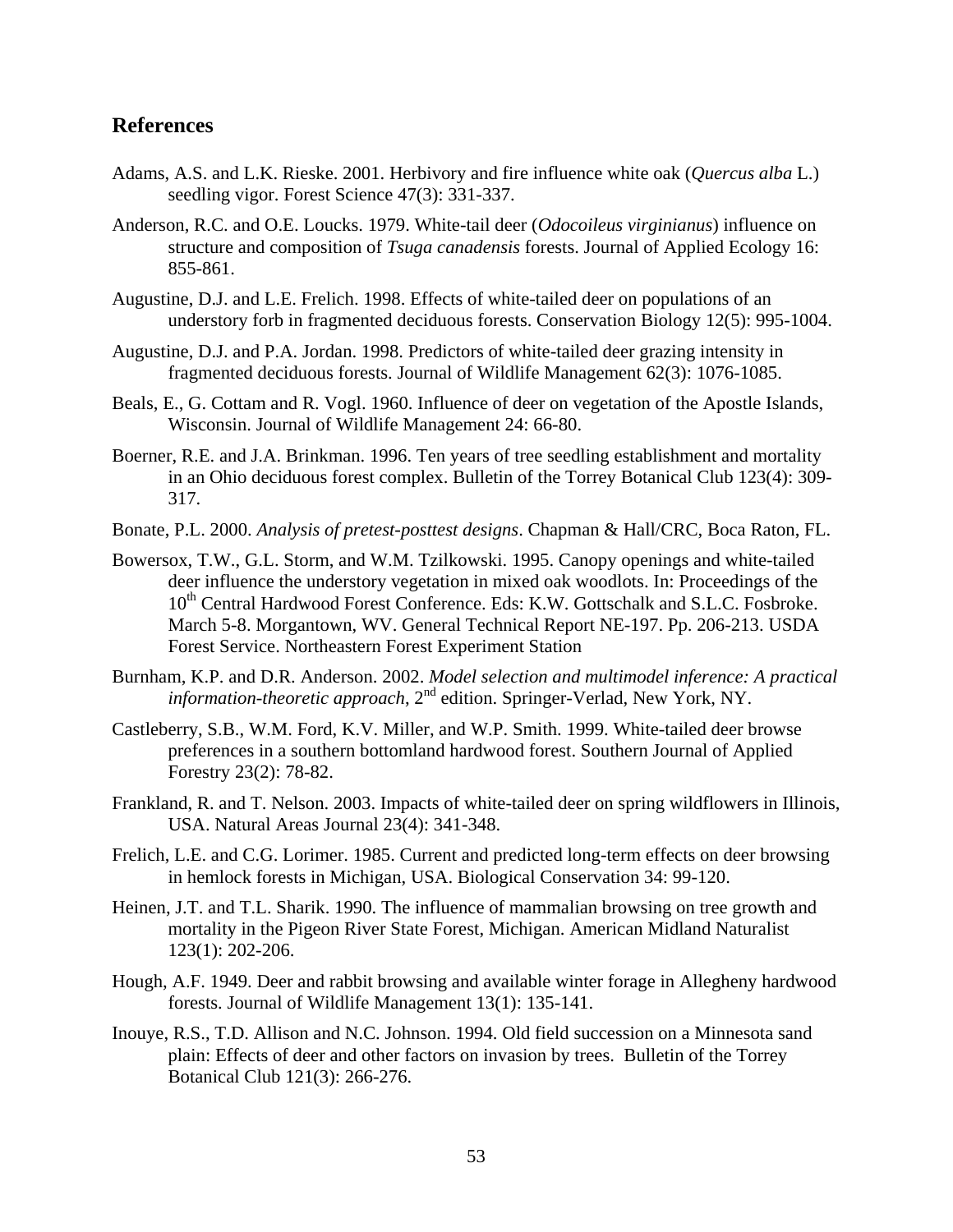- Johnson, P.S., S.R. Shifley and R. Rogers. 2002. *The ecology and silviculture of oaks*. CABI Publishing. New York, NY. 503pp.
- Johnson, S.A., P.E. Hale, W.M. Ford, J.M. Wentworth, J.R. French, O.F. Anderson, and G.B. Pullen. 1995. White-tailed deer foraging in relation to successional stage, overstory type and management of Southern Appalachian Forests. American Midland Naturalist 133: 18-35.
- Jordan, J.S. 1967. Deer browsing in northern hardwoods after clearcutting: effect on height, density, and stocking of regeneration of commercial species. USDA Forest Service. Research Paper NE-57. Northeastern Forest Experiment Station. 15pp.
- LaGory, M.K., K.E. LaGory and D.H. Taylor. 1985. Winter browse availability and use by white-tailed deer in southeastern Indiana. Journal of Wildlife Management 49(1): 120- 124.
- Littell, R.C., G.A. Milliken, W.W. Stroup and R.D. Wolfinger. 1996. *SAS System for mixed models*. SAS Institute Inc., Cary, NC. 633pp.
- Manly, B., L.L. McDonald, D.L. Thomas, T.L. McDonald, and W.P. Erickson. 2002. *Resource selection by animals: Statistical design and analysis of field studies*, 2nd edition. Kluwer Academic Publishers, Boston, MA 221 pp.
- Marquis, D.A. 1975. The impact of deer browsing on Allegheny hardwood regeneration. USDA Forest Service. Research Paper NE-308. Northeast Forest Experiment Station. 8pp.
- Marquis, D.A. 1981. Effect of deer browsing on timber production in Allegheny hardwood forest of Northwestern Pennsylvania. USDA Forest Service. Research Paper NE-475. 10p.
- Marquis, D.A. and R. Brenneman. 1981. The impact of deer on forest vegetation in Pennsylvania. USDA Forest Service. General Technical Report NE-65. Northeast Forest Experiment Station. 7pp.
- Marquis, D.A. and T.J. Grisez. 1978. The effect of deer exclosures on the recovery of vegetation in failed clearcuts on the Allegheny plateau. USDA Forest Service. Research Note NE-270. Northeast Forest Experiment Station. 5pp.
- Miller, S.G., Bratton, S.P. and Hadidian, J. 1992. Impacts of white-tailed deer on endangered and threatened vascular plants. Natural Areas Journal 12(2): 67-74.
- Milliken, G.A. and D.E. Johnson. 1992. *Analysis of messy data, Volume I: Designed Experiments*. Chapman and Hall. New York, NY. 473pp.
- Moore, D.M. 1999. Trees of Arkansas, 5<sup>th</sup> revised edition. Arkansas Forestry Commission. Little Rock, Ark. 142pp.
- Oliver, C.D. and B.C. Larson. 1990. *Forest Stand Dynamics.* McGraw-Hill, Inc, New York, NY.
- Pedersen, B.S. and A.M. Wallis. 2004. Effects of white-tailed deer herbivory on forest gap dynamics in a wildlife preserve, Pennsylvania, USA. Natural Areas Journal 24(2): 82-94.
- Ritchie, M. and D. Tilman. 1995. Responses of legumes to herbivores and nutrients during succession on a nitrogen-poor soil. Ecology 76(8): 2648-2655.
- Ritchie, M.E., D. Tilman, and J.M.H. Knops. 1998. Herbivore effects on plant and nitrogen dynamics in oak savanna. Ecology 79(1): 165-177.